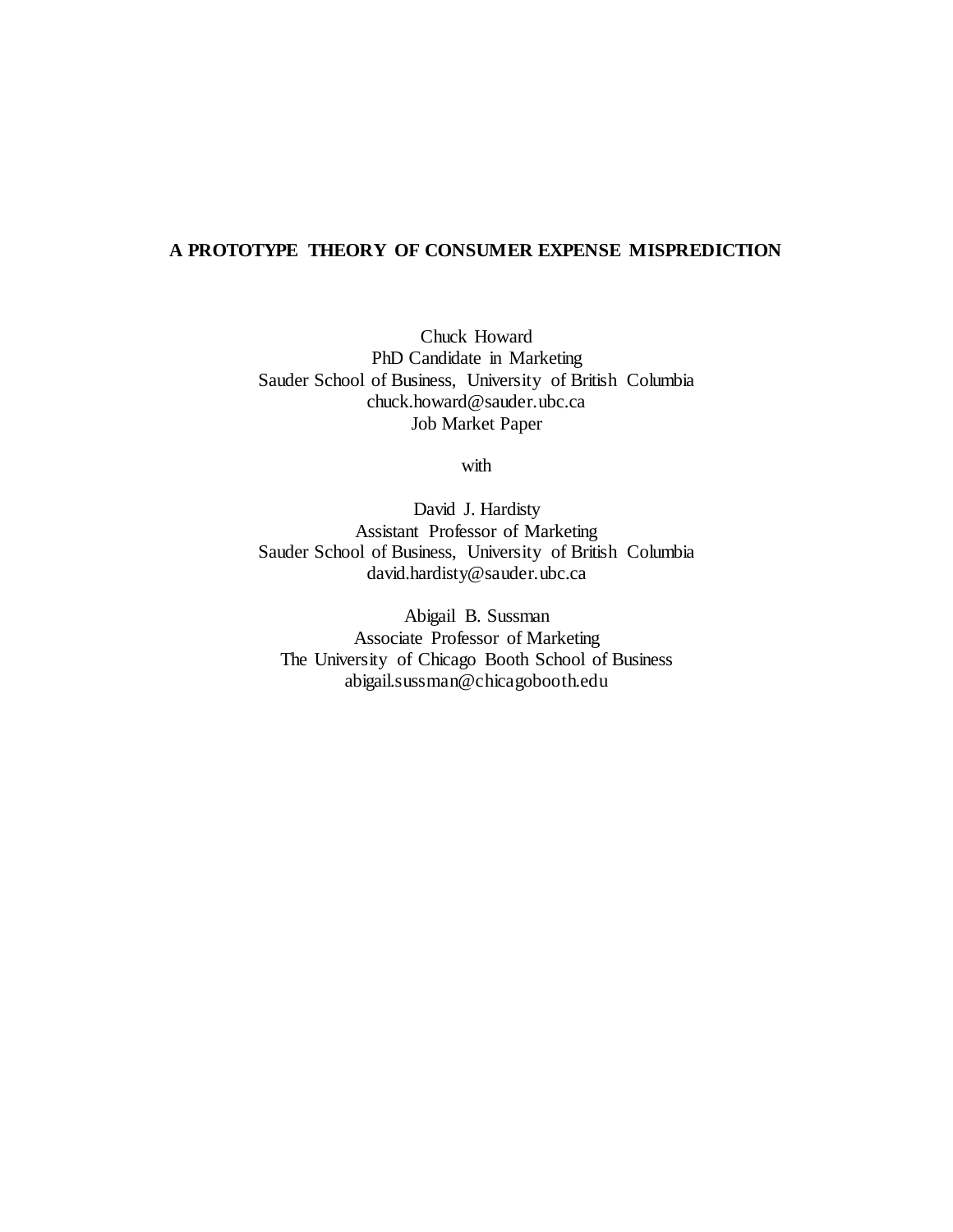## **Abstract**

The present research theorizes that consumer expense predictions are shaped by prototype attributes that come to mind with relative ease when predictions are being constructed. These attributes represent average spending, where "average" is akin to the mode of a consumer's expense distribution. This leads to an *expense prediction bias* in which consumers *under*-predict their expenses because the distribution of consumer expenses is positively skewed with mode < mean. Accordingly, it is proposed that prompting consumers to consider reasons why their expenses might be different than usual will increase prediction accuracy by making atypical expenses easier to retrieve. Five studies, including a longitudinal field study with members of a financial cooperative, provide support for this account of the bias.

*Keywords:* expense prediction bias, prototype attributes, temporal asymmetry, consumer misprediction, consumer financial decision making.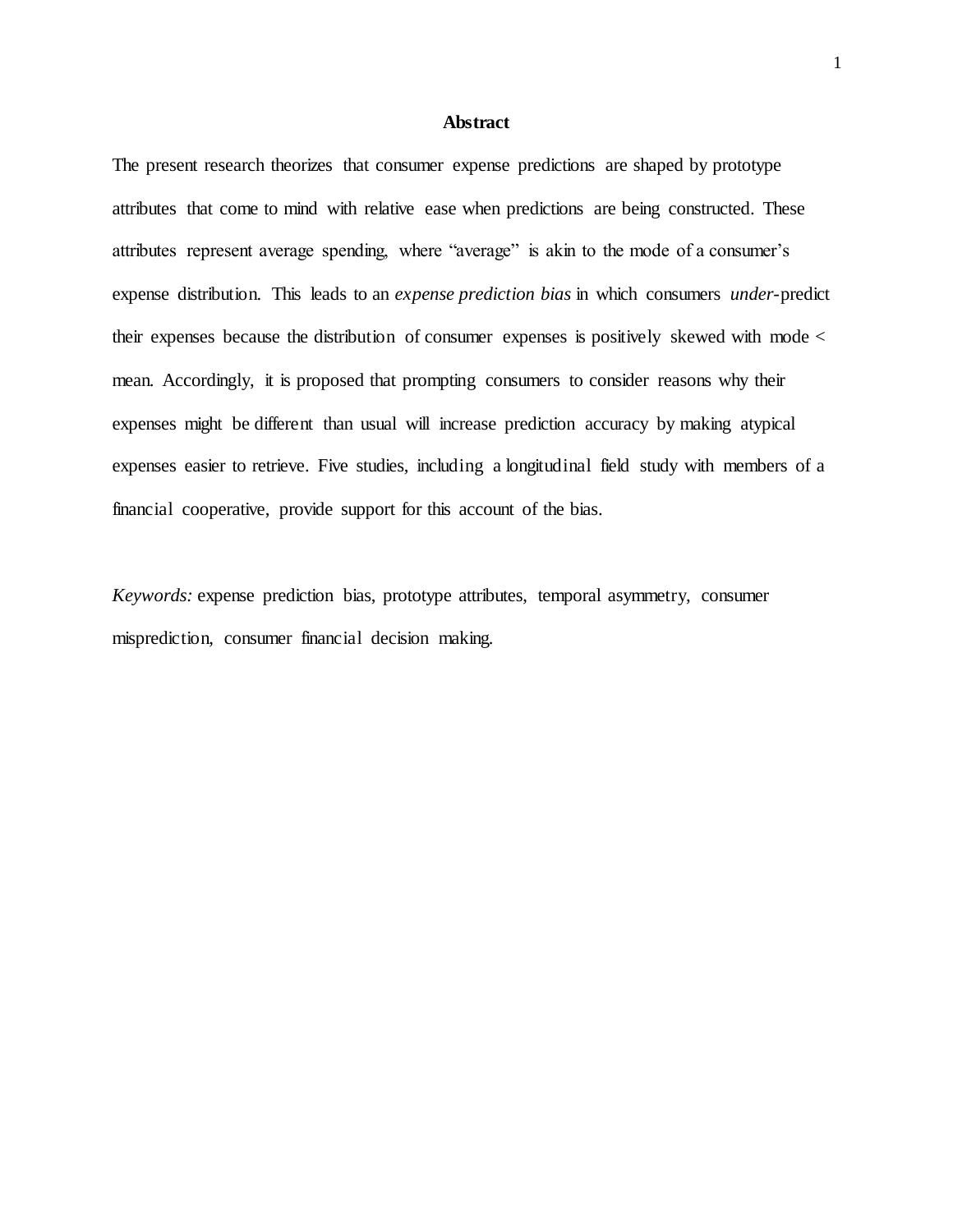Consumers tend to under-predict their future expenses, and this error can be costly. For example, over  $25\%$  of Americans with a  $401(k)$  savings account withdraw funds early (i.e., before retirement), often to cover unexpected expenses (Fellowes and Willemin 2013). These early withdrawals cost consumers approximately \$7 billion a year in penalties. Similarly, each year almost 2 million Americans use a payday loan to cover an unexpected expense (Pew 2012). The APR on these loans frequently exceeds 400% (Consumer Federation of America 2018). Many consumers also hold the expectation that they will be able to pay off their credit card balance each month (Yang et al. 2007). Yet American consumers collectively hold over one trillion dollars in credit card debt and pay associated interest costs (Federal Reserve Bank of New York 2018).

These examples suggest that increasing expense prediction accuracy can help consumers spend, save, and/or borrow money in a more efficient manner. An accurate assessment of future expenses can help consumers better allocate funds between their checking and 401(k) accounts to avoid penalties for early withdrawal. And if consumers had a clearer idea of how much they would spend in the future, they might choose to spend less in the present to avoid the costs associated with borrowing or using credit to cover expenses down the road. The prosocial value of helping consumers avoid these costs is evident. The rush by venture capital firms to fund FinTech start-ups offering personal finance apps that help consumers manage their expenses (CB Insights 2018) indicates there is also firm value in improving expense prediction accuracy.

Echoing the examples offered above, academic research also suggests that consumers tend to under-predict their future expenses (e.g., Ulkumen et al. 2008; Peetz and Buehler 2009), a phenomenon we label the *expense prediction bias*. The goal of the present research is to identify a key psychological driver of this bias and leverage that theoretical insight to develop,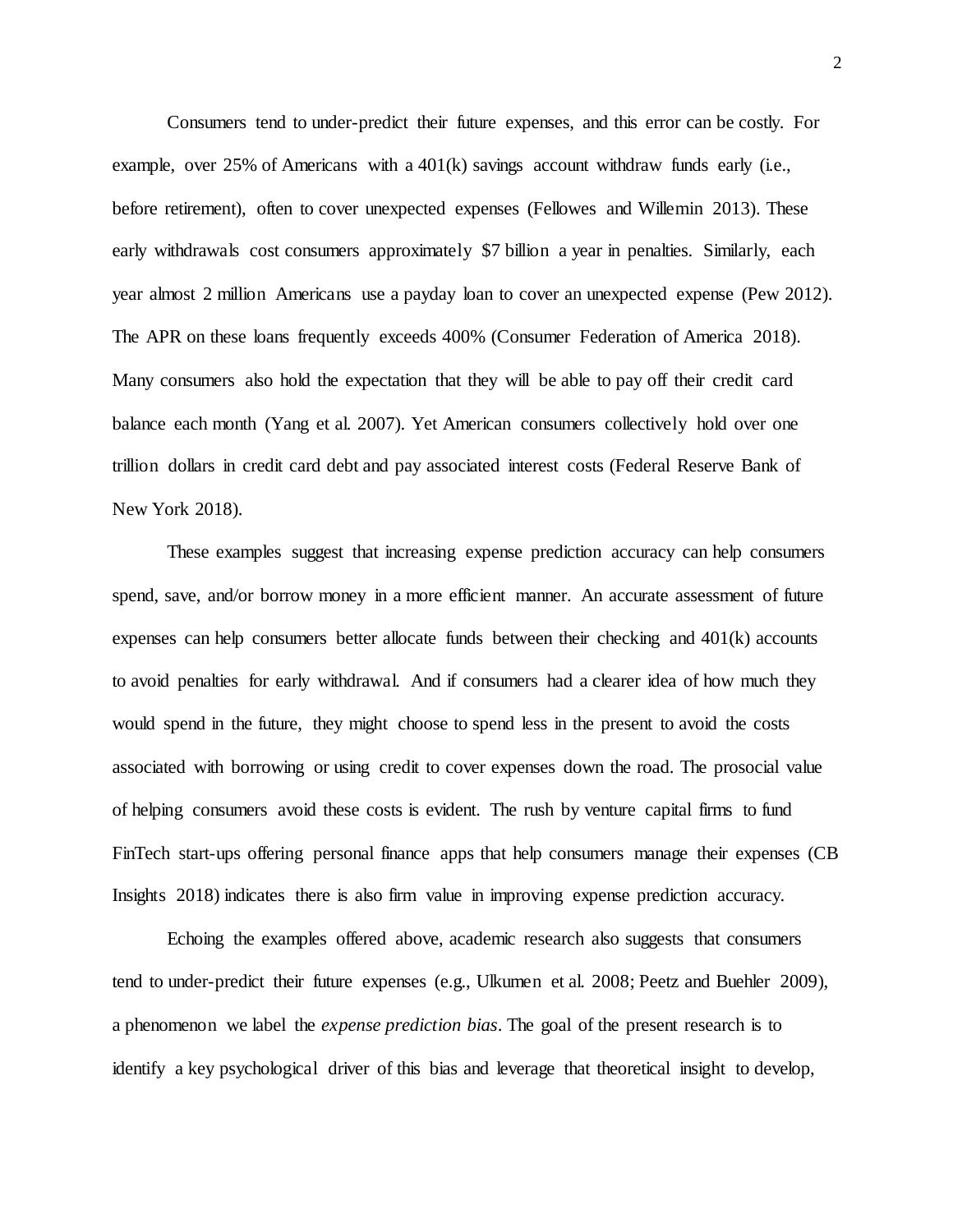test, and validate a simple cognitive tool that improves consumers' expense prediction accuracy. To do so, we first theorize that consumer expense predictions are shaped by prototype attributes that represent modal expenses. We then propose that "prototypical prediction" causes consumers to under-predict their expenses because, generally speaking, the distribution of consumer expenses is positively skewed with mode < mean. Finally, we show that prompting consumers to consider reasons why their expenses might be different than usual increases prediction accuracy by making atypical expenses easier to retrieve.

By developing and testing a prototype theory of consumer expense misprediction, the present research makes the following contributions. First, the prototype theory offers a parsimonious process explanation for why the expense prediction bias occurs, and it allows past findings in this area to be understood as a whole for the first time. Second, the present research introduces the first practical, effective, and field-tested intervention capable of neutralizing the expense prediction bias. Third, the present research provides the first step toward a comprehensive understanding of the bias itself. For example, this research is the first to identify the magnitude, prevalence, and persistence of the bias in non-student samples. It is also the first work to study the bias longitudinally and in the field, and to measure monthly expense predictions against actual expenses incurred during the target month.

The present research also contributes to the broader literature on consumer misprediction in non-financial domains. Past research demonstrates that predictions do not sufficiently incorporate distributional information (e.g., Buehler, Griffin, and Ross 1994; Kruger and Evans 2004). The present research elucidates *what* distributional information is neglected and *how* distributional skew impacts predictions accuracy. Similarly, we contribute to research on the use of prototype attributes in judgment and decision making—which has implied that the average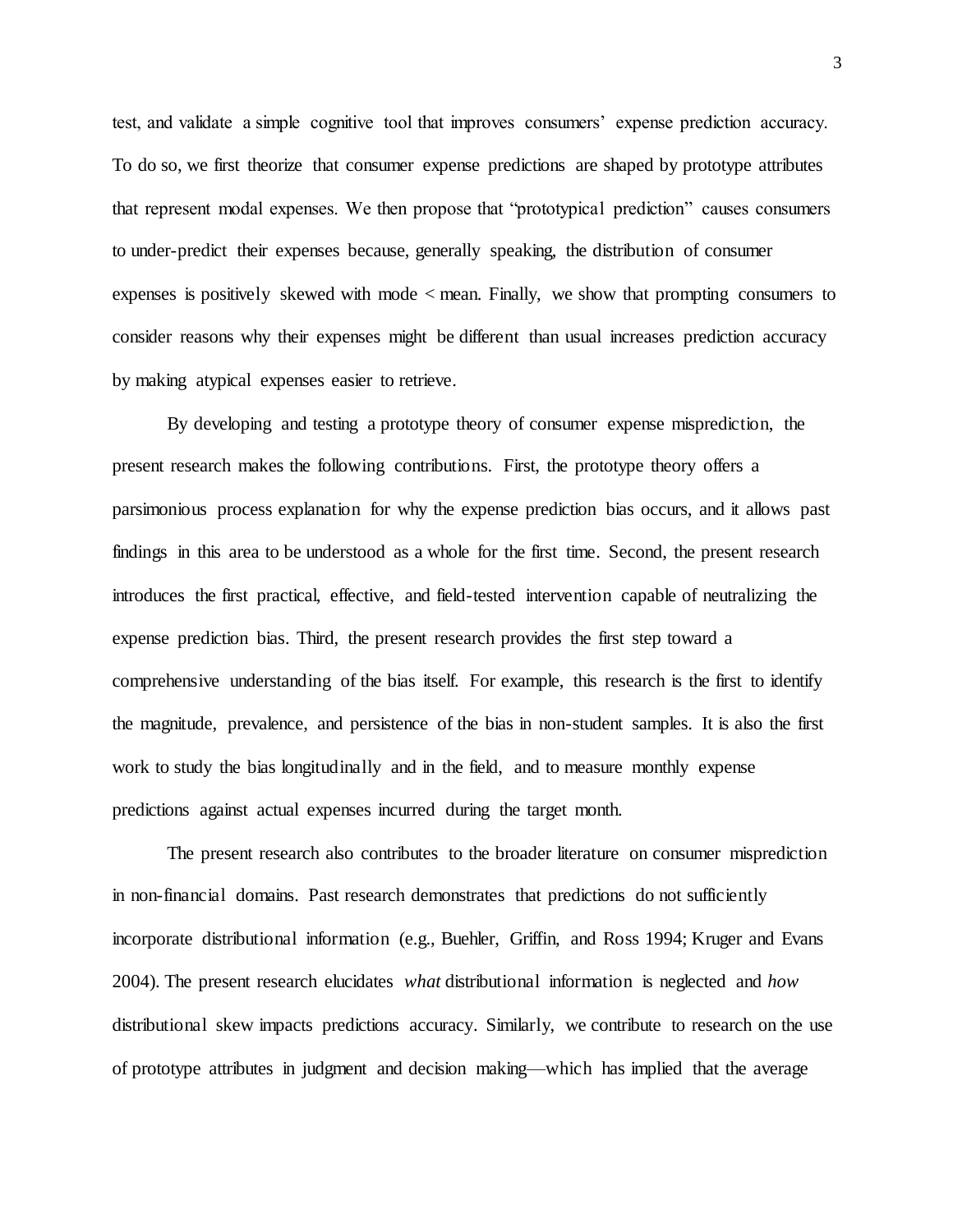represented by prototype attributes is the *mean*—by providing evidence that these attributes represent *modal* outcomes in the context of expense prediction. Finally, the present research contributes to a nascent literature that demonstrates a temporal asymmetry in which people mentally represent the future in more prototypical terms than the past (Kane, Van Boven, and McGraw 2012). By comparing the nature of predicted versus recalled expenses, we extend this work to the domain of money.

In the following sections we present our prototype theory of expense prediction bias and lay out our hypotheses. We then present a series of studies that test these hypotheses in the field and the lab. To conclude, we discuss the theoretical and practical implications of this work, along with directions for future research.

## *PREDICTIONS AND PROTOTYPE ATTRIBUTES*

The first theoretical proposition of the present research is that expense predictions are shaped by *prototype attributes*. Consistent with past research, prototype attributes are defined as representations of an average (Kahneman 2003; Kahneman and Frederick 2002). So, for example, prototype attributes can be conceptualized as the response to internal queries like "what expenses do I *typically* incur each [week/month]?" or "how much do I *typically* spend each [week/month]?" In contrast, the *target attribute* in expense prediction is the response to some variation of the query "how much will I *actually* spend next [week/month]?"

The proposition that expense predictions are shaped by prototype attributes (referred to hereafter as the "prototype proposition") is derived from the observation that the target attribute in expense prediction is relatively low in accessibility, meaning it does not come to mind without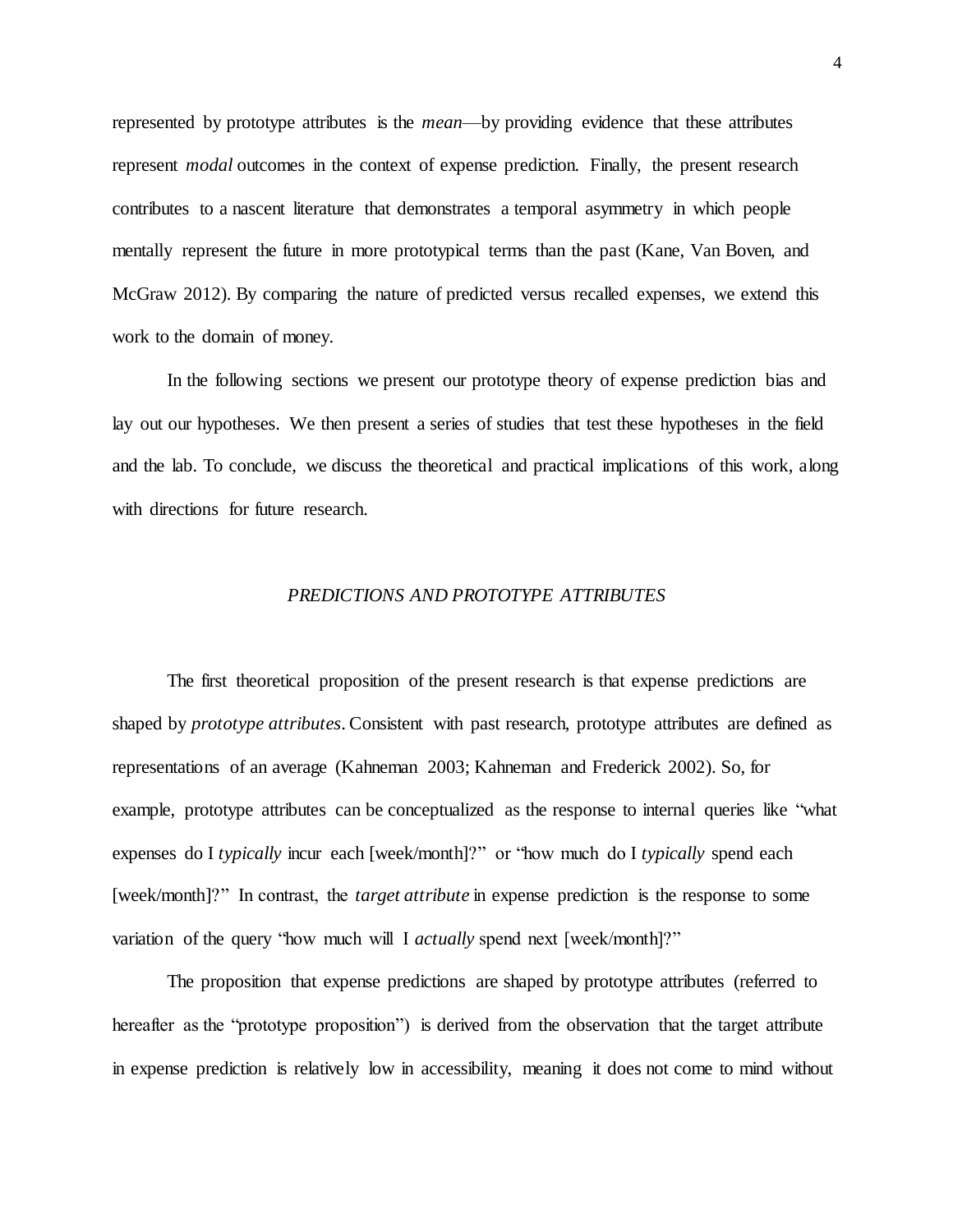deliberation or effort. To illustrate this point, consider that a comprehensive expense prediction first requires anticipating future expenses, then estimating the amount of each expense, then adding these amounts together. On the other hand, prototype attributes that represent accurate impressions of an average can be formed with relative ease, and they are highly accessible (Ariely 2001; Kahneman 2003; Kahneman and Frederick 2002; Rosch and Mervis 1975). Therefore, the prototype proposition is broadly consistent with the finding that accessibility often determines the content of judgments and decisions (e.g., Johnson, Häubl, and Keinan 2007; Kahneman 2003; Kahneman and Frederick 2002; Tversky and Kahneman 1974).

The prototype proposition is perhaps most compelling because it has the potential to offer a parsimonious explanation for several results in the expense misprediction literature. For example, previous work in this area has demonstrated that consumers' expense predictions do not adequately incorporate either their distribution of actual past expenses or their distribution of possible future expenses (Peetz and Buehler 2012; Peetz et al. 2015). This kind of *distribution neglect* is easily explained by the prototype proposition because prototype attributes represent a relatively thin slice of a consumer's expense distribution. Relatedly, it has been shown that consumers behave as if their atypical or exceptional expenses will not reoccur (Sussman and Alter 2012). This can be explained by the prototype proposition because the "thin slice" that prototype attributes represent does not include these expenses. Finally, it has been shown that consumers under-predict their future expenses in part because they are overconfident in their prediction accuracy, and as a result they do not sufficiently adjust their initial predictions upward (Ulkumen et al. 2008). This can be explained by the prototype proposition because confidence is indicative of cognitive ease (Alter and Oppenheimer 2009), and prototypes are "easy on the mind" (Winkielman et al. 2006).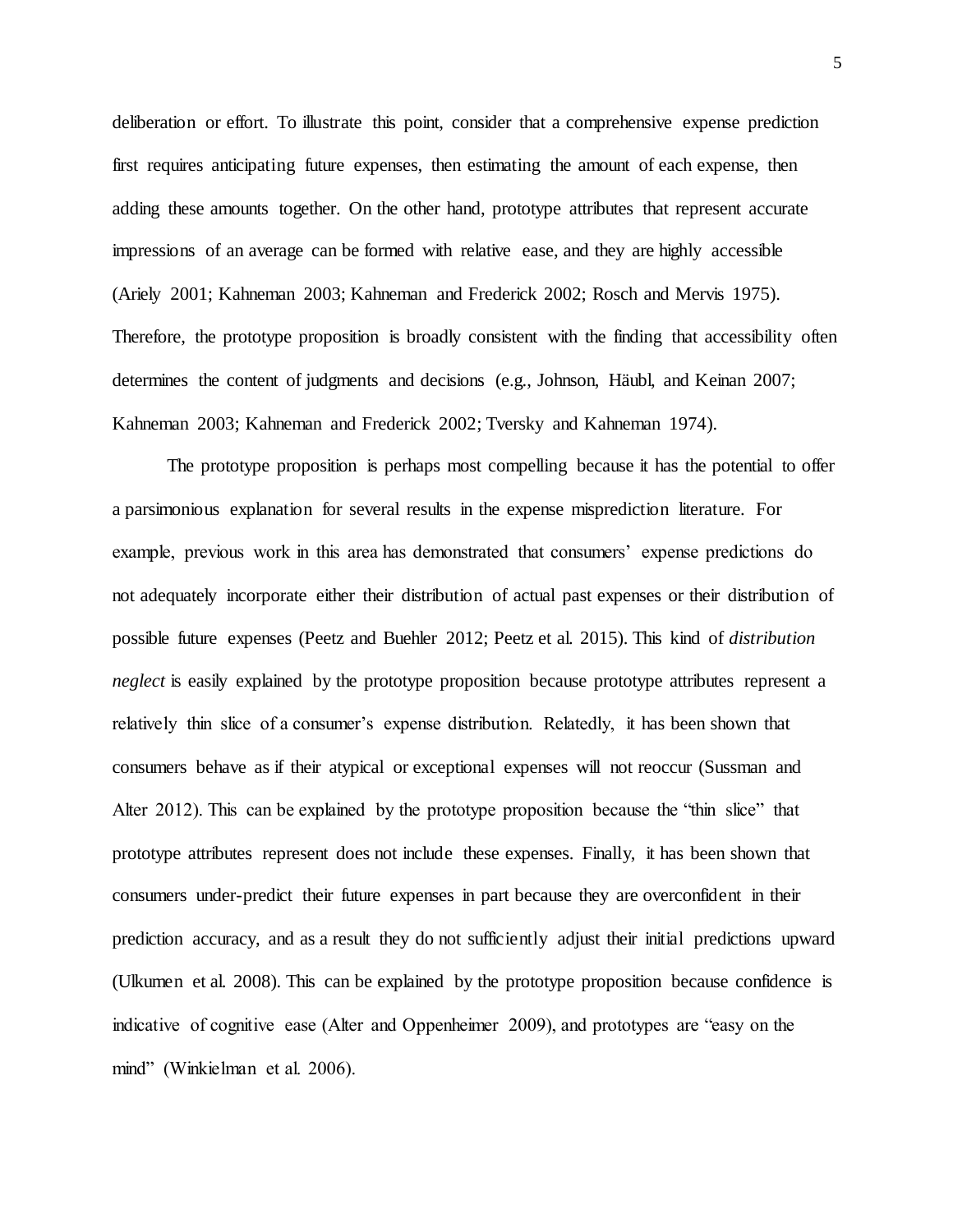To explore the prototype proposition and help illuminate the cognitive processes that underlie the expense prediction bias we began by running a think-aloud protocol study. Fifty-five undergraduate commerce students at a large Canadian university were recruited to take part in a study about consumer financial decision making. Each participant was taken to a private room where they received written instructions to say aloud every thought that came to mind as they formulated their expense prediction for the next week. Participants' thoughts were recorded and later transcribed and coded by research assistants. Specifically, we had the research assistants independently code each transcription for references to typical spending, future oriented spending (i.e., spending specific to the next week), and adjustments for unexpected spending. We then had them code which of these thoughts appeared first in each transcript.

Table 1 presents the proportion of participants who referenced typical spending, futureoriented spending, and adjustments for unexpected spending, as well as examples of each. A significantly higher proportion of participants referenced typical spending than future-oriented spending (Mean difference = 29.09%, 95% CI = [11.88%, 44.12%],  $X_{(1)} = 10.80$ ,  $p = .001$ ). Typical spending also came to mind first for a strong majority of participants (*z* = 2.56, 95% CI  $=[53.29\%, 79.32\%]$ ,  $p = .010$ ). Finally, only half of the participants made a conscious adjustment for unexpected expenses. Taken together, these results provide preliminary support for the prototype proposition by demonstrating that prototype attributes are both easily accessible and a foundational component of expense predictions. We next outline in greater detail why prototypical prediction can be problematic.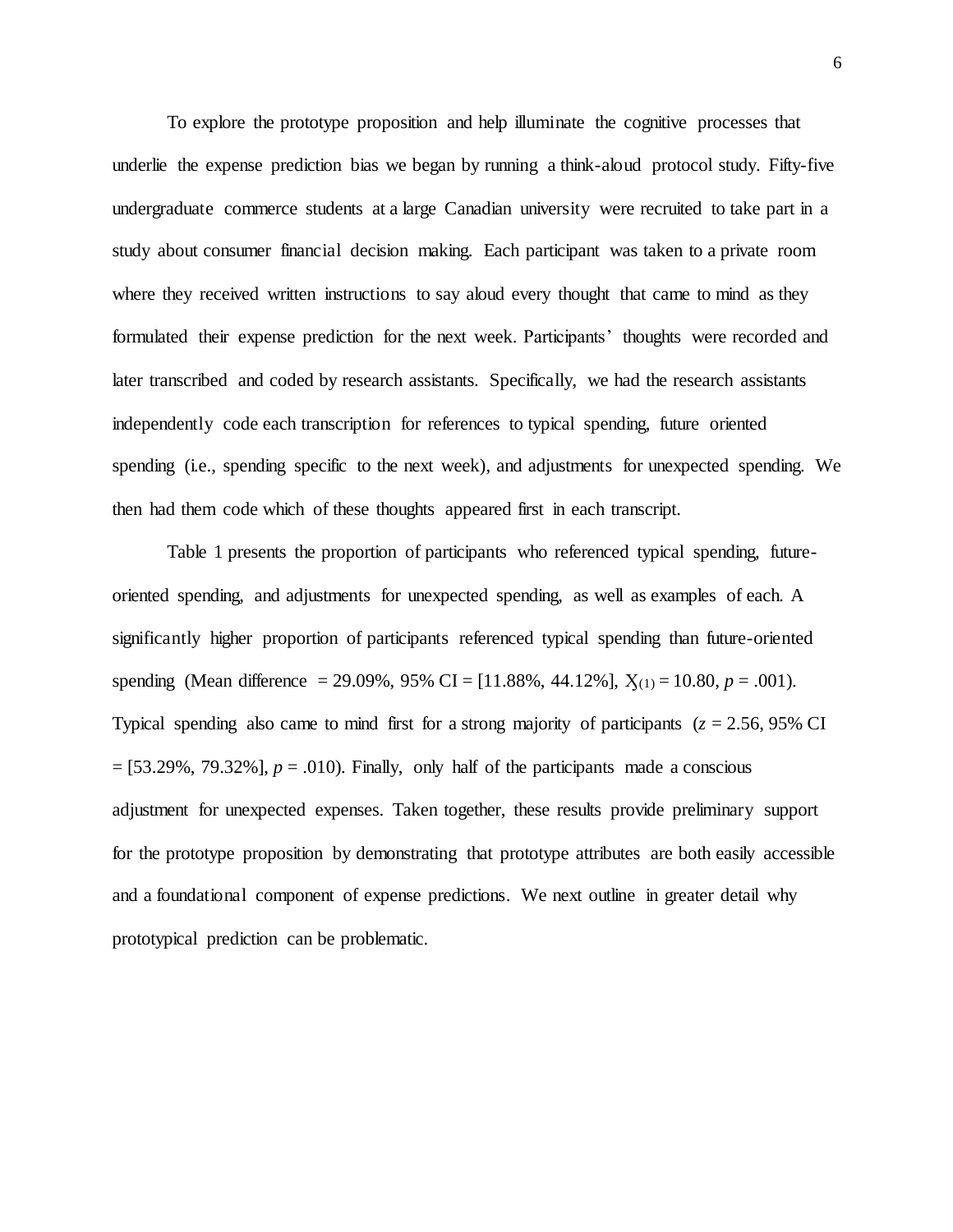## **Table 1**

## **Results of the Think-Aloud Protocol Study**

| <b>Classification</b> | <b>Proportion</b> | <b>First Thought</b> | <b>Examples</b>                                                                   |
|-----------------------|-------------------|----------------------|-----------------------------------------------------------------------------------|
| Typical               | 83.64%            | 67.27%               | "Typically I buy groceries every week. Thats about \$50 dollars or so." "On       |
|                       |                   |                      | average, I would say I spend around \$10 per day on food and drinks."             |
|                       |                   |                      | "So on average I spend \$500 per month." "On average I buy mainly a               |
|                       |                   |                      | coffee or a lunch on campus so let's say I spend like up to \$10-ish maybe."      |
|                       |                   |                      | "On average, I spend around \$45 to \$60 with food." "Normally I will             |
|                       |                   |                      | spend uh approximately \$20 per day for food." "So groceries are <b>normally</b>  |
|                       |                   |                      | \$100." "So I usually buy my lunch, cuz I have to." "On Friday I usually get      |
|                       |                   |                      | gas so that's usually thirty dollars a week." "I usually for grocery shopping     |
|                       |                   |                      | I spend, umm, around \$30 a week."                                                |
| Future-Oriented       | 54.55%            | 32.73%               | "Huh, I'm traveling <b>next week</b> too, traveling isI'll say \$400, yeah." "Um  |
|                       |                   |                      | the next week, the next seven days. Let's seeso this weekend I'm                  |
|                       |                   |                      | goingwhere am I going this weekend? So I'm going to ****'s party so               |
|                       |                   |                      | that's probably around let's say \$15 of things." "This Sunday, I might go to     |
|                       |                   |                      | the mall to get new work clothes for my co-op, so that might be dress             |
|                       |                   |                      | shoes, that might be maybe \$120." "Are there any birthdays coming up?            |
|                       |                   |                      | Oh wait my brother's birthday. He is an expensive person so that's going to       |
|                       |                   |                      | be about \$300."                                                                  |
| Adjustment            | 50.91%            | 0.00%                | "I might have <b>other expenses</b> , little things, stuff from vending machines, |
|                       |                   |                      | probably adds up to about \$10 over a week." "I'll put about \$20 for like        |
|                       |                   |                      | miscellaneous items." "And just for miscellaneous items I would put               |
|                       |                   |                      | another \$10." "And then, shoppingmiscellaneous, we'll just budget \$50           |
|                       |                   |                      | for that."                                                                        |

## *PROTOTYPE ATTRIBUTES AND "AVERAGE" EXPENSES*

The second theoretical proposition of the present research is that the "average" represented by prototype attributes is akin to the *mode* of a consumer's expense distribution rather than the *mean*. This proposition is supported by the basic psychological finding that impressions of prototypes are formed through repeated exposure to a stimulus (Ariely 2001), because modal expenses are those that are repeated most frequently. It is also consistent with the finding that consumers are fairly accurate when predicting their ordinary, recurring expenses (Sussman and Alter 2012), because if predictions are shaped by prototype attributes that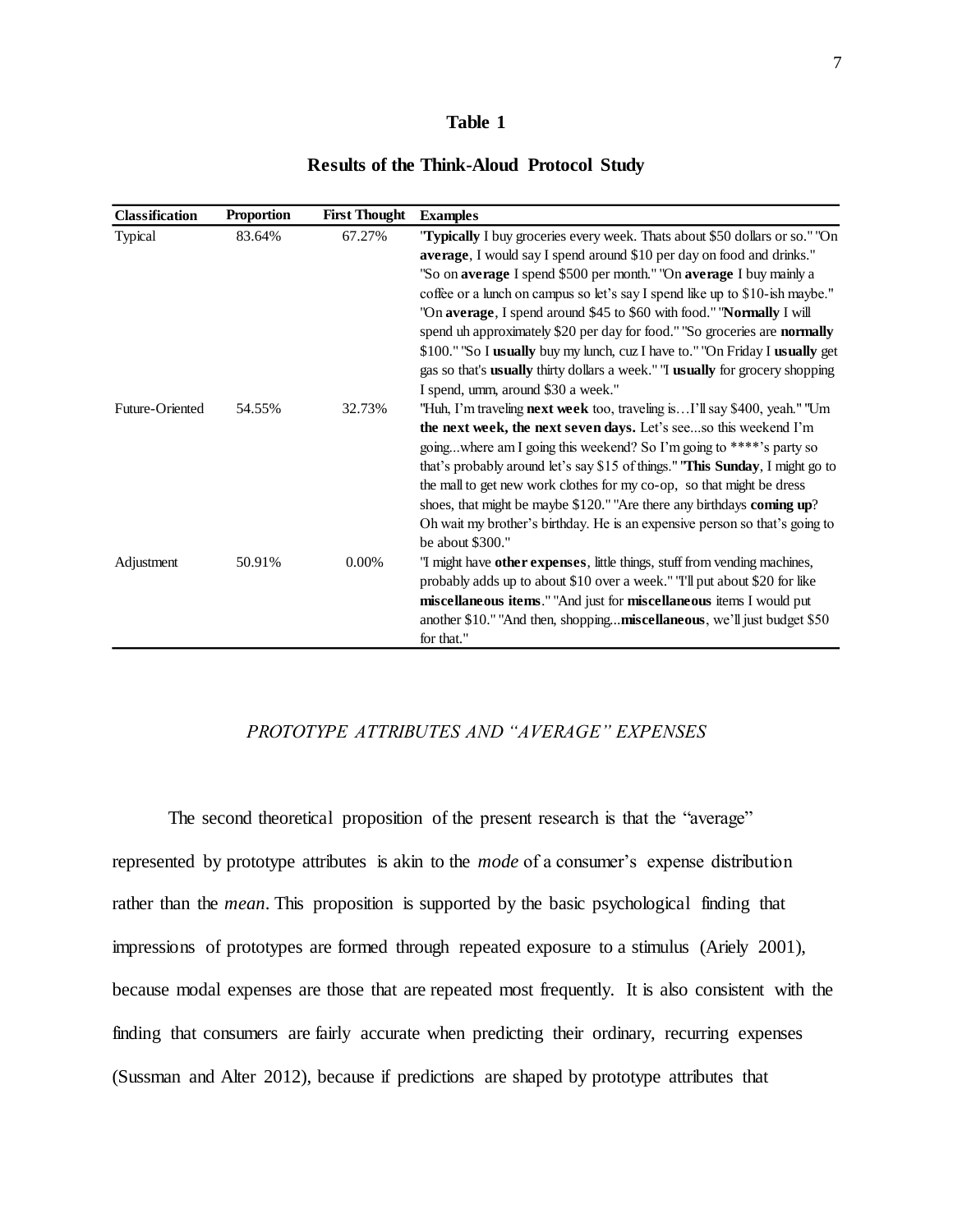represent modal expenses, then consumers should be fairly adept at predicting ordinary, recurring expenses, which are modal by definition.

There are also strong reasons to believe that prototype attributes do *not* represent mean expenses. For example, prototype formation requires a certain degree of homogeneity within the considered set (Kahneman 2003). However, calculating mean expenses requires incorporating heterogeneous outcomes (i.e., atypical expenses from the tails of the distribution), and past research suggests that consumers do not do this when constructing expense predictions (Peetz and Buehler 2013; Sussman and Alter 2012). It is also the case that "extensional" variables (i.e., sums) are relatively inaccessible (Kahneman and Frederick 2002; Tversky and Koehler 1994), which makes them poor candidates for prototype attributes. This suggests that prototype attributes do not represent mean expenses because calculating a mean necessitates summation.

## *PROTOTYPICAL PREDICTIONS AND THE EXPENSE PREDICTION BIAS*

To understand why prototypical prediction leads to an expense prediction bias in which consumers under-predict their expenses, one need only look at the distribution of consumer expenses. If consumer expenses were normally distributed with mode  $=$  mean, then prototypical prediction would not cause an expense prediction bias because the frequency and magnitude of over- and under-prediction would balance out between-subjects in a given sample at a given point in time, as well as within-subject over a sufficient length of time. However, our data make it clear that consumer expenses are positively skewed, with mode < mean. This is fairly intuitive from a mathematical perspective given that expenses are bounded by zero on the left side of the distribution, but they are free to run as high as a consumer's credit will allow on the right. It is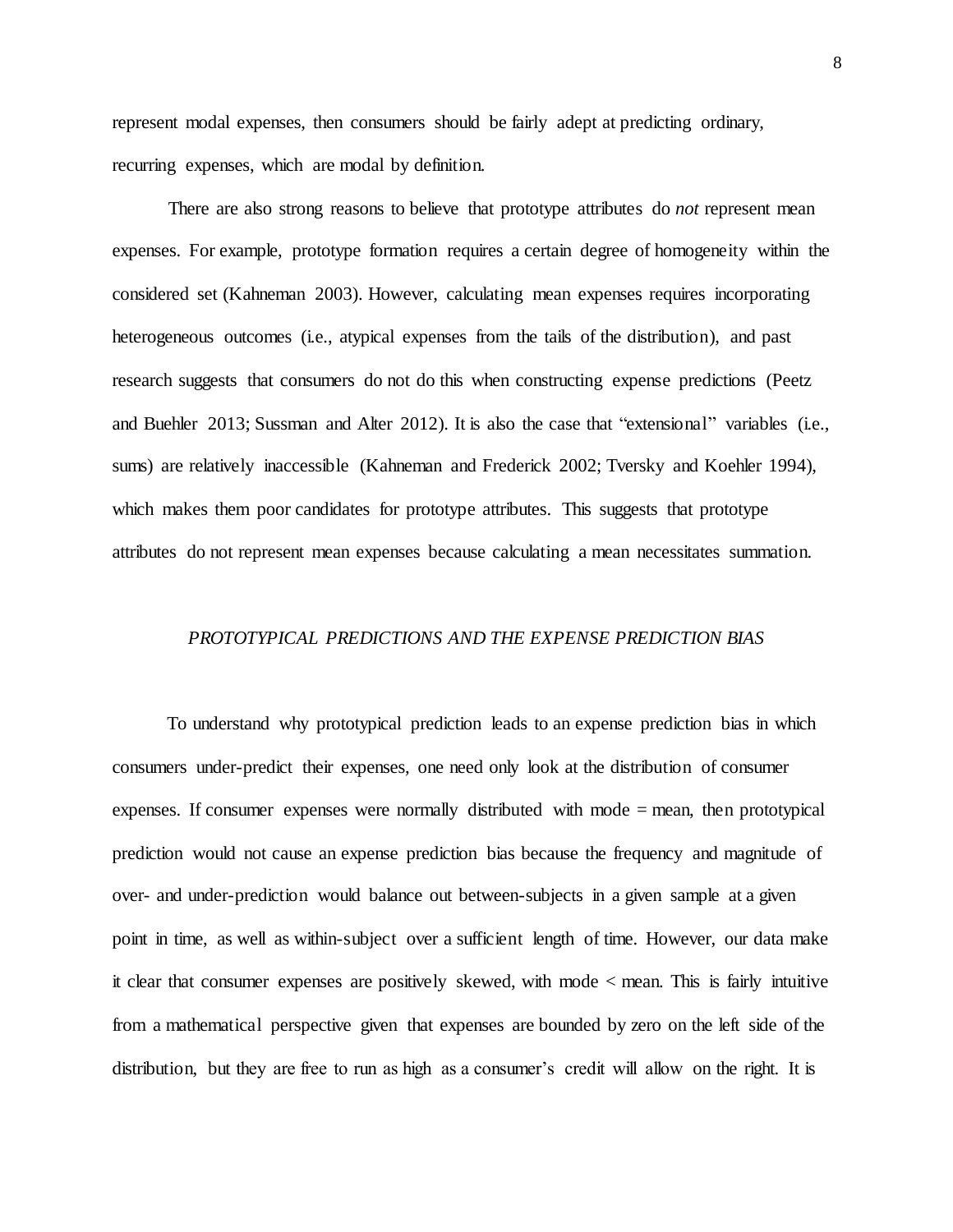also fairly intuitive from a psychological perspective given the apparent ease with which consumers can overspend their budget (Sussman and Alter 2012) and the apparent difficulty they have spending less than their budget (Peetz and Buehler 2009).

## *HYPOTHESES*

One corollary of the prototype proposition is that predictions will largely neglect atypical expenses. In contrast, retrospection is grounded in reality (Johnson and Raye 1981; Kane, Van Boven, and McGraw 2012; Van Boven, Kane, and McGraw 2008), which implies that expense *recall* will include both typical and atypical expenses. Therefore, our first hypothesis is:

**H1:** On average, consumers predict their future expenses will be more typical than their past expenses.

Our second hypothesis is that, generally speaking, the more heavily a consumer relies on prototype attributes when predicting his or her expenses, the lower their expense prediction will be. This follows from the fact that expenses are positively skewed: if prototype attributes represent modal spending, then a more prototypical prediction will generally be a lower prediction, because most of the distribution is higher than the mode. Using perceived typicality of future expenses as a measure of reliance on prototype attributes, we hypothesize that:

**H2:** Perceived typicality of future expenses is negatively correlated with expense predictions.

A clear implication of H1 and H2 is that consumers will under-predict their future expenses as compared to their recalled past expenses. In other words, if people think their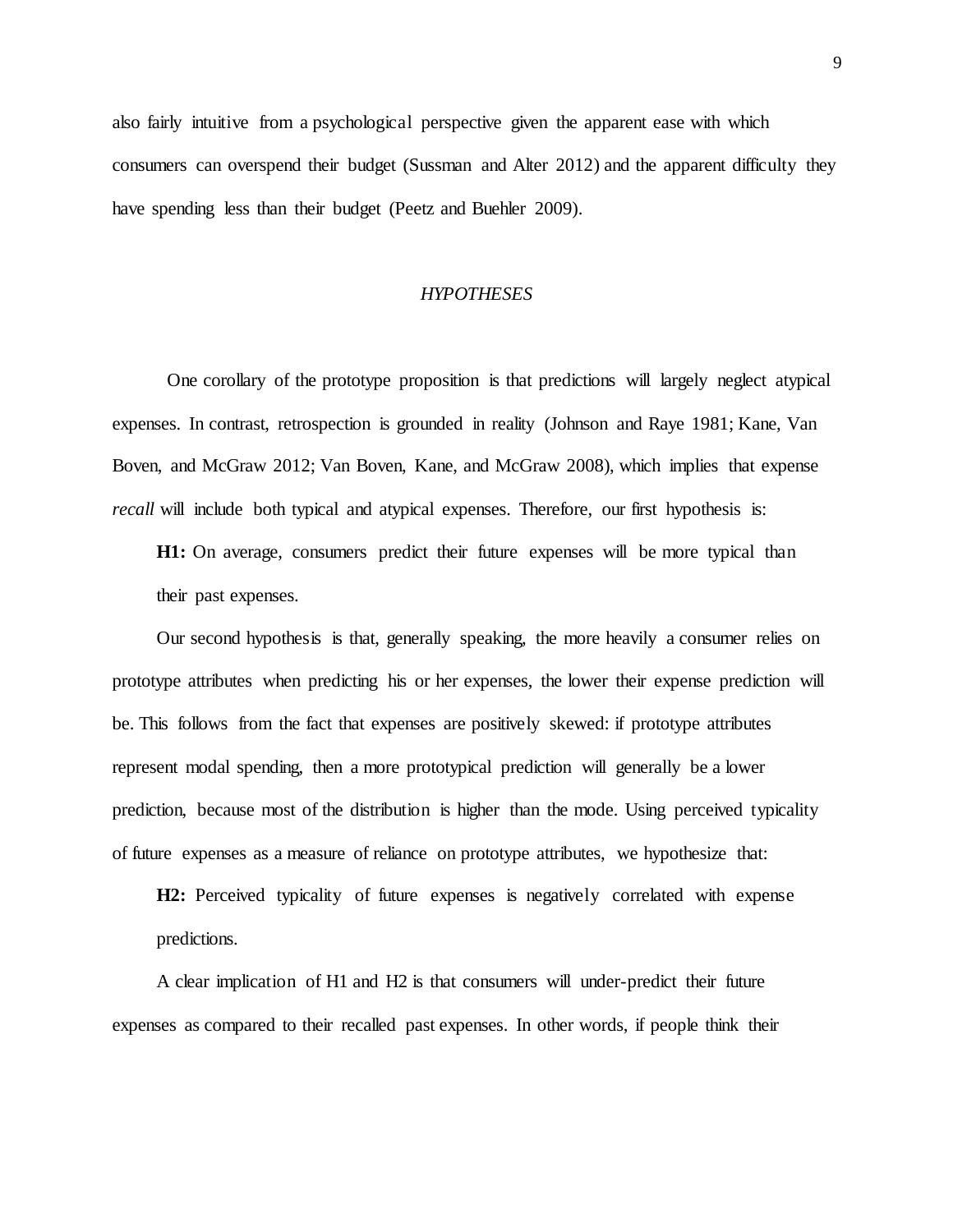expenses will be more typical in the future, and higher perceived typicality is associated with lower expense predictions, then it follows that:

**H3a:** Consumers predict lower expenses for the future as compared to the expenses they recall for the past.

Our next hypothesis is that consumers will under-predict their expenses as compared to the expenses they actually incur during the target week or month. This follows logically from the proposition that expense predictions are shaped by prototype attributes that represent modal expenses, and the observation that expenses are positively skewed with mode < mean. Although the results of the think aloud study suggest that predictions are not completely prototypical, research suggests that upward adjustment from a prototypical prediction will not be sufficient to prevent under-prediction (Epley and Gilovich 2006; Tversky and Kahneman 1974; Ulkumen et al. 2008). We therefore hypothesize that:

H3b: Consumers under-predict their expenses for the target week or month as compared to the expenses they actually incur during that week or month.

Another corollary of the prototype proposition is that making atypical expenses more accessible when consumers are constructing their predictions will increase prediction accuracy. We reasoned that having people list three reasons why their expenses might be *different* than a typical week or month would serve as a simple cognitive tool that accomplishes this goal. The logic underlying this "atypical" intervention follows that of H2 above—although "different" could represent outcomes that would lead to lower predictions, most of the distribution of expenses that is different from the mode is also higher than the mode, and "different" should therefore make predictions closer to the mean. We thus hypothesize that: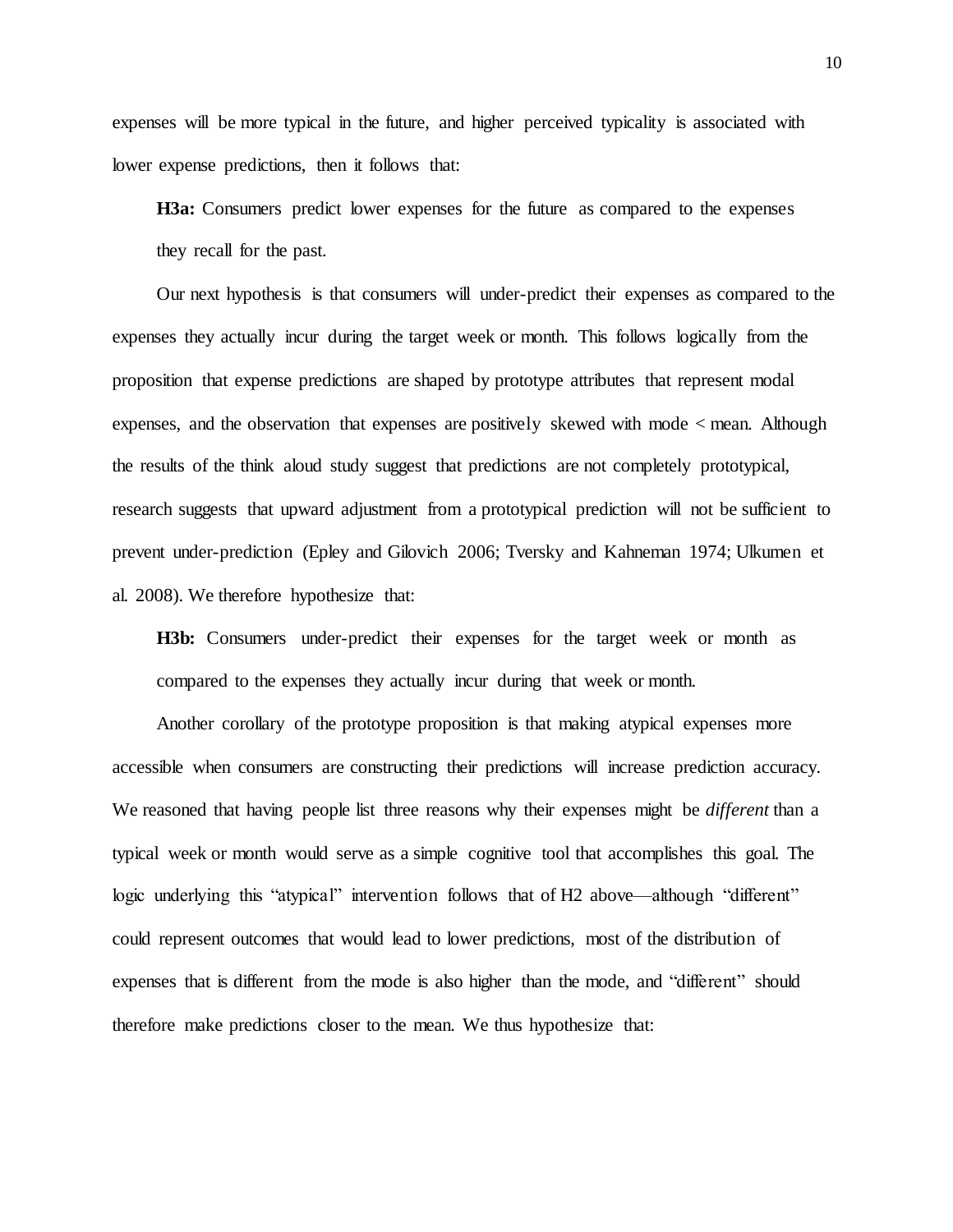**H4:** Prompting consumers to consider three reasons why their expenses might be different from a typical week increases expense prediction accuracy.

Finally, if predictions are shaped by prototype attributes, and prototype attributes represent modal expenses, then it follows that expense predictions will be lower when the distribution of expenses is positively skewed with mode < mean versus when it is normally distributed with mode = mean. In study 4 we experimentally manipulate the distribution of expenses in the lab, changing the mode while keeping other features of the distribution like mean and variance constant. In this context we hypothesize that:

**H5:** Consumer expense predictions will be lower (and farther from the mean) after observing a positively skewed distribution of expenses versus a normal distribution.

## *OVERVIEW OF STUDIES*

To test our hypotheses we conducted a series of four experiments. In study 1 we examine H1–H3b in a repeated-measures longitudinal field study with members of a financial cooperative, and test the efficacy of the atypical intervention (vs. control) in the last week of the study (H4). Study 1 also provides evidence suggesting that the effects documented by H1-H3b are not the result of a savings goal, trait optimism, or other individual differences that could offer alternative explanations for our results. In study 2 we establish that prototype attributes influence monthly as well as weekly expense predictions. In study 3—conducted with a nationally representative sample of adult Americans—we directly replicate the findings of study 1 with respect to H1-H3a and provide evidence that our intervention is effective because it makes atypical expenses more accessible when consumers construct their predictions (H4). In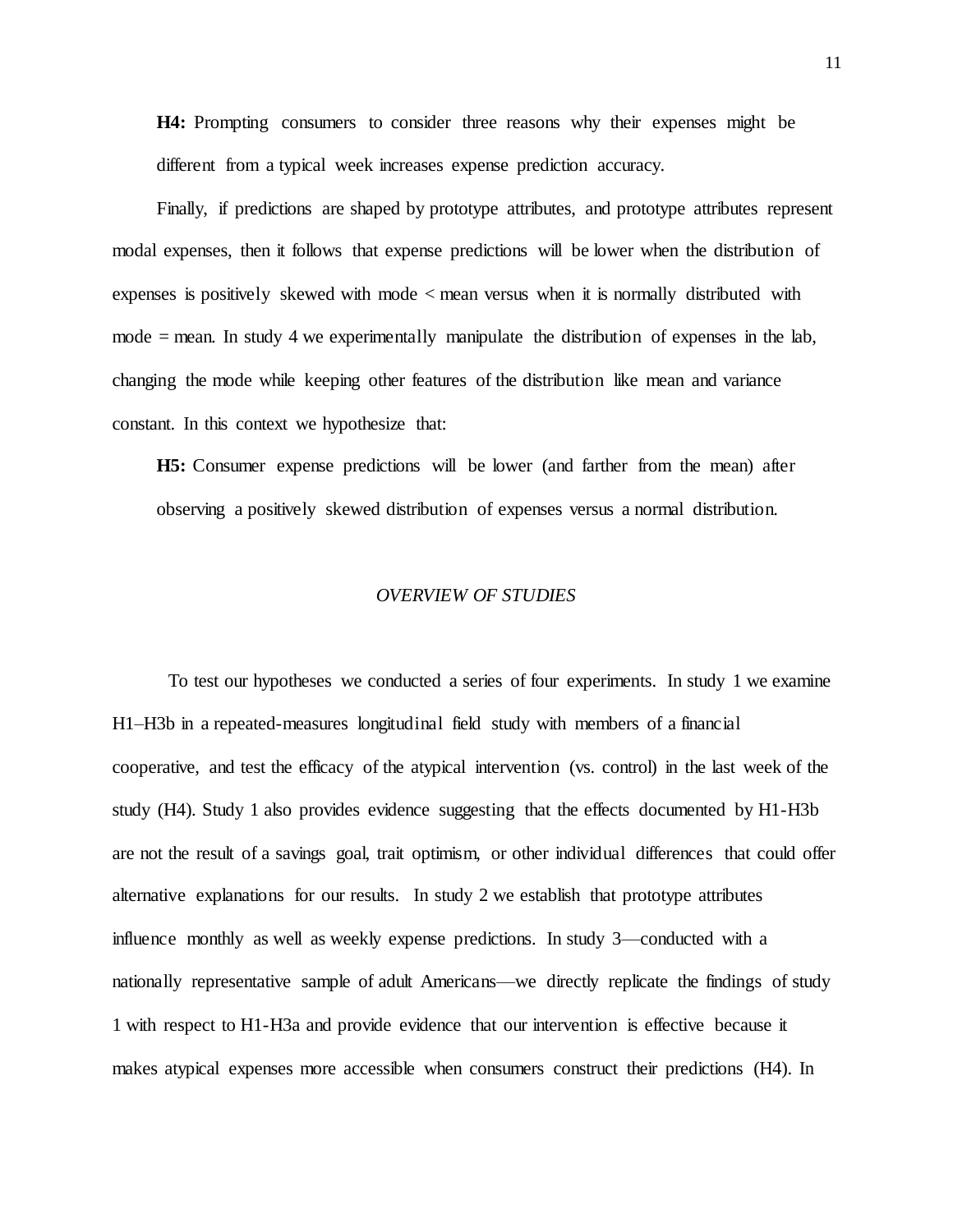study 4, we manipulate the distribution of expenses to test the hypothesis that consumer expense predictions will be lower (and farther from the mean) after observing a positively skewed distribution of expenses versus a normal distribution (H5).

As highlighted in our theoretical development, the distribution of expenses displays significant positive skew. This is a defining characteristic of the data, and an important element in our theory; it also presents serious challenges for responsible inferential analysis in studies 1 and 3, where we compare predicted expenses to reported expenses across experimental conditions. To address this situation, we present the unadulterated distributional skew of expenses (i.e., the distribution of expenses in the control condition with no exclusions or transformation) at the outset of studies 1 and 3. Then, for inferential analysis, we exclude the data of outlier participants whose reported expenses exceed their predictions by more than a factor of 10 (or vice versa), and LN-transform the distributions of reported and predicted expenses. For ease of interpretation, we then exponentiate our descriptive results and present them in dollar terms. Notably, this procedure ameliorates concerns related to homogeneity of variance assumption violations and the influence of outliers, but it does not change the pattern of results observed in the raw data. To illustrate this, we present a pair of statistical robustness tests (winsorization and non-parametric analysis) in web appendix A, and we detail the impact that the transformation process has on the expense data in web appendix B. Our data, syntax, and study materials are available here: [hyperlink to be inserted here].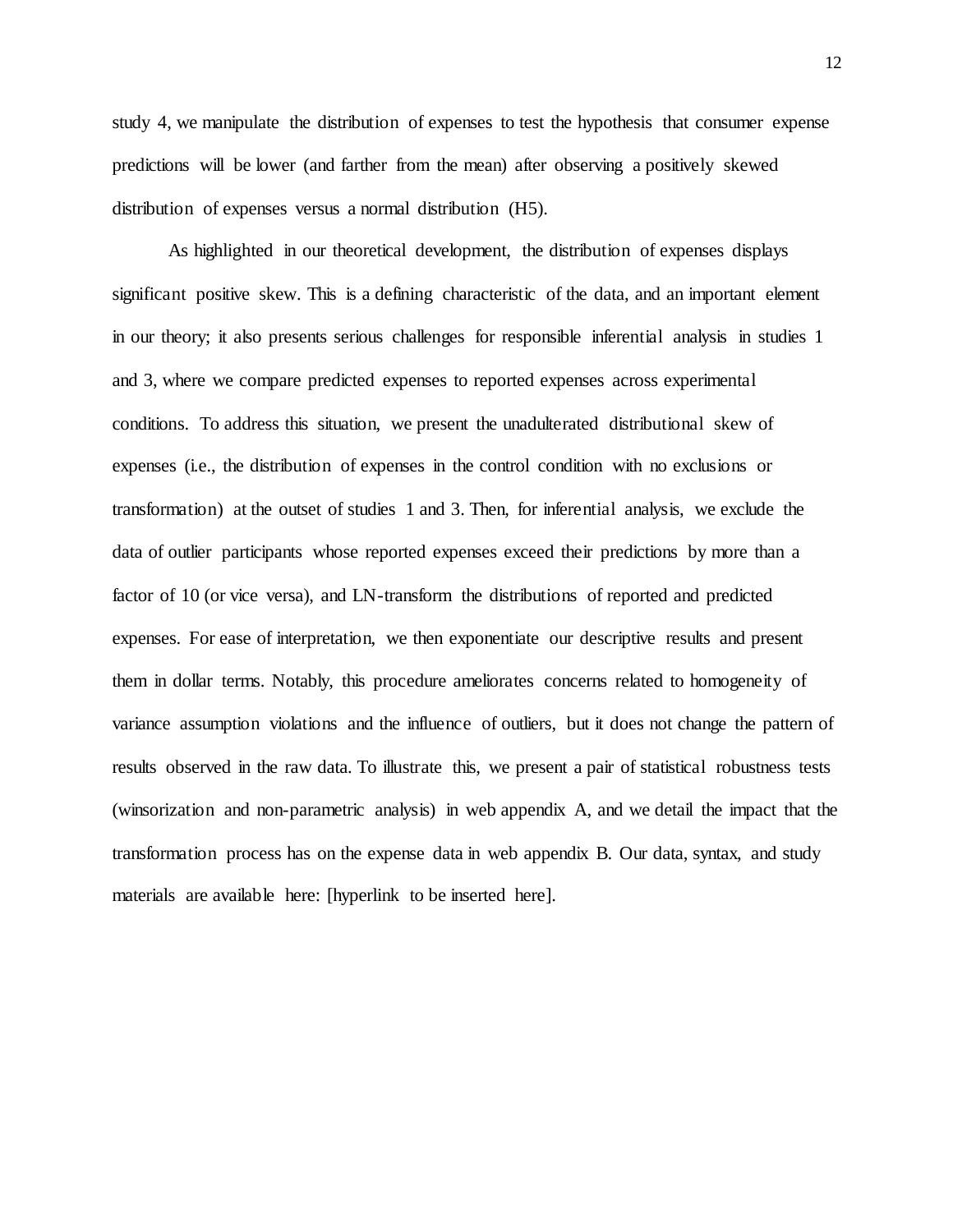### *STUDY 1: A LONGITUDINAL STUDY OF EPB IN THE FIELD*

The first goal of study 1 was to test the prototype proposition and its associated hypotheses (H1-H2). The second goal of study 1 was to contribute a more comprehensive understanding of expense prediction bias (H3) by observing its magnitude and persistence within a highly engaged sample across multiple points in time. The third goal of study 1 was to examine the effectiveness of the atypical intervention (H4) in the field. To accomplish these goals we partnered with a financial cooperative to run a five-week longitudinal field study with its members. *Method* 

*Participants and Procedure.* Participants for this study were members of a midsized financial cooperative  $(\sim 60,000$  members) recruited through an online panel of members  $(\sim 5,000)$ that the cooperative maintains in order to conduct market research. We targeted a sample size of 200 based on the effect sizes observed in pilot studies. Each participant completed six surveys over the course of five weeks, as illustrated by each time period marked in figure 1.

### **Figure 1**

### **Data Collection Schedule in Study 1**



Because we had no prior experience sampling from this population, data collection took place in two waves. In wave 1, we sent a survey at time zero (T0) to 400 randomly selected members at noon on Sunday, September 10<sup>th</sup>, 2017. Ninety-three people completed the survey before it was deactivated at 11:59pm on Monday, September 11<sup>th</sup>, 2017. We then monitored attrition for two weeks before calculating that the T0 survey should be sent to another 800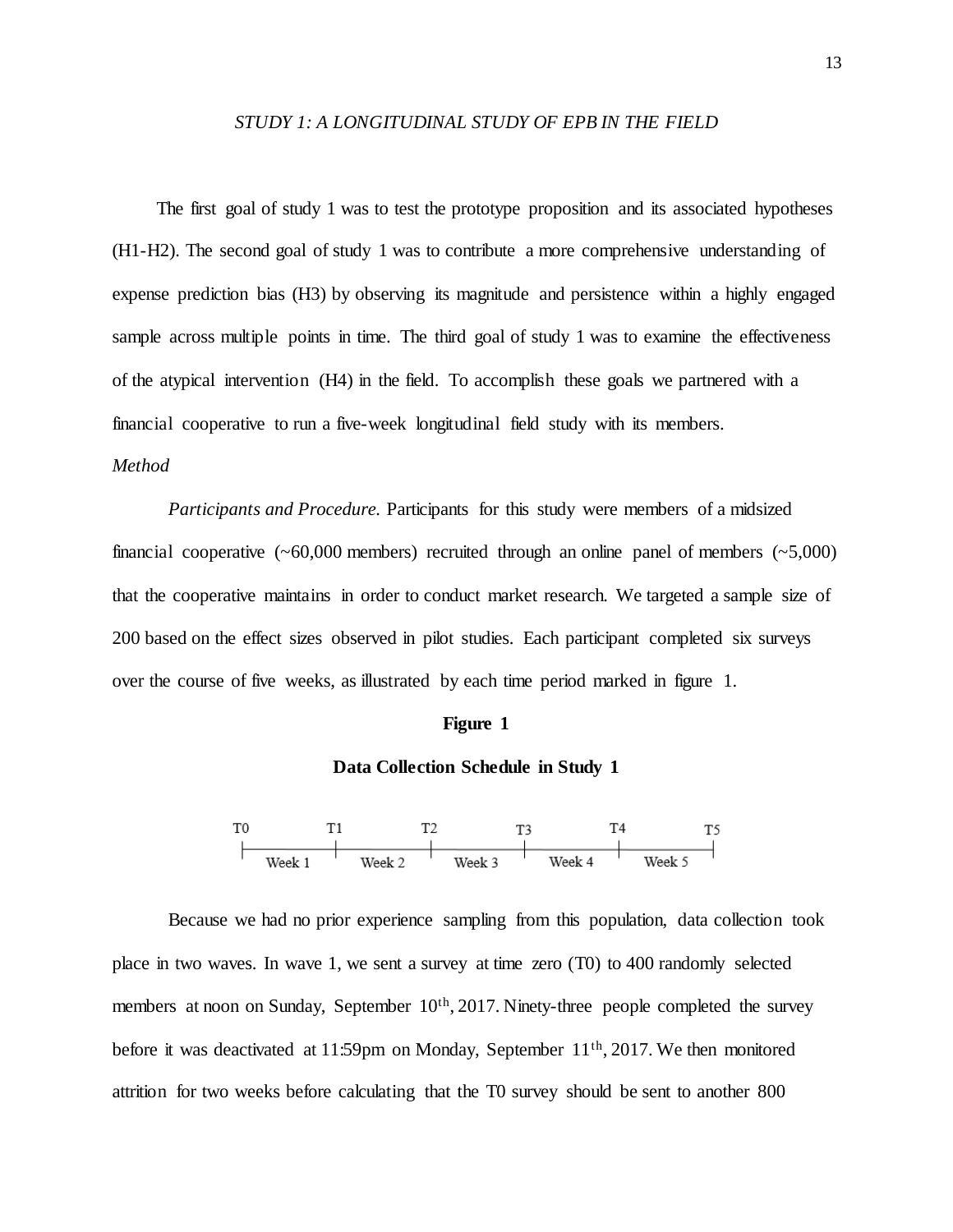randomly selected members (the maximum number allowed by our field partner) in the second wave of data collection so that we could recruit as close to 200 total participants as possible. In wave 2, 219 members completed the T0 survey. At the end of both waves of data collection we had collected complete data from 187 participants (61 from wave 1 and 126 from wave 2,  $M_{\text{age}} =$ 51.12, 57.8% female). Compensation for each participant included a personalized spending report (provided at the end of the study) that served as an incentive to predict and report expenses as accurately as possible. Participants also received a \$10 Amazon gift certificate for each completed survey.

All surveys were emailed to participants at noon on a Sunday and required completion before 11:59 pm the next day. The first survey asked participants to predict their expenses for the next week as follows: "Please take some time to estimate your total expenses for the **next week**. By "total expenses" we mean everything you will pay for during the next week. (Page Break). Please enter your estimated total expenses for the **next week**." Participants were then asked to indicate how typical they expected their expenses to be ("How different or similar do you think your expenses will be for the next week [month], relative to a typical week [month]?"  $1 = \text{very}$ different,  $7 = \text{very similar}$ , and how confident they were in their prediction accuracy ("How sure or confident are you that your estimate of your total expenses for the next week is accurate?"  $1 =$ very unsure,  $7 = \text{very sure}$ ). We then had them repeat this prediction exercise for their monthly expenses.

The remaining five surveys began by asking participants to log into their online bank account and report their expenses for the past week, then predict their expenses for the next week. Both expense reports and predictions were followed by the same measures of perceived typicality and confidence used in survey 1. In the second-to-last survey (i.e., at T4), half of the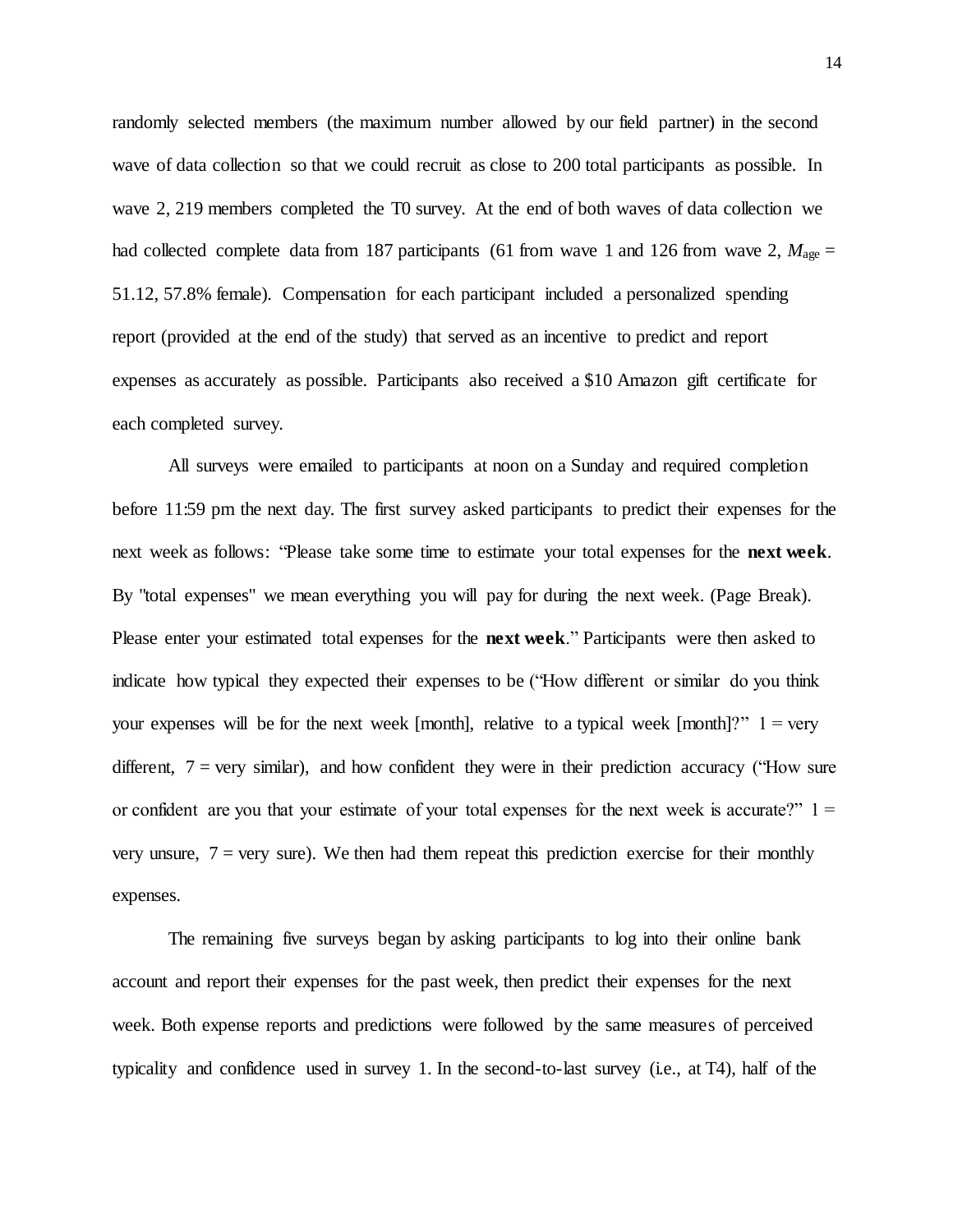sample was randomly assigned to receive the atypical intervention, making the final week of the study a 2 (condition: control vs. atypical)  $\times$  2 (expenses: predicted vs. actual) between-within design.<sup>1</sup> In the atypical condition participants received the following instructions before making their prediction: "Please take some time to consider why your expenses for the **next week** might be different from a typical week. In the spaces provided below, please type 3 reasons why your expenses for next week might be different from a typical week." Participants in the control condition received the same prediction instructions as in the previous surveys.

Across the six surveys we also measured the following individual differences: savings goals (Peetz and Buehler 2009), trait optimism (Scheier et al. 1994), short-term financial propensity to plan (Lynch et al. 2010), numeracy (Schwartz et al. 1997), spendthrift-tightwad tendencies (Rick, Cryder, and Lowenstein 2008), openness to experience (John, Donahue, and Kentle, 1991), temporal discounting (Kirby & Maraković 1996), and cyclical versus linear time orientation (Tam and Dholakia 2014). Additionally, we collected exploratory measures related to behaviors such as budgeting, borrowing, and spending. None of these measures were found to be related to the expense prediction bias, so we present these results in Web Appendix C. *Results*

*Skew.* As can be seen in table 2, the average consumer in study 1 had strong positive skew in their distribution of spending over the five weeks of the study. It is also notable that the distribution of predicted expenses displays less skew and variance than the distribution of recalled expenses. This supports the prototype theory because prototypical prediction should lead to a tighter distribution if atypical expenses are being neglected. Moreover, the mean and median

 $\ddot{\phantom{a}}$ 

<sup>&</sup>lt;sup>1</sup> Participant dropout over the last week of the study was minimal  $(n = 4)$  and did not differ by condition.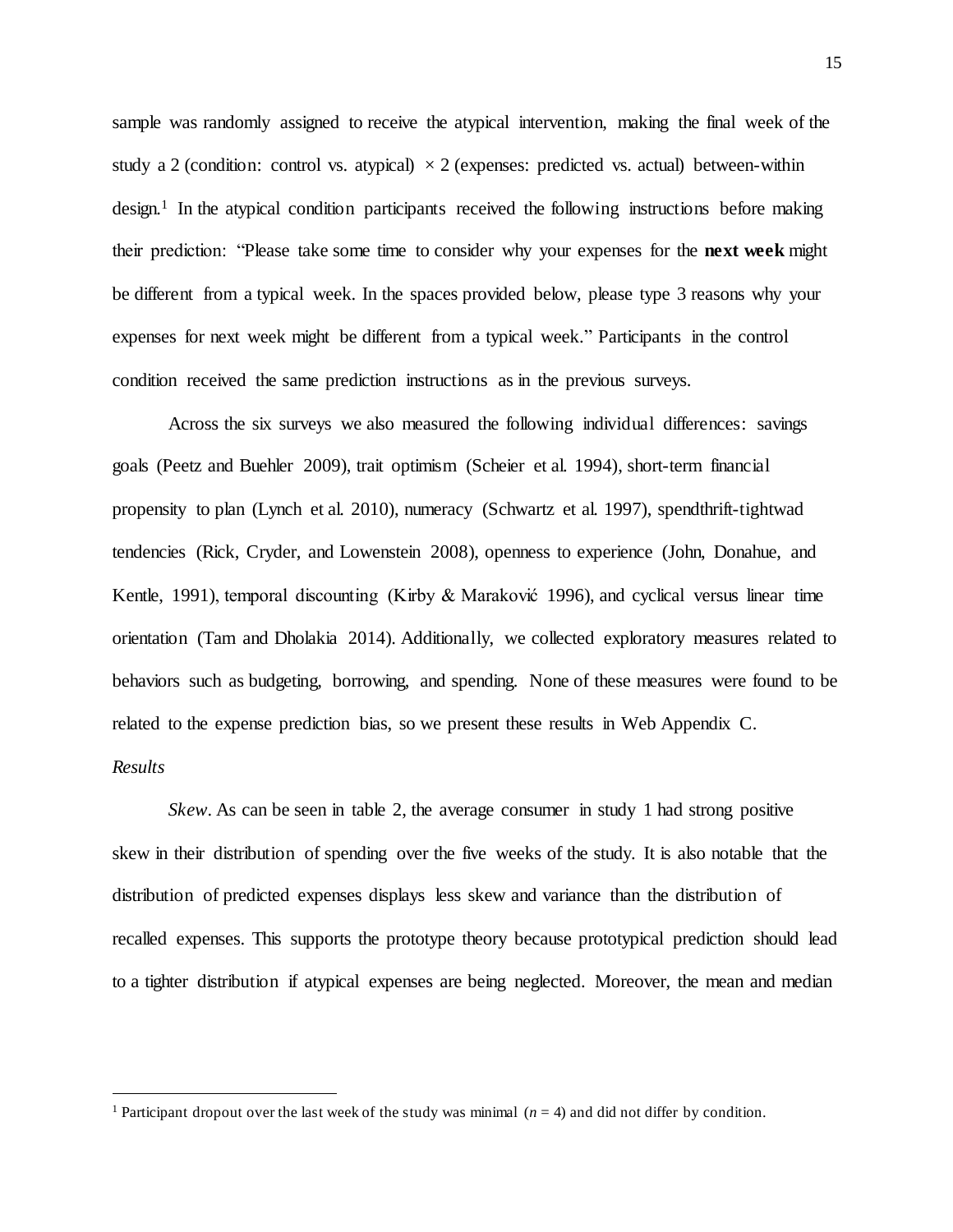of predicted expenses are substantially lower than the mean and median of past expenses, which supports the expense prediction bias hypotheses (H3a and H3b).

# **Table 2**

## **Distributional Parameter Estimates for the Average Consumer in Study 1**

|                                                    | Median Mean | SD | <b>Skew</b> |
|----------------------------------------------------|-------------|----|-------------|
| <b>Reported Expenses</b> \$500.00 \$665.89 407.84  |             |    | 1.03        |
| <b>Predicted Expenses</b> \$450.00 \$600.00 316.04 |             |    | 0.84        |

*Perceived Typicality.* To test our hypothesis that people predict their expenses will be more typical in the future than in the past (H1), we compared reported and predicted expense typicality at T1, T2, T3, and T4. In other words, we tested whether or not participants predicted their expenses would be more typical in week 2 than week 1, week 3 than week 2, and so on. As illustrated in figure 2 and table 3, participants predicted their expenses would be more typical in the next (vs. past) week at all four points in time. Figure 2 also shows that our atypical intervention succeeded in neutralizing this tendency at T4. In sum, these results provide strong support for H1.

To test our hypothesis that perceived typicality of future expenses is negatively correlated with expense predictions (H2), we analyzed the correlation between perceived typicality of future expenses and weekly expense predictions for each week of the study, as well as for the month. Perceived typicality of future expenses was negatively correlated with weekly expense predictions at T0 ( $r(185) = -.30, p < .001$ ), T2 ( $r(185) = -.28, p < .001$ ), and T4 ( $r(185) = -.25, p$  $= .001$ ). The correlation at T1 was marginally significant ( $r(185) = -.12$ ,  $p = .09$ ), as was the correlation between perceived typicality of monthly expenses and expense predictions for the month  $(r(185) = -.12, p = .09)$ . The correlation at T3 was directionally consistent, though not significant  $(r(185) = -.03, p = .74)$ . We next regressed predictions onto perceived typicality of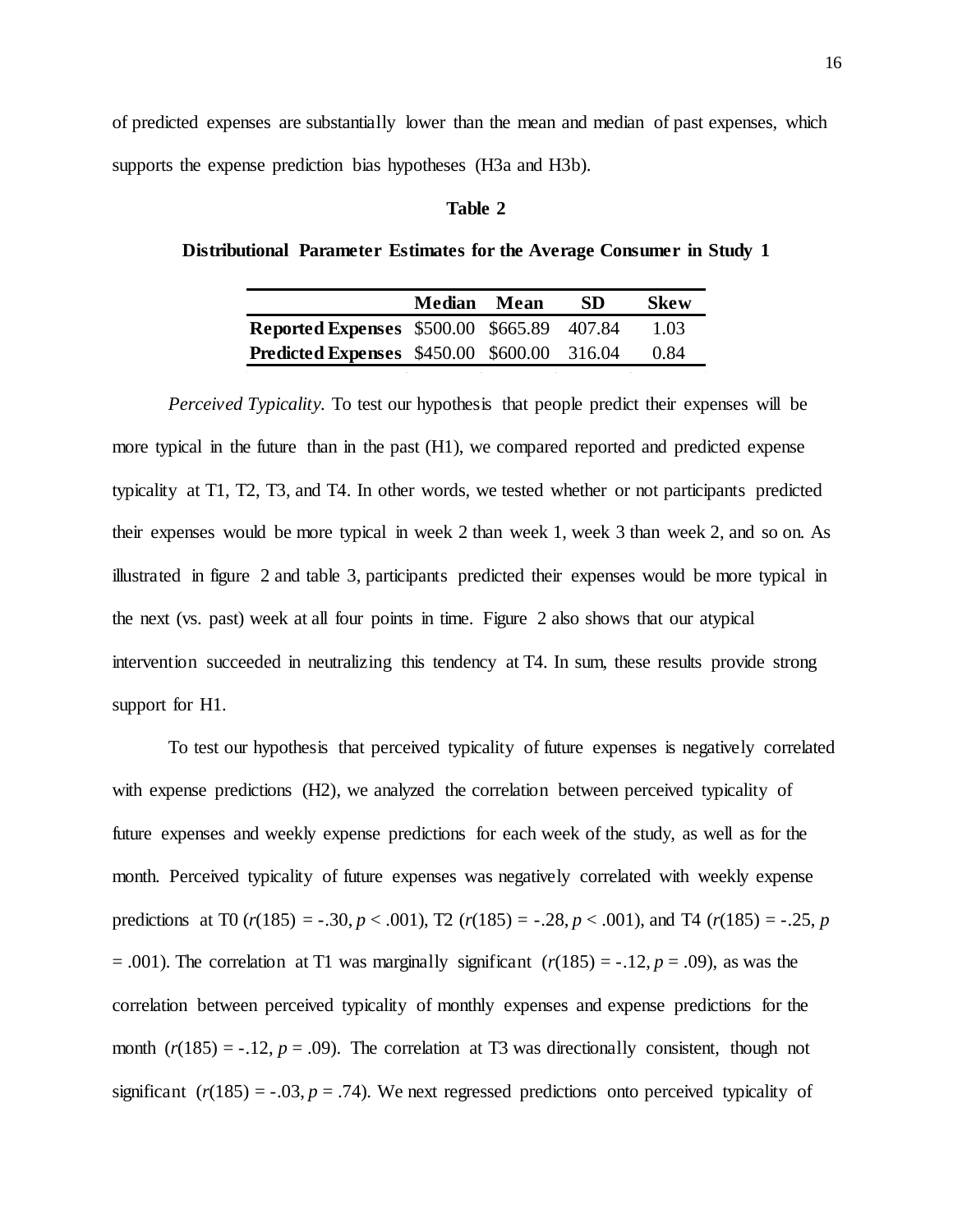future expenses and participant income to rule out the possibility that the correlation between predictions and typicality was due to wealthier participants with higher expenses also having more atypical expenses. This analysis produced only one meaningful change in these results: The relationship between perceived typicality and prediction at T1 became significant (*p* = .013). In aggregate, these findings provide support for H2.

### **Figure 2**

# **Mean Reported Expense Typicality for the Past Week vs. Mean Predicted Expense Typicality for the Next Week for Each Week of Study 1**



| anı<br>l6 |  |
|-----------|--|
|-----------|--|

**T-tests Comparing Reported vs. Predicted Typicality in Study 1**

|    |      |         |                | T4    | Τ4                   |
|----|------|---------|----------------|-------|----------------------|
|    | T1   | T2      | T <sub>3</sub> |       | (Control) (Atypical) |
|    | 3.45 | 4.10    | 3.25           | 2.88  | $-1.78$              |
| df | 174  | 173     | 177            | 89    | 88                   |
| n  |      | < 0.001 |                | 0.005 | 0.080                |

*Expense Prediction Bias (Recalled – Predicted Expenses).* To test our hypothesis that consumers tend to predict their future expenses will be lower than their past expenses (H3a), we compared reported expenses against predicted expenses at T1, T2, T3, and T4. That is, we tested whether participants predicted their expenses would be lower in week 2 than week 1, week 3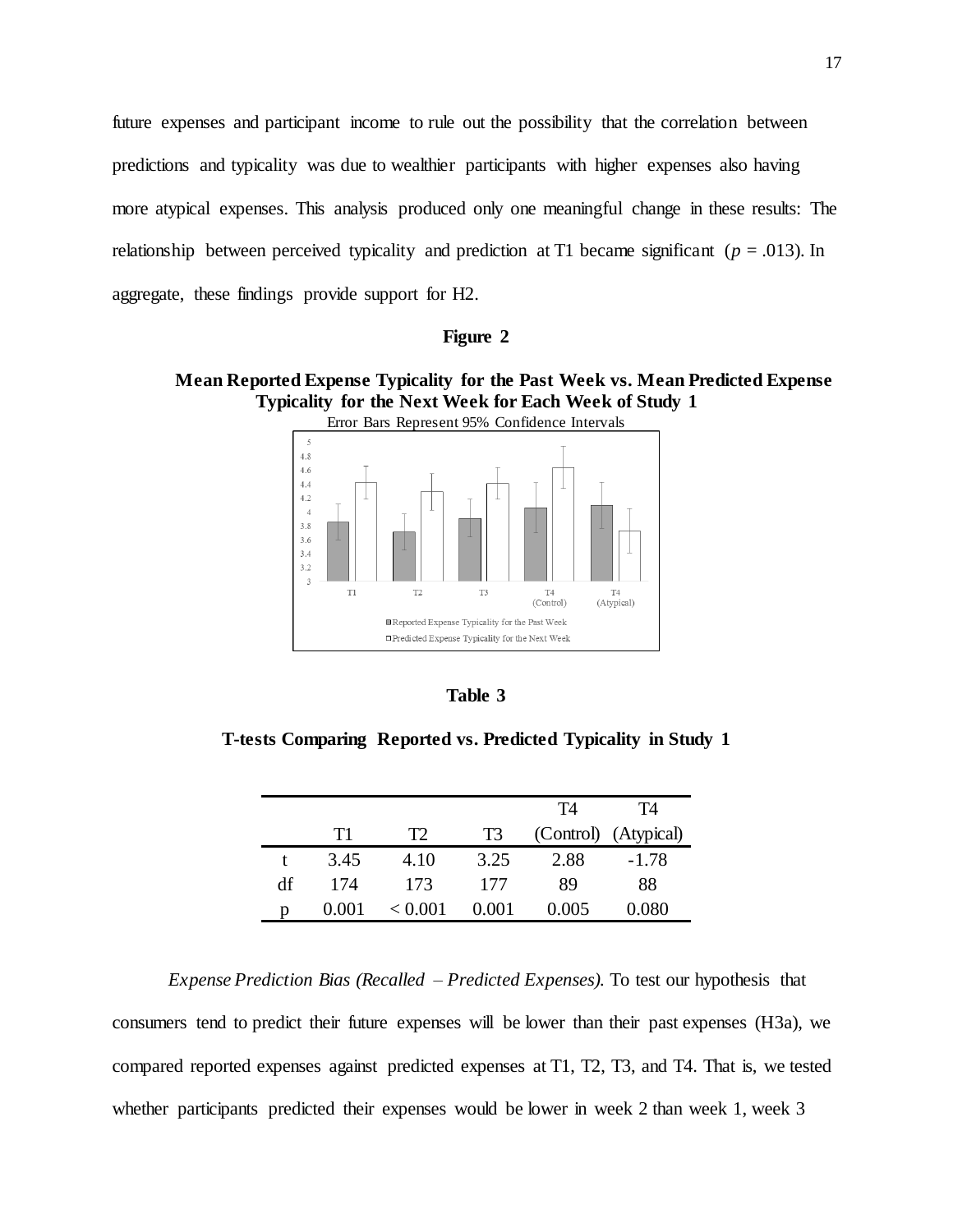than week 2, and so on. As illustrated in figure 3 and table 4, predicted expenses were significantly lower than reported expenses at each stage of the study until the atypical intervention was deployed at T4. This provides strong support for H3a.

## **Figure 3**

# **Mean Expenses Incurred in the Past Week vs. Mean Predicted Expenses for the Next Week for Each Week of Study 1**



## **Table 4**

## **T-tests Comparing Reported Past-Week vs. Predicted Next-Week Expenses in Study 1**

|    |       |       |       | Т4    | T4                   |
|----|-------|-------|-------|-------|----------------------|
|    | T1    | T2    | T3    |       | (Control) (Atypical) |
| t  | 3.45  | 2.40  | 3.25  | 3.88  | $-0.16$              |
| df | 174   | 173   | 177   | 89    | 88                   |
| p  | 0.001 | 0.018 | 0.001 | 0.000 | 0.870                |

*Expense Prediction Bias (Actual – Predicted Expenses).* As illustrated in figure 4 and table 5, predicted expenses were significantly lower than incurred expenses in each week of the study, except during week 5 in the atypical condition, in which our intervention completely neutralized expense prediction bias. A 2 (condition: control vs. atypical)  $\times$  2 (expenses: predicted vs. actual) between-within ANOVA confirmed a significant condition-by-expenses interaction  $(F(1, 181) = 5.08, p = .025)$ . Planned contrasts further confirmed that predicted expenses were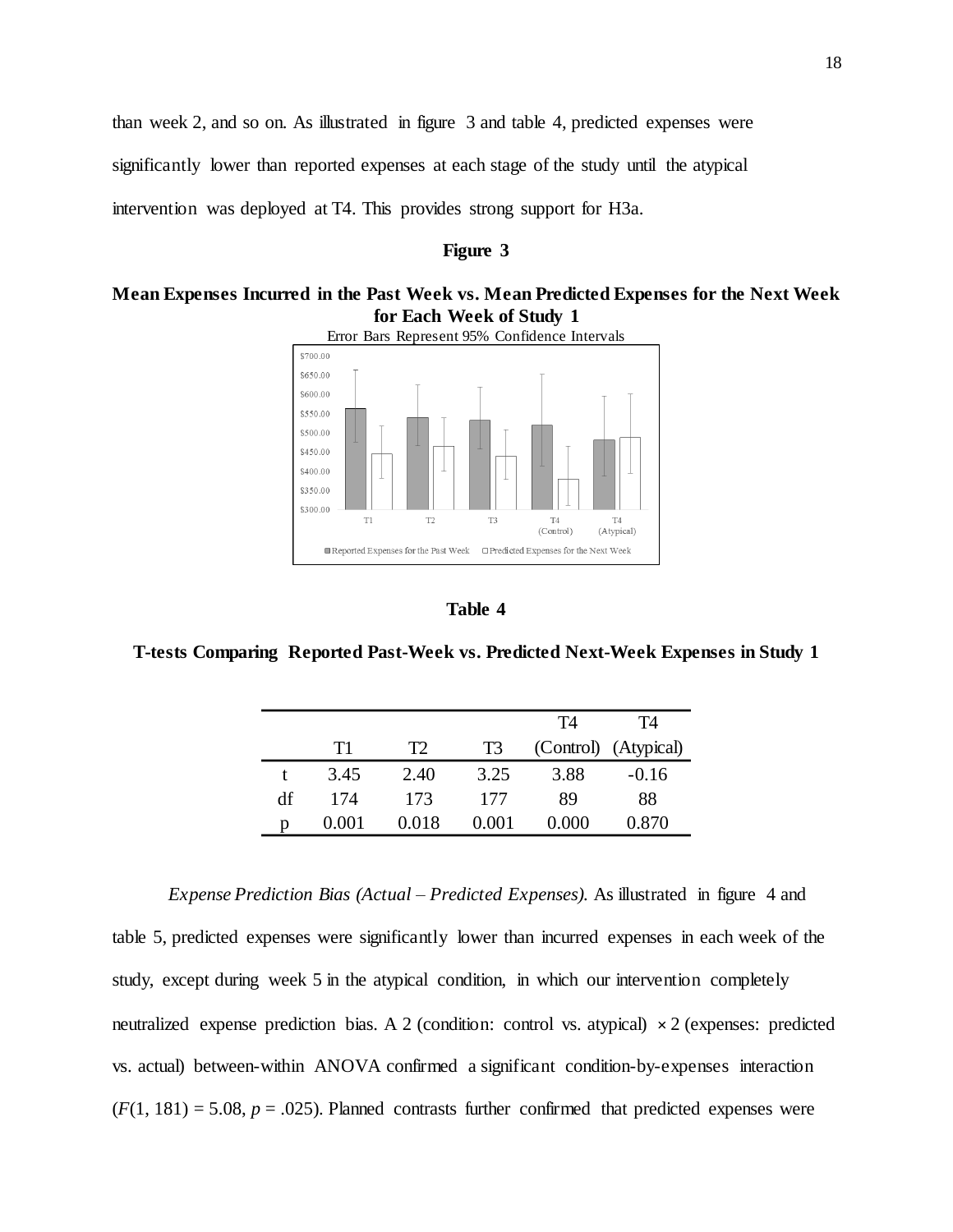36.7% higher in the atypical (vs. control) condition  $(F(1, 181) = 4.48, p = .036)$ , and that actual expenses did not differ by condition  $(F(1, 181) = .44, p = .51)$ . In dollar terms, EPB in the control condition was \$79.99 (different from zero,  $t(91) = 3.19$ ,  $p = .002$ ) versus  $-$ \$6.65 in the atypical condition (not different from zero,  $t(90) = -.20$ ,  $p = .85$ ). It is also notable that our intervention did not sacrifice correlational accuracy  $(r_{control}(90) = .81, r_{treatment}(89) = .80, z = .19,$  $p = .85$ ). These findings provide strong support for H3b and H4.

| ч.<br>וווסו |  |
|-------------|--|
|-------------|--|

**Mean Predicted Expenses vs. Mean Incurred Expenses for Each Week of Study 1** Error Bars Represent 95% Confidence Intervals



| an<br>۱ |  |
|---------|--|
|---------|--|

**T-tests Comparing Predicted Expenses vs. Incurred Expenses in Study 1**

|    |        |        |        |       |                             | Week 5 Week 5 |
|----|--------|--------|--------|-------|-----------------------------|---------------|
|    | Week 1 | Week 2 | Week 3 |       | Week 4 (Control) (Atypical) |               |
|    | 3.71   | 4.35   | 2.86   | 2.73  | 3.19                        | $-0.19$       |
| df | 179    | 179    | 180    | 182   | 91                          | 90            |
|    | 0.001  | 0.001  | 0.005  | 0.007 | 0.002                       | 0.85          |

*Monthly Expense Prediction Accuracy.* We were also able to test the accuracy of participants' expense predictions for the next month by comparing them to the expenses they incurred in weeks 1 through 4 of the study. Results showed that predicted expenses for the target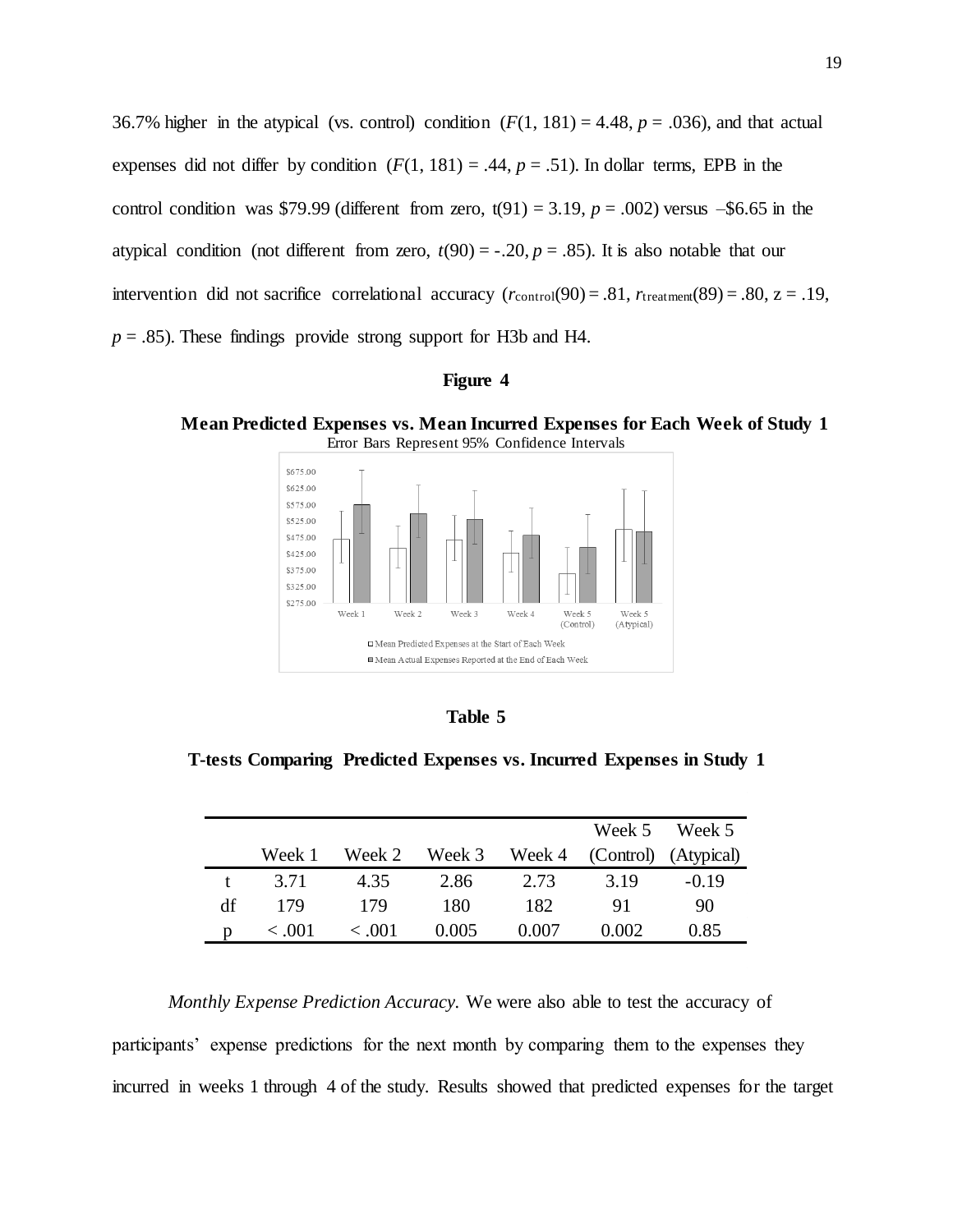month (*M*pred = \$2276.74, 95% CI = [2031.64, 2551.15]) were \$416.77 (15.5%) lower than expenses actually incurred  $(M_{\text{actual}} = $2693.51, 95\% \text{ CI} = [2376.06, 3053.37]; t(184) = 3.85, p <$ .001). To put the size of this monthly EPB in perspective, consider that 46% of Americans report they do not have enough money to cover a \$400 emergency expense (US Federal Reserve 2016). To the best of our knowledge this provides the first evidence that consumers under-predict their monthly as well as weekly expenses.

*Intervention content analysis.* To gain more insight into the cognitive process underlying expense prediction we had two research assistants who were blind to our hypotheses independently code the content of participants' responses to the atypical intervention. Specifically, we had them code each response as either a reason expenses would be higher, a reason expenses would be lower, a reason expenses would not actually be different, or a reason that was too ambiguous to be coded as higher, lower or not different. Interrater reliability was 96.1% and disagreements were resolved through discussion between the raters.

The results of this coding exercise are presented in Table 6. The results in the top row ("Overall") are striking because they are highly consistent with a positively skewed distribution of expenses: most reasons given were reasons why expenses would be higher than typical, but a fair percentage of responses represent reasons why expenses would be lower. The results in the third column of the table ("Not Different") are also notable: the percentage of responses indicating that expenses would not be different grew by almost a factor of five between reasons 1 and 3 ( $X_{(1)} = 7.79$ ,  $p = .005$ ). This finding complements the results of the think aloud study (which showed the prototypical expenses are relatively accessible) by providing evidence that atypical expenses are relatively inaccessible.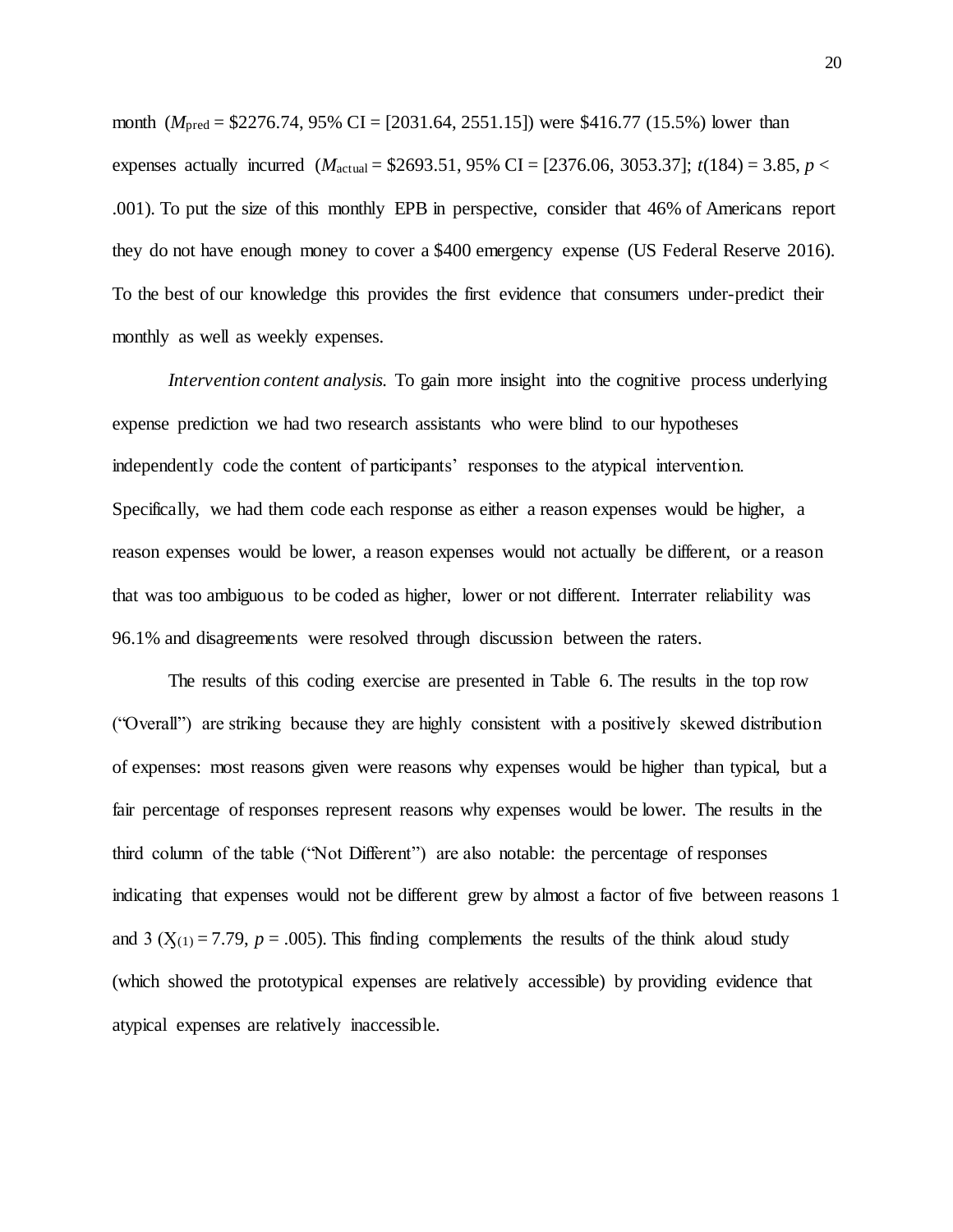### **Table 6**

|                 | <b>Higher</b>         | Lower             | <b>Not Different</b> | <b>Ambiguous</b>    |
|-----------------|-----------------------|-------------------|----------------------|---------------------|
| <b>Overall</b>  | 73.5%                 | 12.9%             | 9.3%                 | 4.3%                |
| Reason 1        | 83.9%                 | 8.6%              | 3.2%                 | 4.3%                |
| <b>Reason 2</b> | 68.8%                 | 15.1%             | 9.7%                 | 6.5%                |
| <b>Reason 3</b> | 67.7%                 | 15.1%             | 15.1%                | 2.2%                |
| <b>Examples</b> | "Buying some new      | "No commute"      | "No reason"          | "Different routine" |
|                 | duds"                 | expenses"         | "NA"                 | "Beginning of the   |
|                 | "I've started a keto  | "Doggy daycare"   | "None"               | month"              |
|                 | diet and some of the  | paid until        |                      | "Jury duty"         |
|                 | extra food might be   | December"         |                      |                     |
|                 | expensive."           | "Recently stocked |                      |                     |
|                 | "Possible legal bill" | up on certain     |                      |                     |
|                 |                       | grocery items"    |                      |                     |

**Summary of Results for the Study 1 Intervention Content Analysis**

*Prediction Confidence.* We measured prediction confidence in this study because it has been shown that lower prediction confidence leads people to adjust their expense predictions upward (Ulkumen et al. 2008). Therefore, it could be the case that the atypical intervention is effective merely because it is decreasing prediction confidence. To test this possibility we first performed an independent samples t-test with condition as the independent variable and prediction confidence as the dependent variable. This analysis revealed that the atypical intervention did decrease prediction confidence  $(M = 4.69, SD = 1.13, M = 5.04, SD = 1.10,$  $t(181) = -2.13$ ,  $p = .035$ ). However, the effect of condition (atypical versus control) on expense predictions remained significant when controlling for prediction confidence  $(F(1, 180) = 4.20, p)$ = .042), demonstrating that the effect of the atypical intervention is operating above and beyond conditional differences in confidence. Moreover, prediction confidence did not mediate the effect of condition on expense predictions (indirect effect = .01,  $SE = (.03)$ , 95% CI = [-.05, .06]), indicating that prediction confidence was not directly related to expense predictions in this study.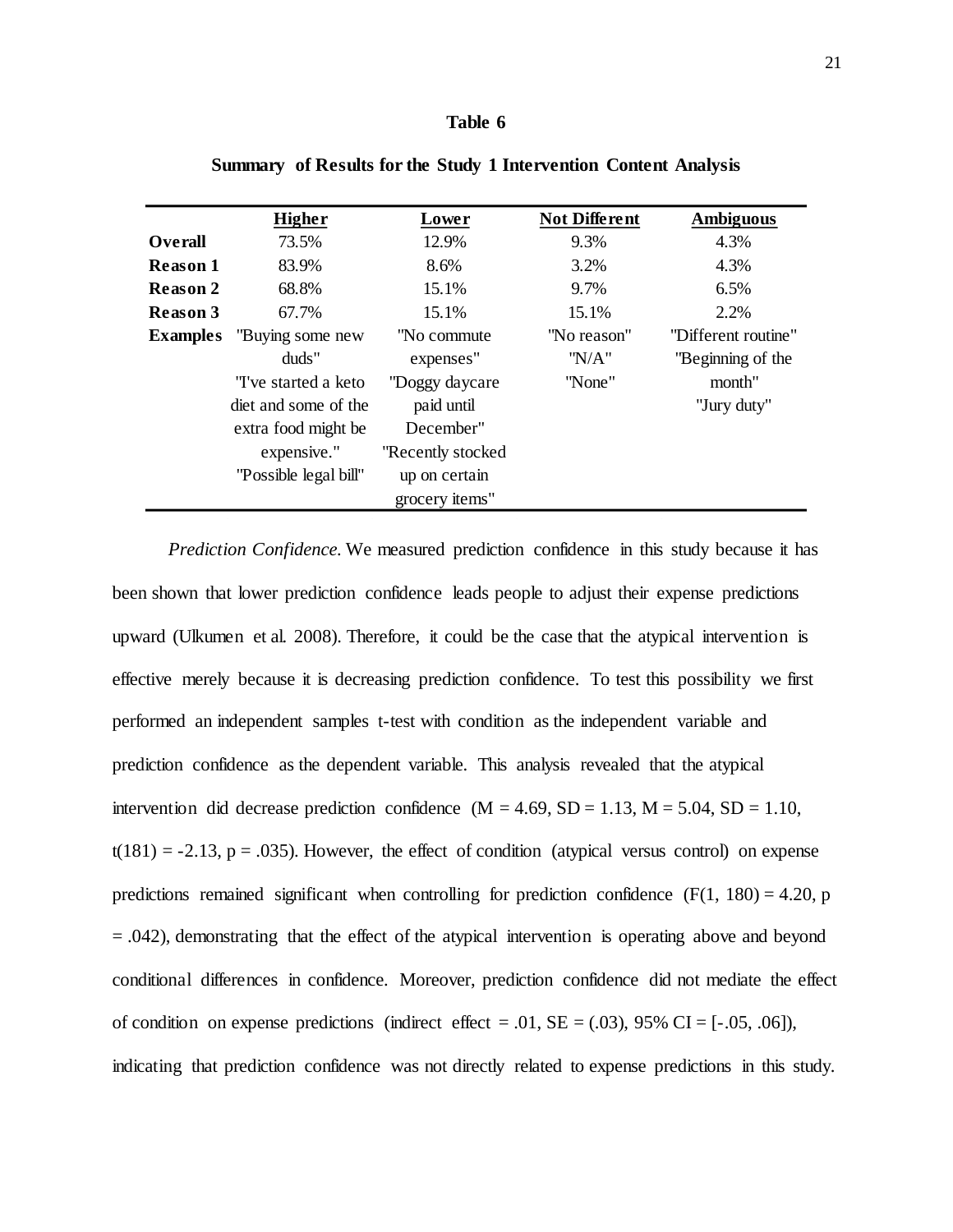*The Atypical Intervention vs. an Outside View*. One decision rule that consumers could use to make their expense predictions is to simply project forward their past expenses. Indeed, taking this kind of "outside view" and basing predictions on past behavior is well established as a successful intervention in the literature on the planning fallacy (Buehler, Griffin, and Ross 1994; Kahneman and Tversky 1979). Notably, the structure of study 1 allows us to compare the effectiveness of the outside view against the effectiveness of the atypical intervention in two ways. First, we can average each control-condition participant's expenses over the first four weeks of the study, replace their prediction at the start of week 5 with that value, and compare their new "prediction" accuracy against prediction accuracy in the atypical condition. This exercise reveals that if participants in the control condition had taken an outside view they would have significantly *over*-predicted their expenses (EPB<sub>outsideview</sub> = -\$116.05, different from zero,  $t(91) = -2.92$ ,  $p = .004$ ), whereas participants in the atypical condition displayed remarkably high mean prediction accuracy (EPB<sub>atypical</sub> = –\$6.65, not different from zero,  $t(90)$  = -.20,  $p = .85$ ). Furthermore, taking an outside view would have led to lower correlational accuracy in the control versus atypical condition  $(r_{\text{outsideview}}(90) = .69, r_{\text{atypical}}(89) = .80, z = 1.65, p = .050)$ .

The second way to compare the effectiveness of the outside view and atypical interventions is to compare prediction accuracy in the atypical condition against what would have happened if those participants had taken an outside view. In this case, the accuracy of participants in the atypical condition would have been directionally worse (EPB<sub>outsideview</sub>  $=$  -\$48.59, not different from zero,  $t(89) = -1.08$ ,  $p = .28$ ), and their correlational accuracy would have been significantly worse  $(r_{\text{outsideview}}(89) = .65, r_{\text{atypical}}(89) = .80, z = 2.13, p = .017)$ . These analyses are exploratory and by no means conclusive, but they do suggest that drawing people's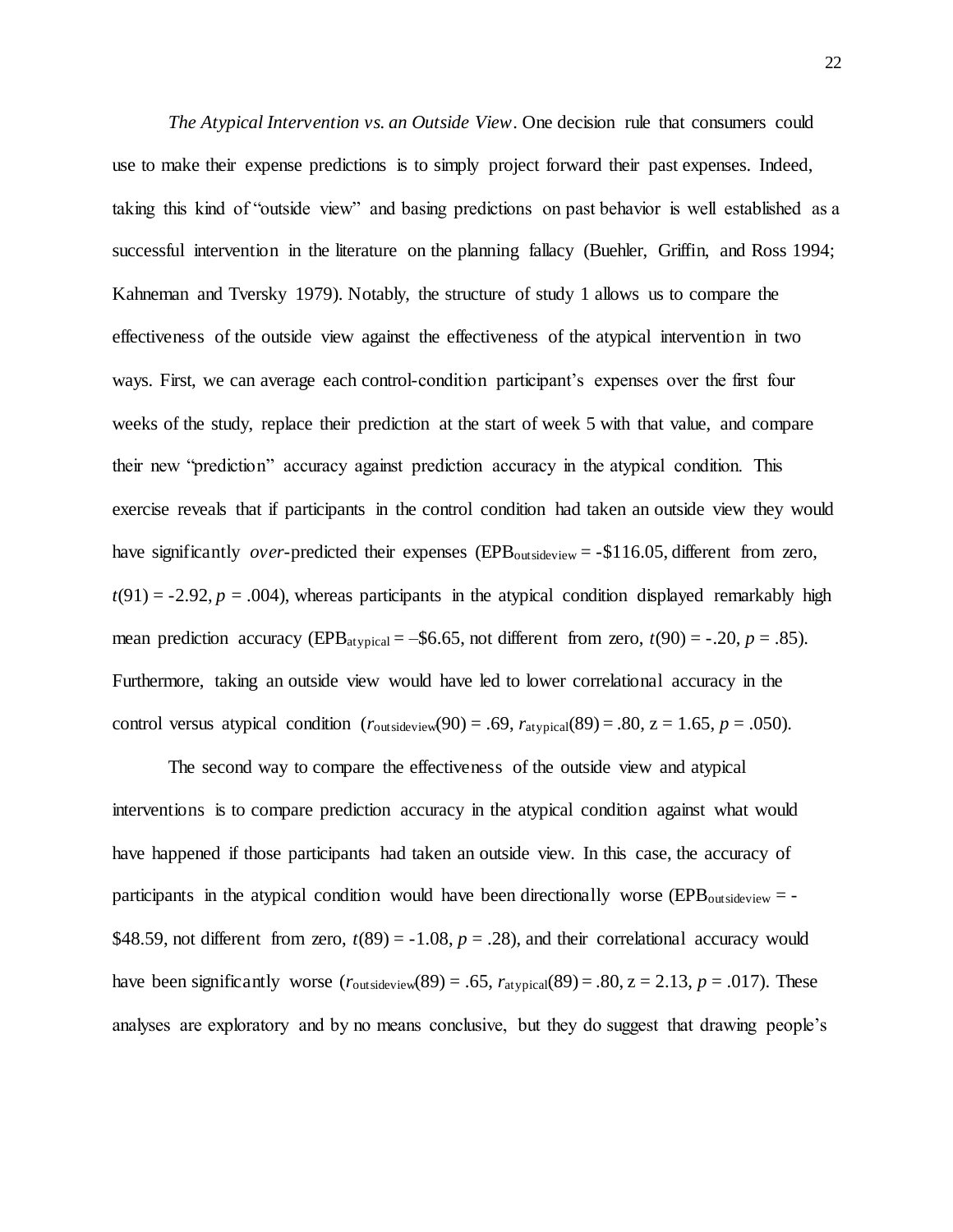attention to atypical expenses is not only sufficient to increase prediction accuracy, it may actually be superior to drawing their attention to the more complete distribution of past expenses. *Discussion*

The results of study 1 offer longitudinal evidence from the field that provides compelling support for the prototype theory. First, consumers predicted that their expenses would be more typical (H1) and lower (H3a) than their past expenses in each and every week of the study. Second, perceived typicality was shown to be inversely related to expense predictions in almost every time period of the study (H2). Third, consumers persistently under-predicted their weekly expenses as well as under-predicted their expenses for the month (H3b). Fourth, it was shown that the atypical intervention is capable of virtually eliminating the expense prediction bias in a real-world setting (H4). It was also shown that the atypical intervention outperforms an outsideview decision-rule that incorporates the full distribution of (recent) expenses. Finally, the null results of study 1 (reported in web appendix C) suggest that the effects documented by H1-H3b are the result of a general cognitive process like prototypical prediction rather than individual differences such as motivation to meet a savings goal or trait optimism. We return to this point in study 4.

#### *STUDY 2: (A)TYPICALITY IN WEEKLY VS. MONTHLY PREDICTIONS*

The primary goal of study 2 was to more cleanly determine if perceived typicality of future expenses differs between weekly and monthly predictions. This is important from a theoretical perspective because it is possible that prototype attributes do not influence predictions for longer periods of time. For example, a more distant prediction horizon may be associated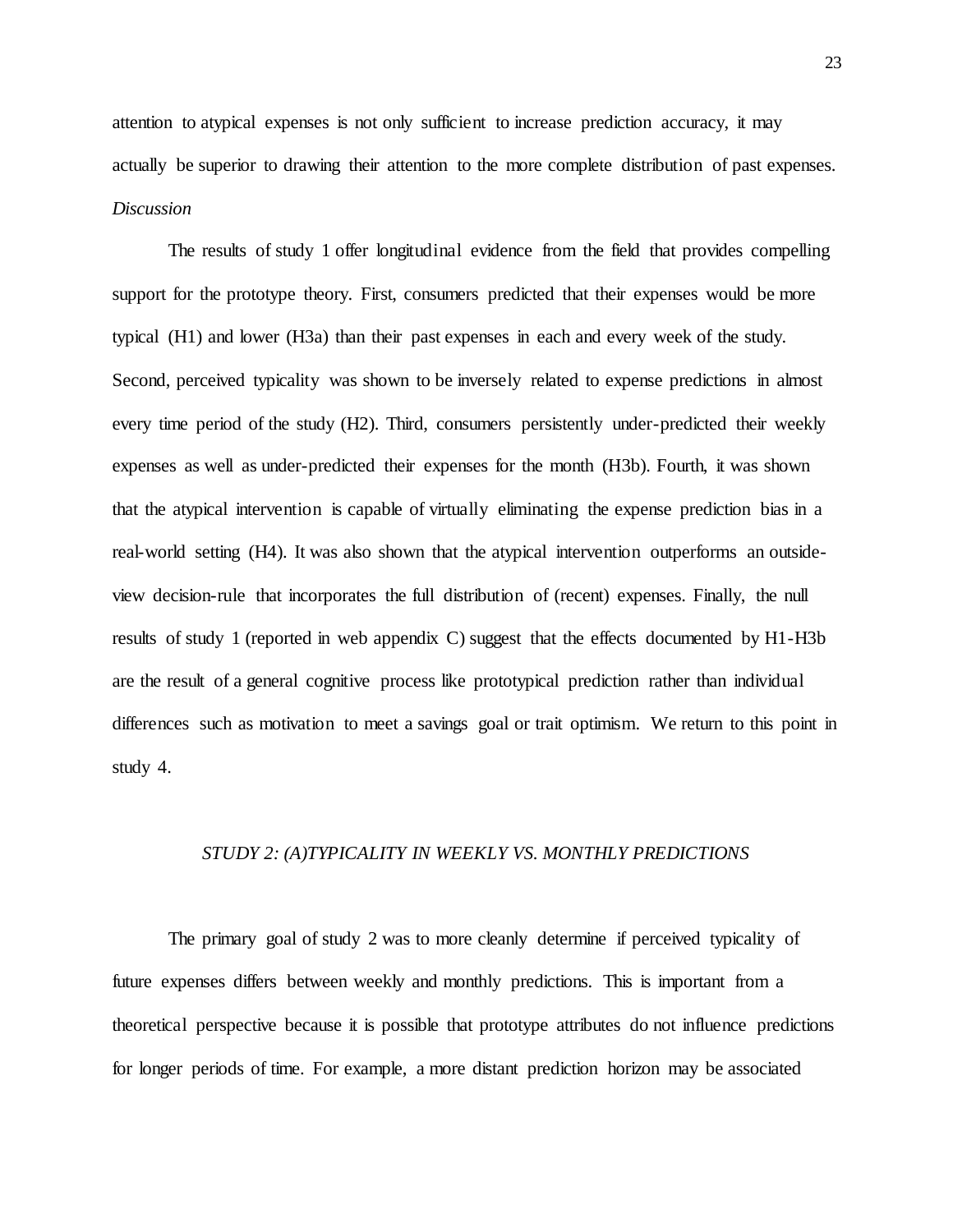with more uncertainty, which could cause consumers to build an error term into their prediction that accounts for atypical expenses (Ulkumen et al. 2008). If true, we would expect to observe lower perceived typicality for monthly (vs. weekly) predictions in the absence of an intervention. It would also be reasonable to expect a weaker effect of the atypical intervention on perceived typicality for monthly (vs. weekly) predictions, because if monthly predictions are less influenced by prototype attributes there should be less room for perceived typicality to be shifted downward by the intervention. Study 2 tests these possibilities, and examines if the atypical intervention is capable of increasing monthly as well as weekly expense predictions. This is a matter of practical importance given that study 1 demonstrates that an expense prediction bias exists for both time periods.

## *Method*

*Participants and Procedure.* We recruited 601 participants (48.6% female,  $M_{\text{age}} = 37.93$ ) from Amazon Mechanical Turk to take part in a consumer expense survey. Participants were randomly assigned to predict their expenses in a 2 (prediction time frame: week vs. month)  $\times$  2 (intervention condition: control vs. atypical) between-subjects design that utilized the same prediction prompts as in study 1, modified where necessary for monthly predictions. Participants also reported perceived typicality and prediction confidence as in study 1.

# *Results*

*Weekly vs. Monthly Prediction Typicality.* Perceived typicality did not differ as a function of time period, only as a function of intervention condition. Specifically, a 2 (prediction time period: week vs. month)  $\times$  2 (intervention condition: control vs. atypical) ANOVA with perceived typicality as the dependent variable revealed a main effect of intervention condition such that perceived typicality was higher in the control condition  $(M = 5.20, SD = 1.55)$  than in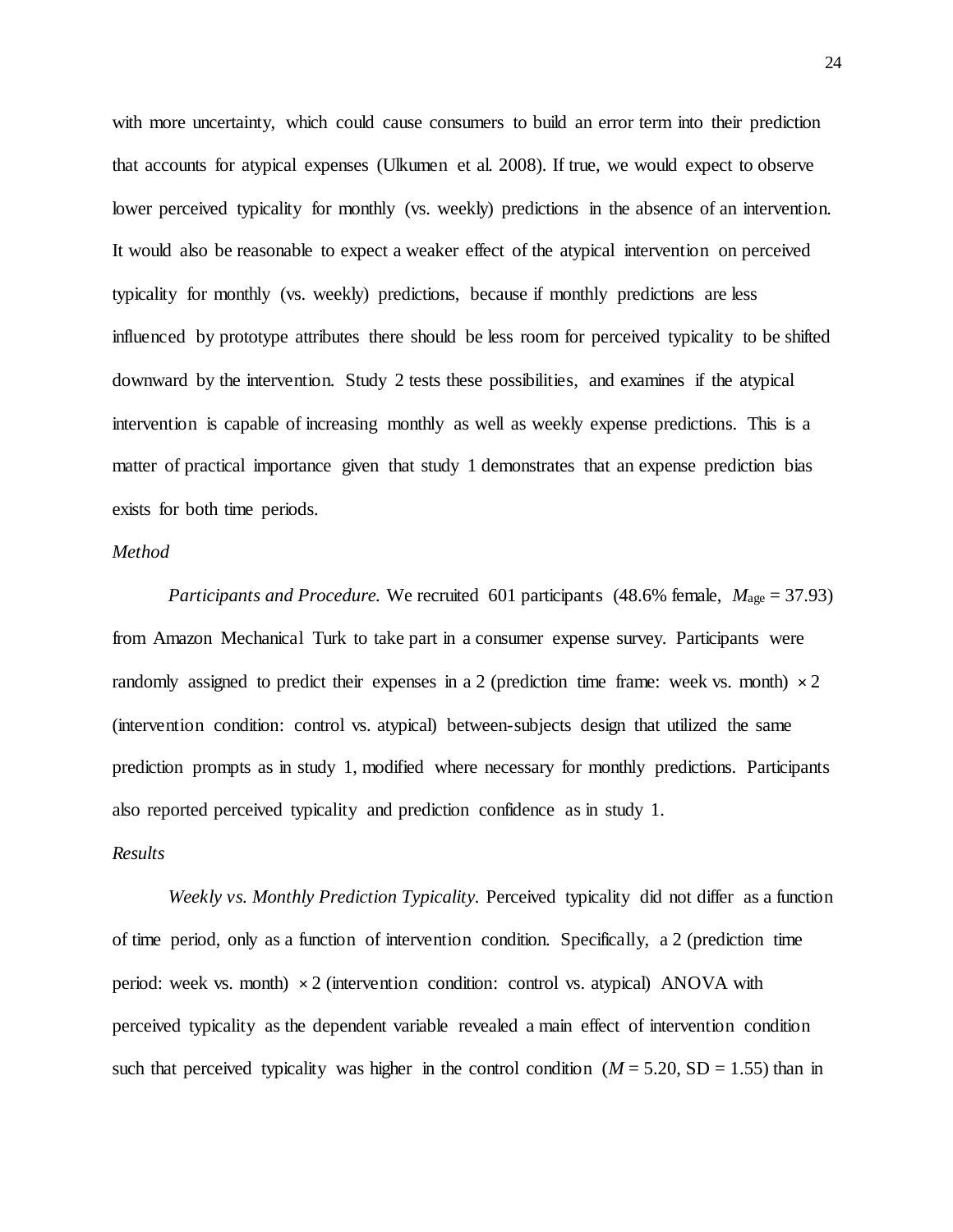the atypical condition  $(M = 3.11, SD = 1.59; F(1, 597) = 263.73, p < .001$ , partial eta squared = .31). However, there was no main effect of time period  $(F(1, 597) = .72, p = .40)$  and no intervention condition by time period interaction  $(F(1, 597) = 2.09, p = .15)$ .

*Monthly Expense Predictions*. The impact of the atypical intervention on monthly expense predictions was consistent with its impact on weekly expense predictions in the final week of study 1: Monthly expense predictions were 24.6% higher in the atypical condition ( $M =$ \$1505.98, 95% CI = [\$1314.88, \$1724.86]) than in the control condition (*M* = \$1208.34, 95% CI  $=$  [\$1049.32, \$1391.59]), as revealed by an independent-samples t-test ( $t(297) = 2.22$ ,  $p = .027$ ). Furthermore, perceived typicality was found to be significantly lower in the atypical condition  $(M = 2.97, 95\% \text{ CI} = [2.74, 3.21])$  than in the control condition  $(M = 5.24, 95\% \text{ CI} = [4.99,$ 5.50];  $t(297) = 12.91$ ,  $p < .001$ ). Prediction confidence did differ between the two conditions  $(M_{\text{atypical}} = 4.79, 95\% = [4.56, 5.01];$   $M_{\text{control}} = 5.39, 95\%$  CI<sub>control</sub> = [5.19, 5.60];  $t(297) = 3.94, p <$ .001), but the focal comparison between predicted expenses in the atypical and control conditions remained significant after controlling for confidence  $(F(1, 296) = 8.33, p = .004)$ .

*Weekly Expense Predictions.* The pattern of results observed in the final week of study 1 was replicated in study 2: Weekly expense predictions were 61.0% higher in the atypical condition ( $M = $335.26, 95\%$  CI = [\$290.03, \$387.53]) than in the control condition ( $M =$ \$208.20,  $95\%$  CI = [\$181.22, \$239.20]), as revealed by an independent-samples t-test ( $t(300)$  = 4.67,  $p < .001$ ). Furthermore, perceived typicality was found to be significantly lower in the atypical condition ( $M = 3.27, 95\%$  CI = [2.98, 3.55]) than in the control condition ( $M = 5.16$ , 95% CI =  $[4.93, 5.40]$ ;  $t(300) = 10.16$ ,  $p < .001$ ). Finally, it was found that prediction confidence did not differ by condition  $(M_{\text{atypical}} = 5.20, 95\% = [4.99, 5.40]; M_{\text{control}} = 5.35, 95\% \text{ Cl}_{\text{control}} =$  $[5.17, 5.54]$ ;  $t(300) = 1.13$ ,  $p = .26$ ).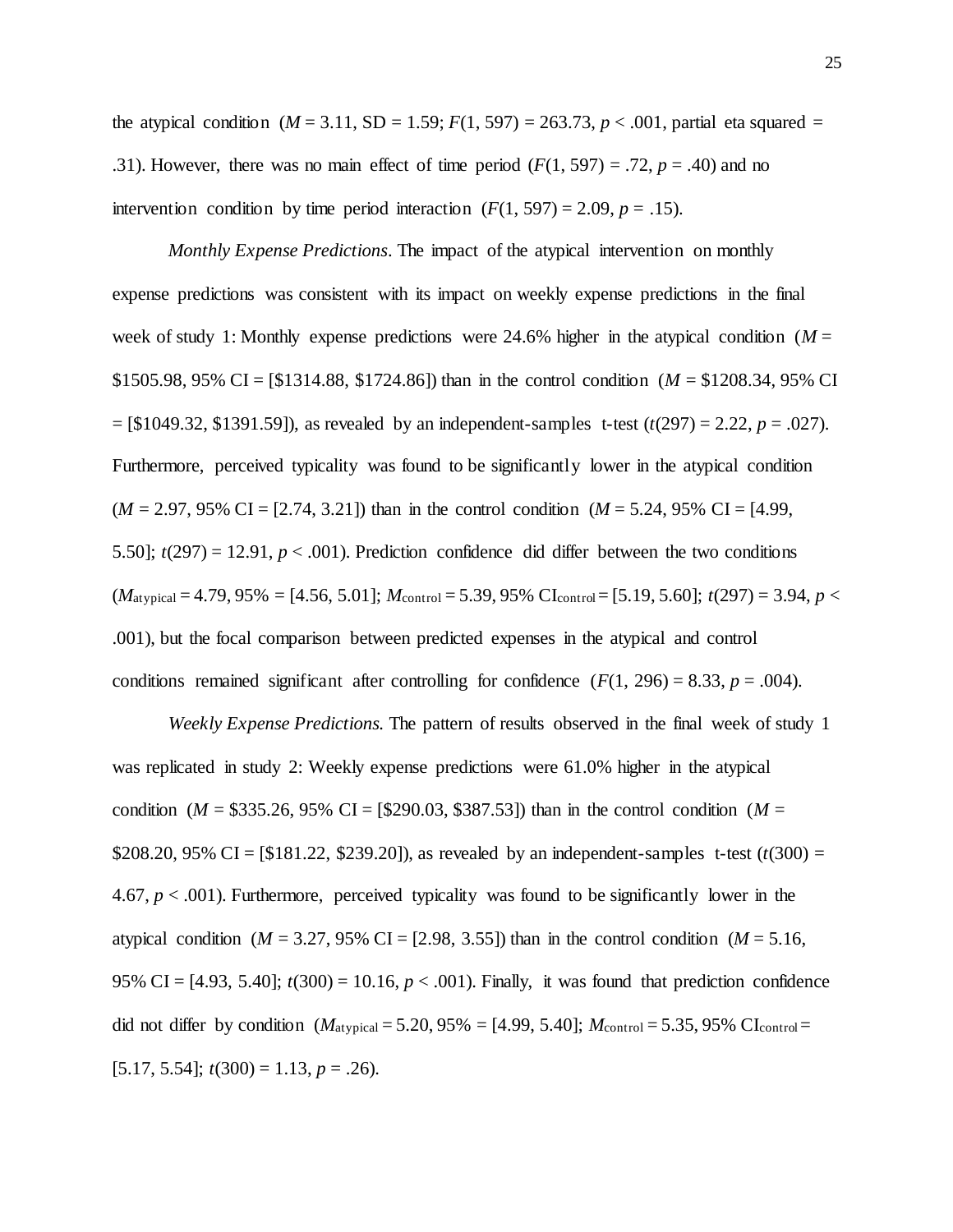## *Discussion*

The results of study 2 reveal that perceived typicality of future expenses differs only as a function of intervention condition (control vs. atypical) and not as a function of prediction time period (week vs. month). Moreover, the impact of the atypical intervention on perceived typicality is roughly equal across time periods. In tandem, these findings suggest that the influence of prototype attributes on predictions—and the influence of the atypical intervention is similar across these two common prediction time frames. The results of study 2 also demonstrate that prompting consumers to consider atypical expenses can increase monthly expense predictions as well as weekly expense predictions. Taken together with the results of study 1—which showed that consumers under-predict their monthly expenses as compared to their actual expenses during the target month—this suggests that the atypical intervention is capable of reducing monthly expense prediction bias as well as its weekly cousin.

## *STUDY 3: THE ACCESSIBILITY OF ATYPICAL EXPENSES*

The primary goal of study 3 was to better understand the process by which the atypical intervention improves prediction accuracy. Specifically, we examined the extent to which our intervention makes atypical expenses more accessible (versus control), and the relationship between accessibility and predictions. We also used study 3 to better understand the expense prediction process by including an experimental control condition that prompted participants to consider three reasons why their expenses would be *similar* to a typical week. Our expectation was that predictions and perceived typicality would not differ between the experimental control condition and the pure control condition, because if the prototype proposition is correct, then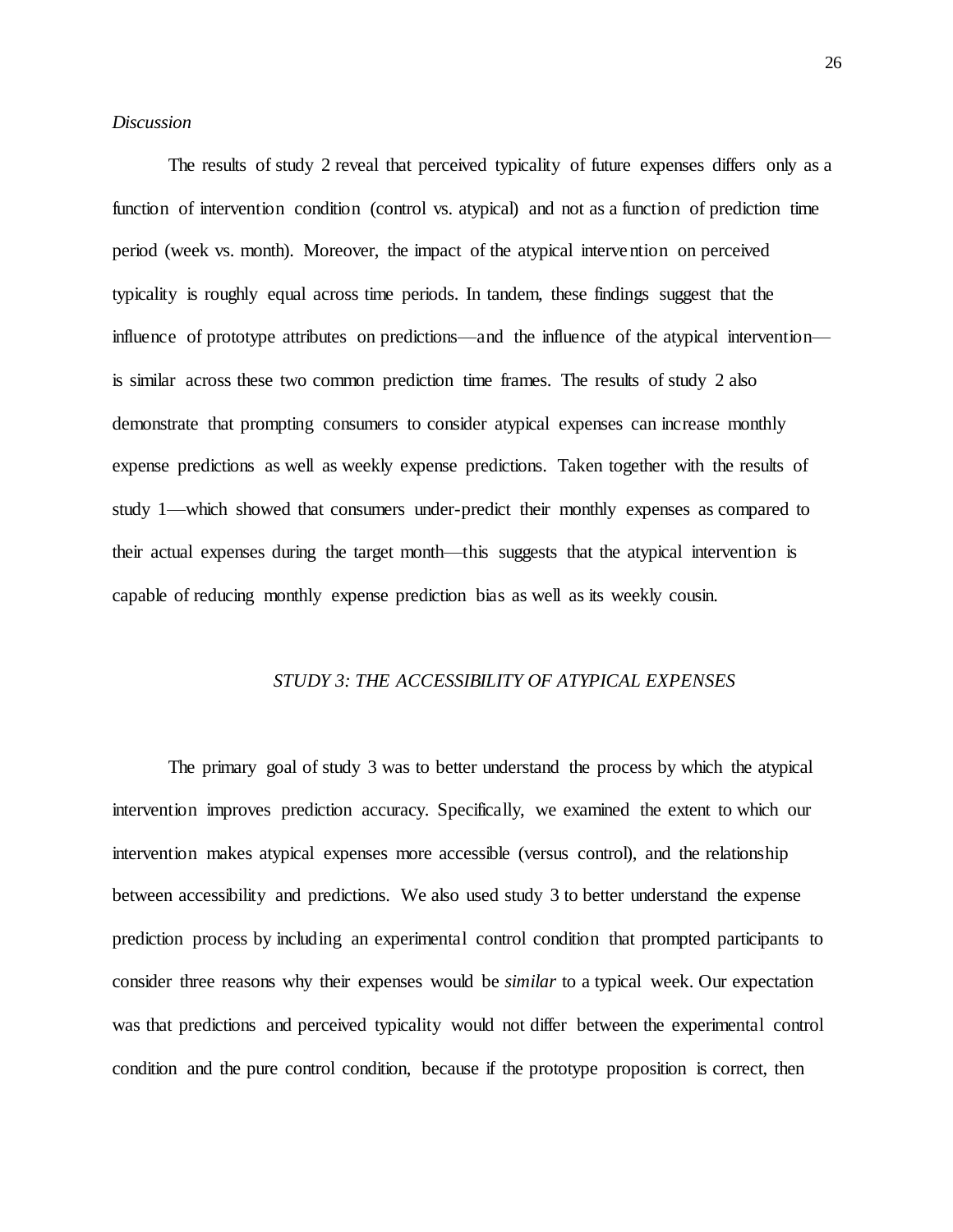predictions in the pure control condition will already be swayed by typical expenses. The third goal of study 3 was to increase the generalizability of our findings by using a nationally representative sample.

## *Method*

*Participants.* A nationally representative sample of 1,108 US residents completed study 3 via Time-Sharing Experiments for the Social Sciences. The recalled expenses of 60 participants exceeded their predictions by more than a factor of 10 (or vice versa), leaving us with an effective sample size of  $1,048$  ( $M_{\text{age}} = 49.59$ ; 53.0% female; 72.8% Caucasian, 9.4% Black, 10.7% Hispanic, 7.2% Other; Mode level of education = Bachelor's degree; Median household annual income =  $$50-59,999$ ).

*Procedure.* Participants were randomly assigned to one of three conditions: pure control, experimental control (i.e., the "typical condition"), or intervention (i.e., the "atypical condition"). In the pure control condition, participants recalled and predicted their weekly expenses for the past and next week as in study 1. Participants in the typical condition also recalled and predicted their weekly expenses, but they received the following instructions before making their prediction: "Now consider why your expenses for next week might be *similar* to that of any other week. In the spaces provided below, please type 3 reasons why your expenses for next week might be *similar* to that of any other week." We hypothesized that this would *not* significantly impact perceived typicality of future expenses or expense prediction amount (vs. control), because if the prototype proposition is correct, then predictions in the control condition should already be swayed by the illusion of a more typical future (H1). The atypical condition paralleled the typical condition but instructed: "Now consider why your expenses for next week might be *different* from that of any other week. In the spaces provided below, please type 3 reasons why your expenses for next week might be *different* from that of any other week." We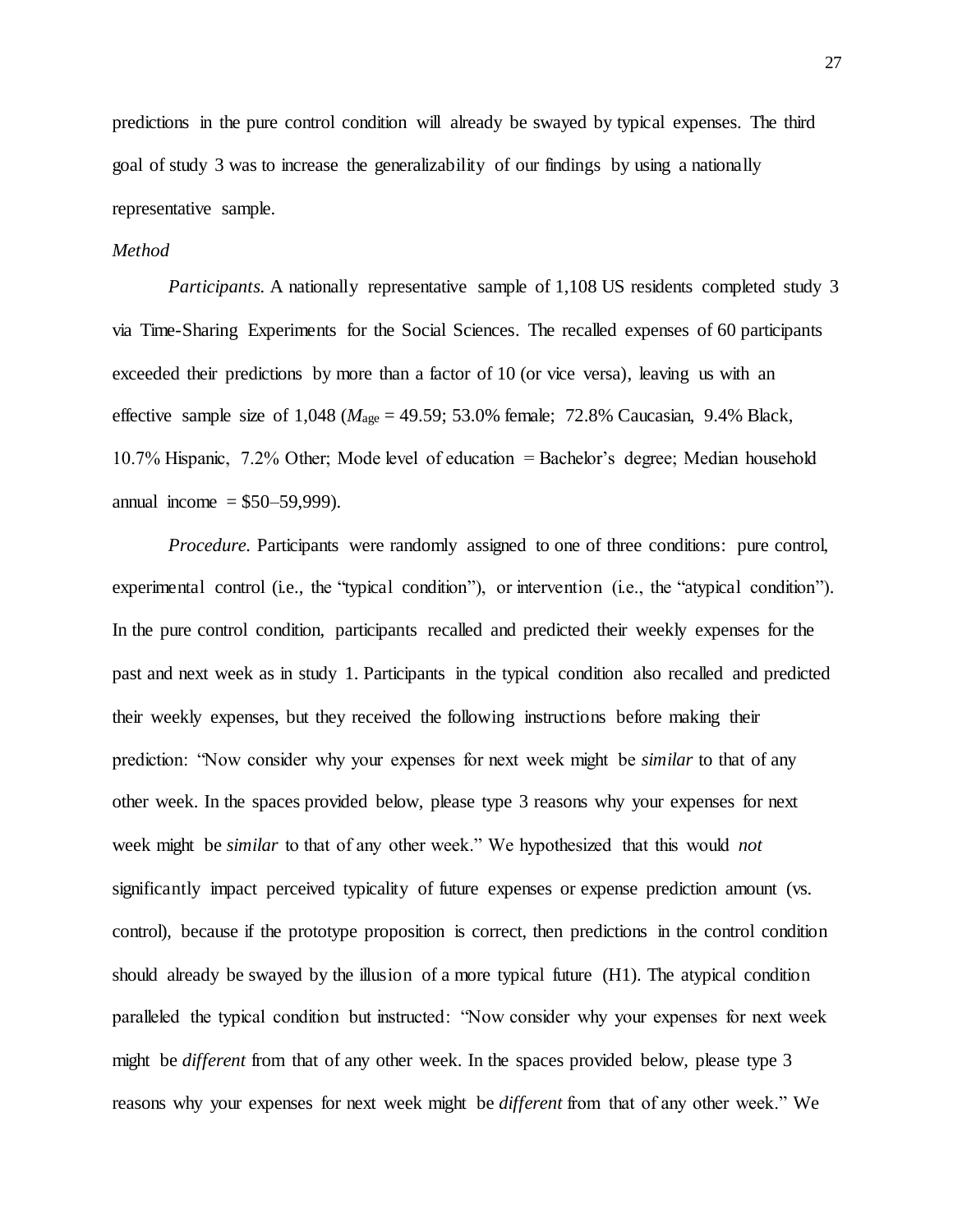hypothesized that this would increase predicted expenses to the level of recalled past expenses by making atypical expenses more accessible (H4). The order of prediction and recall was counterbalanced in all conditions.<sup>2</sup>

We next presented participants with an atypical expense-listing task that asked, "Is there anything you believe you will spend money on in the next week that you did NOT spend money on during the past week?" and "Is there anything that you spent money on during the past week that you believe you will NOT spend money on in the next week?" Participants were then given the opportunity to list a description and corresponding dollar amount for up to five such expenses. Our principal expectation was that the atypical intervention would make it easier to retrieve atypical expenses for the next week, which would result in a higher number of expenses being listed in the atypical condition as compared to the control and typical conditions. Furthermore, we expected that the number of atypical expenses listed for the next week would mediate the relationship between experimental condition and predicted expenses.

Finally, participants completed the same measures of perceived typicality used in study 1, and five exploratory measures designed to let us explore the relationship between expense prediction bias (EPB), financial slack (Berman et al. 2016; Zauberman and Lynch 2005), various measures of spending (e.g., willingness to pay for an optional expense like a fancy dinner out with friends), and available resources. These exploratory measures yielded null results that are discussed in web appendix C.

 $\ddot{\phantom{a}}$ 

<sup>&</sup>lt;sup>2</sup> A set of 2 (order: predict first vs. recall first)  $\times$  3 (condition: control vs. typical vs. atypical) ANOVAs with predicted expenses, recalled expenses, and bias scores (recalled – predicted expenses) as the DVs revealed no order effect (*p*'s  $> .27$ ).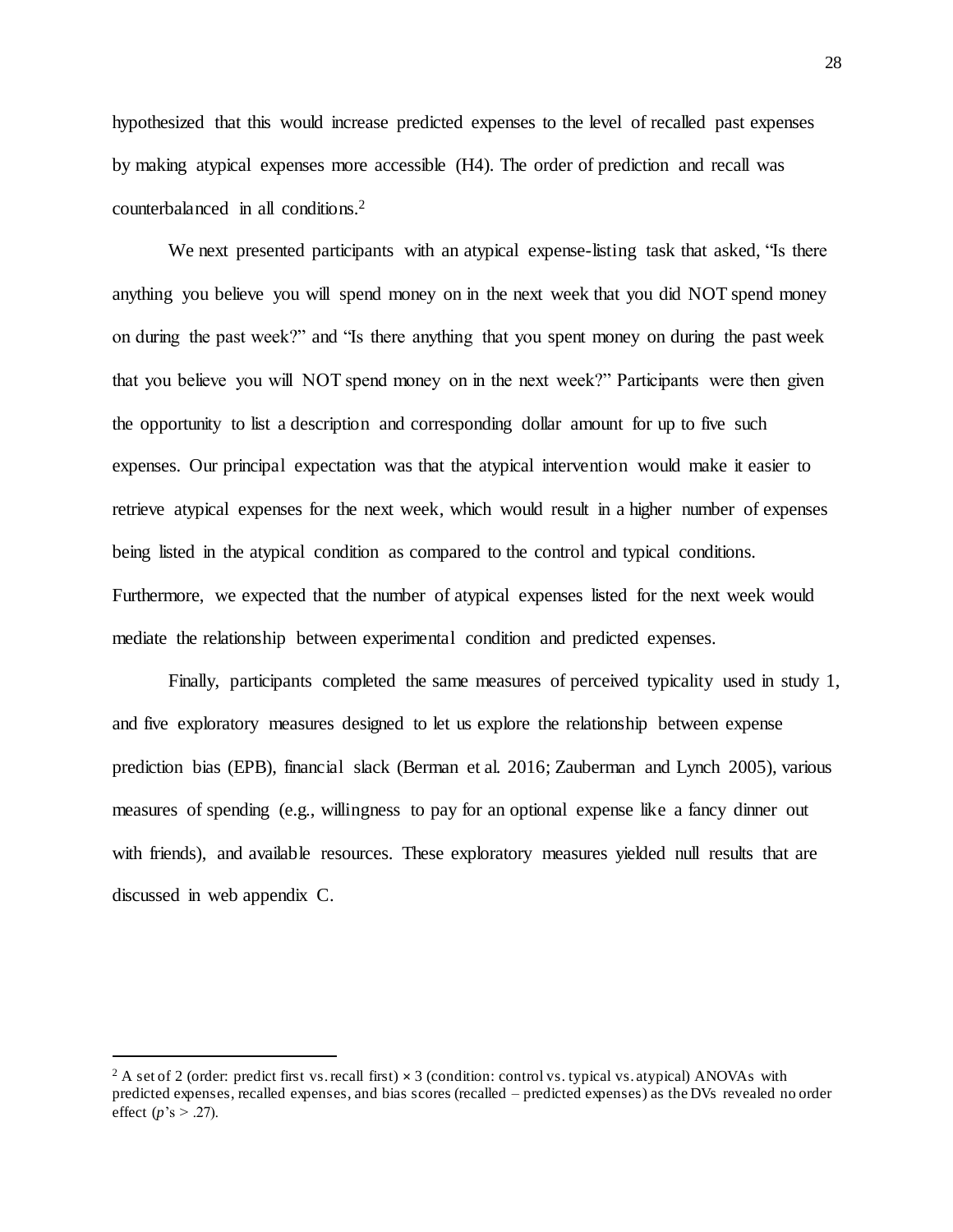*Results* 

*Skew.* As in study 1, both recalled and predicted expenses in the control condition displayed a high degree of positive skew (skew<sub>recall</sub> = 7.65, skew<sub>predict</sub> = 3.82).

*Replicating Study 1.* As illustrated in figure 5, the results of study 1 were directly replicated in the control condition of study 3. Supporting H1, participants predicted their future expenses would be more typical than their past expenses  $(M_{\text{pastweek}} = 4.40, 95\% \text{ CI}_{\text{pastweek}} = [4.23, 1.0]$ 4.57],  $M_{\text{nextweek}} = 4.65$ , 95% CI<sub>nextweek</sub> = [4.48, 4.81],  $t(415) = -3.42$ ,  $p = .001$ ,  $d = .17$ . Supporting H2, higher perceived typicality of future expenses was again associated with lower expense predictions  $(r(414) = -.21, p < .001)$ , and this association remained significant after controlling for participant income  $(B = -.14, SE = .03, t(413) = -4.98, p < .001)$ . Finally, in support of H3a, participants predicted their future expenses would be 8.6% lower than their past expenses (*M*pastweek = \$237.46, 95% CIpastweek = [\$217.02, \$262.43], *M*nextweek = \$217.02, 95%  $CI_{\text{nextweek}} = [\$196.37, \$239.85], t(415) = 2.76, p = .006$ . We next expand our analyses to test for differences in perceived typicality and EPB across all three conditions.



**Mean Perceived Typicality of Past vs. Future Expenses and Mean Reported vs. Predicted Expenses in the Control Condition of Study 3**



*Perceived Typicality of Future Expenses*. A one-way ANOVA with intervention condition

(control vs. typical vs. atypical) as the independent variable and perceived typicality of future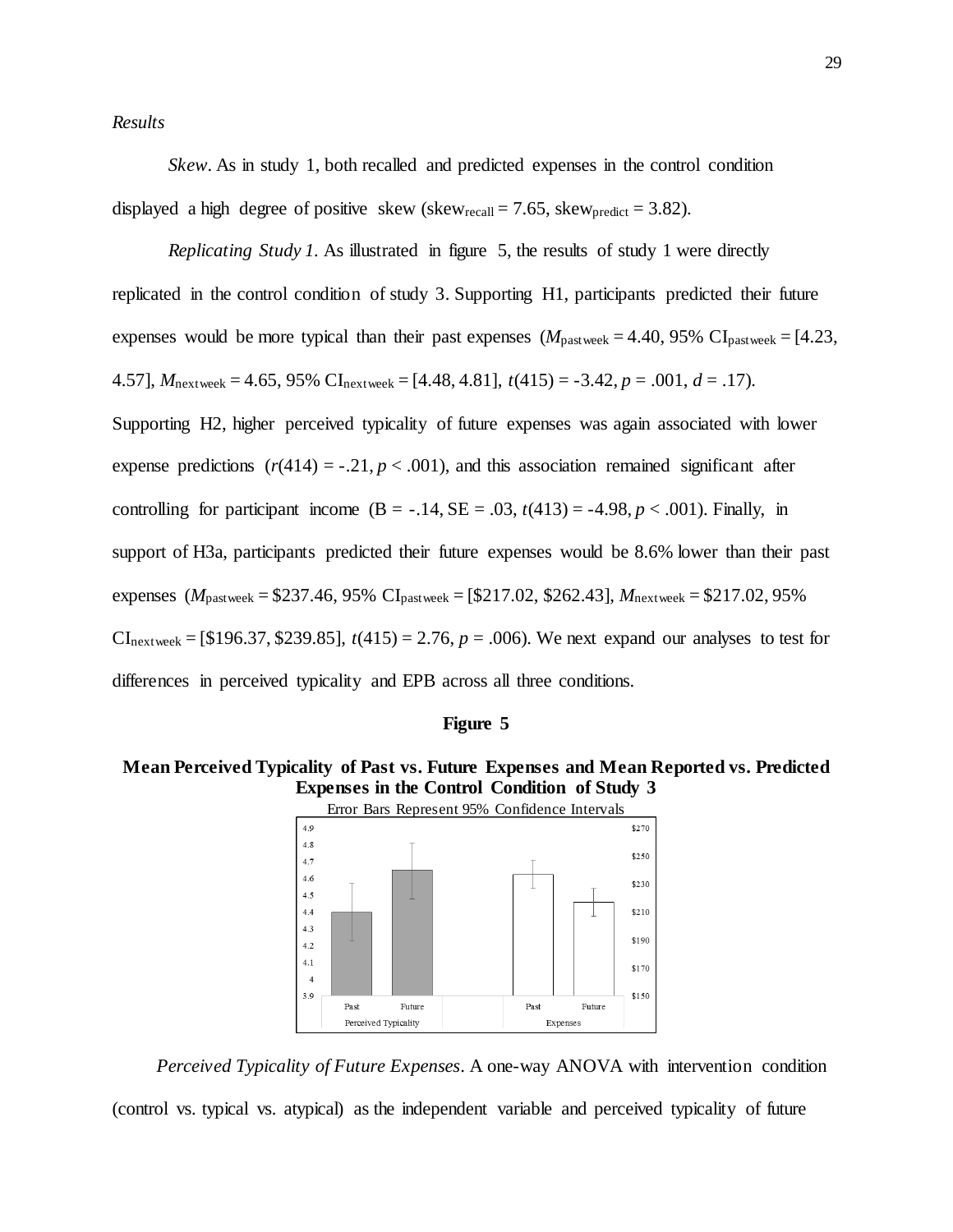expenses as the dependent variable revealed a significant effect of condition on perceived typicality of future expenses  $(F(2, 1044) = 32.27, p < .001)$ . Planned contrasts further revealed that perceived typicality was virtually identical in the control and typical conditions  $(M_{\text{control}} =$ 4.64, 95% CI<sub>control</sub> =  $[4.48, 4.81]$ ,  $M_{typical} = 4.65, 95\%$  CI<sub>typical</sub> =  $[4.48, 4.83]$ ,  $t(1044) = .03$ ,  $p =$ .97), but significantly lower in the atypical condition (*M*atypical = 3.74, 95% CIatypical = [3.56, 3.93],  $t(1044) = -8.02, p < .001, d = .55$ ).

*Expense Prediction Bias (Recalled – Predicted Expenses)*. Predicted expenses were 8.6% (\$20.44) lower than recalled expenses in the control condition  $(t(415) = 2.76, p = .006)$  and 6.4% (\$13.68) lower than recalled expenses in the typical condition  $(t(331) = 2.07, p = .039)$ , but predicted expenses did not differ from recalled expenses in the atypical condition  $(t(299) = -1.49$ ,  $p = .14$ ). In other words, EPB was neutralized by our atypical intervention (H4), as illustrated in figure 6. A 3 (intervention: control vs. typical vs. atypical)  $\times$  2 (time period: past week vs. next week) between-within ANOVA with expenses as the dependent variable confirmed a significant main effect of intervention condition  $(F(2, 1045) = 4.64, p = .010)$ , no main effect of time period  $(F(1, 1046) = 1.69, p = .19)$ , and a significant intervention-by-time-period interaction  $(F(2, 1045))$  $= 5.22, p = .006$ ). Planned contrasts confirmed that predicted expenses in the atypical condition (*M*atypical = \$273.14, 95% CIatypical = [\$242.26, \$307.97]) were 25.9% (\$56.12) higher than in the control condition (*M*control = \$217.02, 95% CIcontrol = [\$196.37, 239.85]; *t*(1045) = 2.91, *p* = .004), and 35.0% (\$70.79) higher than in the typical condition  $(M_{typical} = $202.35, 95\% \text{ CI}_{typical} =$ [ $$181.27, $223.63$ ];  $t(1045) = 3.67, p < .001$ ). Predictions did not differ between the control and typical conditions  $(t(1045) = .98, p = .33)$ . Planned contrasts also revealed that recalled expenses did not differ between the atypical  $(M_{\text{atypical}} = $254.68, 95\% \text{ Cl}_{\text{atypical}} = $223.63, $287.15]$  and control conditions  $(M_{\text{control}} = $237.46, 95\% \text{ Cl}_{\text{control}} = $217.02, $262.43$ ;  $t(1045) = .79, p = .43$ ),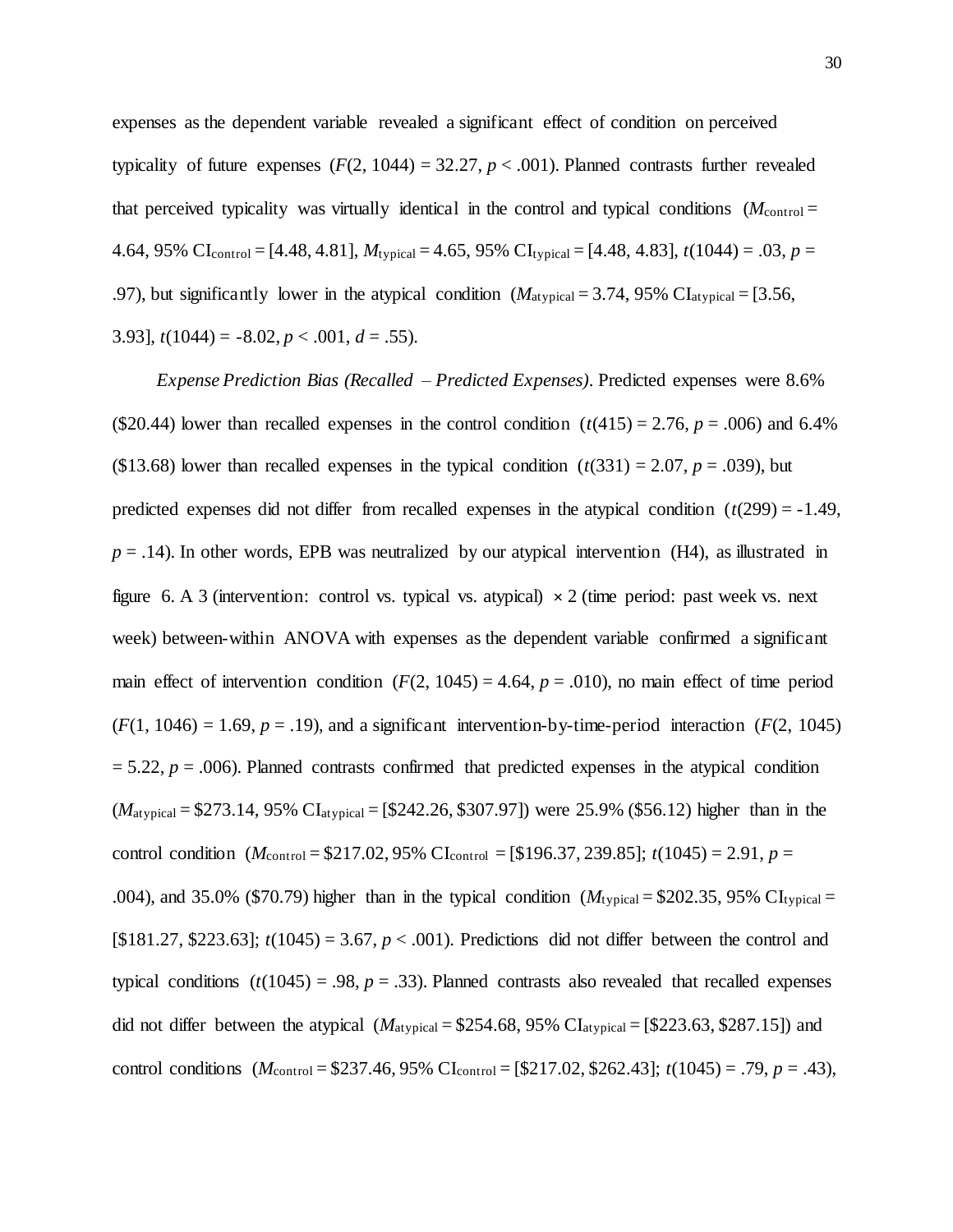but they were somewhat lower in the typical condition  $(M_{\text{typical}} = $214.86, 95\% \text{ CI}_{\text{typical}} =$ [\$192.48, \$239.85]) than in the atypical condition (*t*(1045) = 2.01, *p* = .045).<sup>3</sup> Notably, this makes our test of EPB between these two conditions quite conservative because lower (higher) recalled expenses decreases (increases) the size of the bias. However, despite lower recalled expenses in the typical condition and higher recalled expenses in the atypical condition, we observe a significant bias in the former but not in the latter.



**Mean Recalled vs. Predicted Expenses in the Control vs. Typical vs. Atypical Conditions in Study 3**



*Atypical Expense-Listing Task.* A one-way ANOVA with condition (control vs. typical vs. atypical) as the IV and number of atypical expenses (i.e., expenses predicted to occur in the next week that didn't occur in the past week) as the DV revealed a significant effect of condition (*F*(2,  $1045$ ) = 6.80,  $p < .011$ ). Planned contrasts further indicated that the number of expenses listed in the atypical condition ( $M_{\text{atypical}} = 1.57$ ,  $SD_{\text{atypical}} = 1.60$ ) was significantly higher than in the control and typical conditions  $(M_{control}=1.21, SD_{control}=1.48, M_{typical}=1.16, SD_{typical}=1.52;$ 

 $\ddot{\phantom{a}}$ 

<sup>&</sup>lt;sup>3</sup> As noted in footnote 1, the order of prediction and recall does not interact with condition, but adding order to the model does reveal directionally lower recall for participants in the typical condition who predicted first, and directionally higher recall for participants in the atypical condition who predicted first. Therefore, we believe the difference in recalled expenses between these two conditions is the result of the prediction manipulation in each condition spilling over into recall.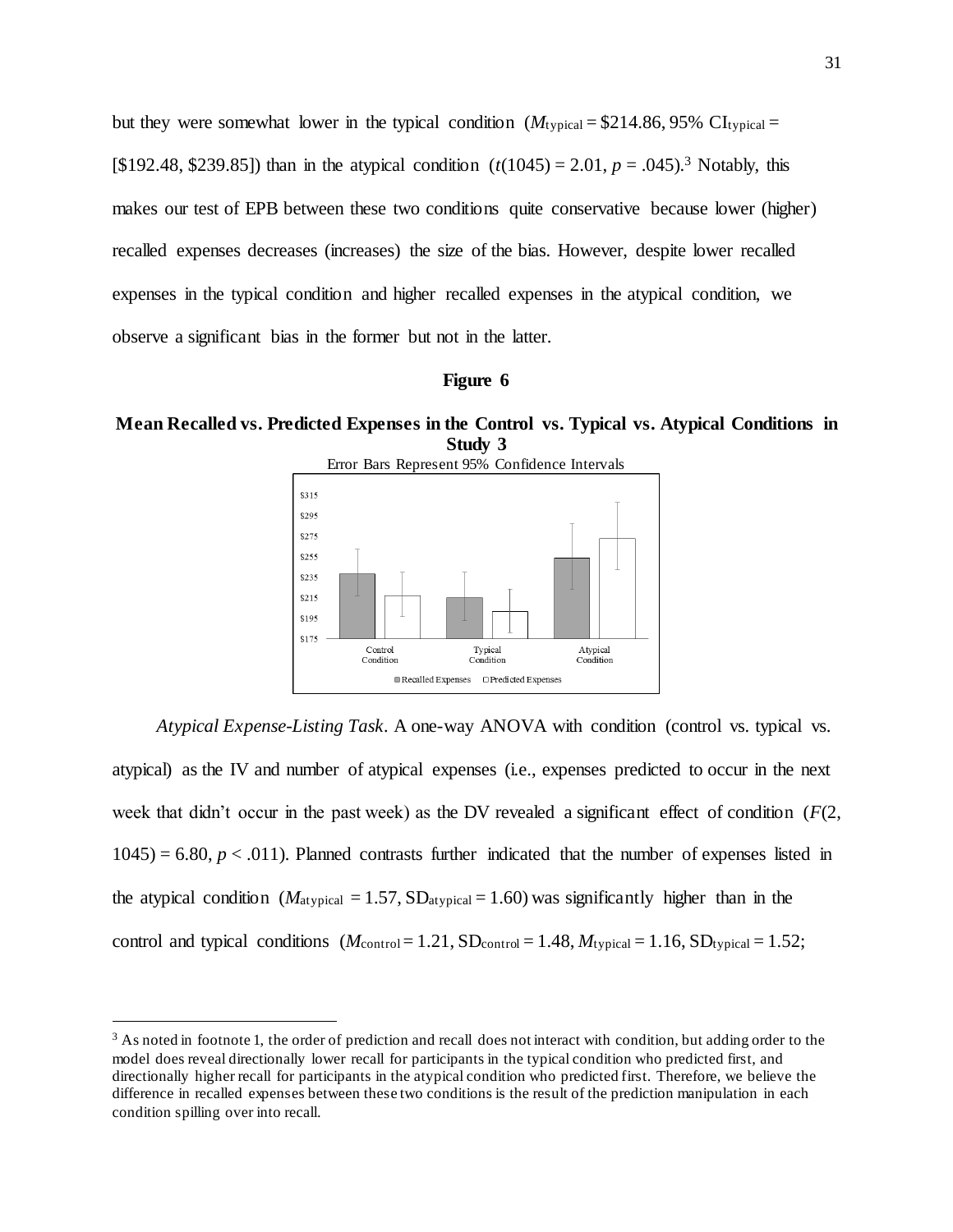$t(1045) = 6.80, p = .001$ , and the number of expenses listed in the control and typical conditions did not differ  $(t(1045) = .34, p = .74)$ . This provides evidence that our intervention makes atypical expenses more accessible during prediction than they would be otherwise. The same ANOVA with average dollar amount of atypical expenses as the DV revealed no effect of condition  $(F(2, 598) = .74, p = .47)$ .

*Mediation Analysis.* The results above show that our intervention succeeded in making atypical expenses more accessible, and that expense predictions were significantly higher in the intervention condition as well. To further investigate the relationship between the accessibility of atypical expenses and predictions, we tested a mediation model with condition (atypical  $= 1$  vs. control and typical  $= 0$ ) as the independent variable, expense prediction as the dependent variable, and the number of atypical expenses listed as the mediating variable. The indirect effect of condition on expense prediction via number of atypical expenses was significant (indirect effect =  $.05$ ,  $SE = .02$ ,  $95\%$  CI =  $[.02, .09]$ ). Specifically, the model confirms that the atypical intervention succeeded in increasing the number of atypical expenses listed ( $b = -0.38$ , 95% CI = [.18, .59];  $t(1046) = 3.66$ ,  $p < .001$ ), and that this number was associated with higher expense predictions, even while controlling for condition ( $b = -.14,95\%$  CI = [.10, .18];  $t(1045) = 6.67$ , *p*  $< .001$ ).<sup>4</sup>

#### *Discussion*

l

Study 3 provides support for the prototype theory in three ways. First, it directly replicates the findings of study 1 with a nationally representative sample, demonstrating that consumers predict their future expenses will be both more typical (H1) and lower than their past

<sup>4</sup> The same results are obtained when using only the atypical and pure control conditions as levels of the IV (indirect effect = .05,  $SE = .02$ ,  $95\%$  CI = [.02, .09]) and when running a categorical mediation model that includes all three conditions (indirect effect of atypical dummy = .05,  $SE = .02$ ,  $.95\% = [.02, .08]$ ; indirect effect of typical dummy = -.01,  $SE = .02$ ,  $95\%$  CI = [-.04, .02]).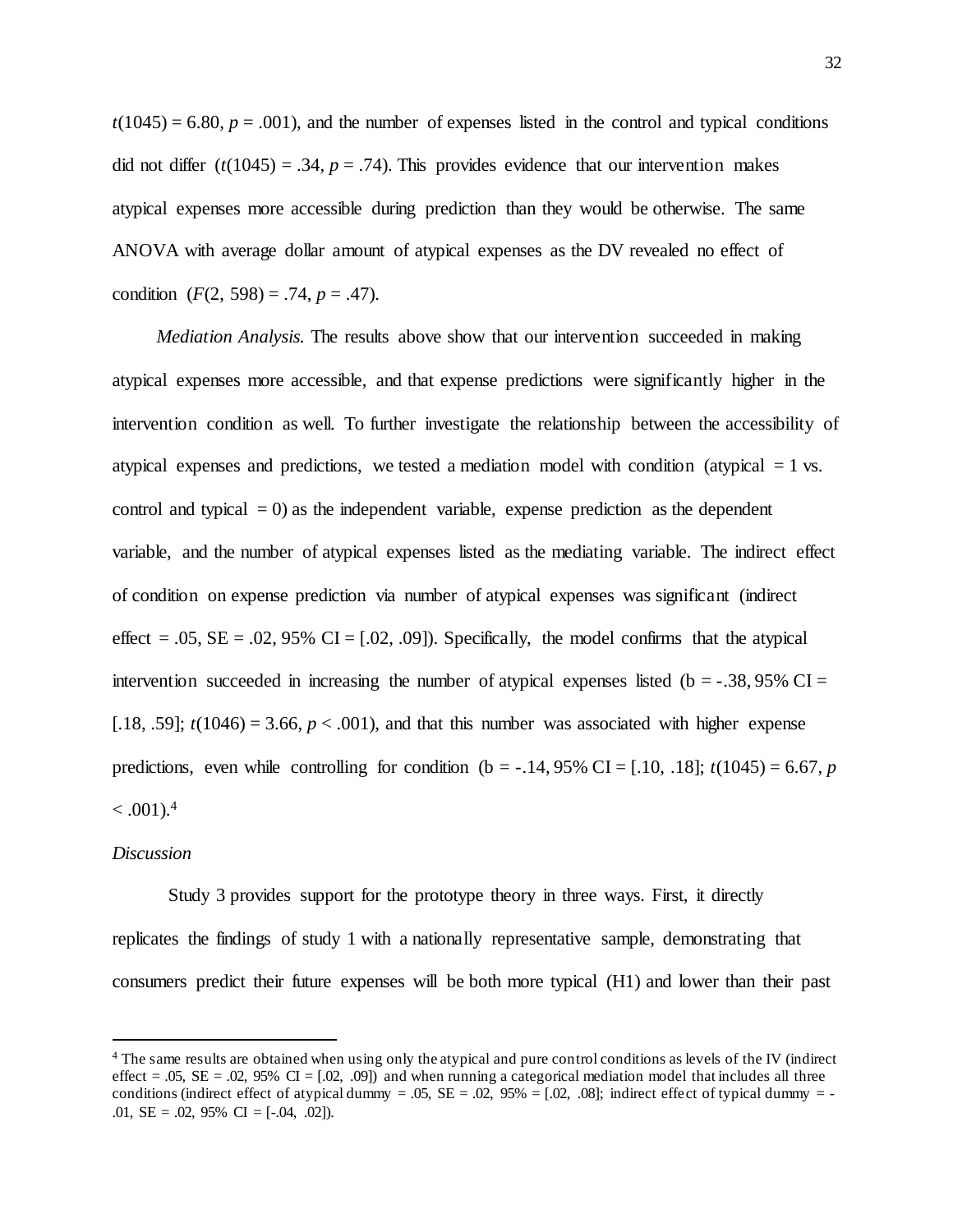expenses (H3a), and that perceived typicality of future expenses is negatively correlated with predictions (H2). Second, it demonstrates that our intervention makes atypical expenses more accessible (versus control), and that the number of atypical expenses that come to mind is associated with higher expense predictions. Finally, the fact that perceived typicality and expense predictions do not differ between the control and typical conditions supports the prototype theory by suggesting that predictions in these two conditions were equally prototypical.

## *STUDY 4: MANIPULATING SKEW IN THE DISTRIBUTION OF EXPENSES*

One way to test the veracity of the prototype theory is to experimentally manipulate the mode of the distribution of past expenses and observe subsequent predictions. If our theory is correct, then a positively skewed distribution with mode < mean should lead to a lower prediction than a normal distribution with mode = mean, holding the mean constant. We used study 4 to test this possibility by presenting participants with 52 weekly expense amounts drawn in random order from either a positively skewed distribution or a normal distribution. We then asked participants to predict their expenses for the next week, imagining that the expenses they had seen were an accurate representation of their weekly expenses over the past year. For clarity, it warrants mention that our expectation was *not* that predictions in the positive-skew condition would exactly equal the mode, because the probability that at least some participants will incorporate distributional information into their prediction is high, particularly when distributional information is made as salient as it is in this paradigm (Kahneman 2003; Kahneman and Frederick 2002). Rather, our expectation was that predictions in the positiveskew condition would be lower (and farther from the mean) than in the normal condition (H5).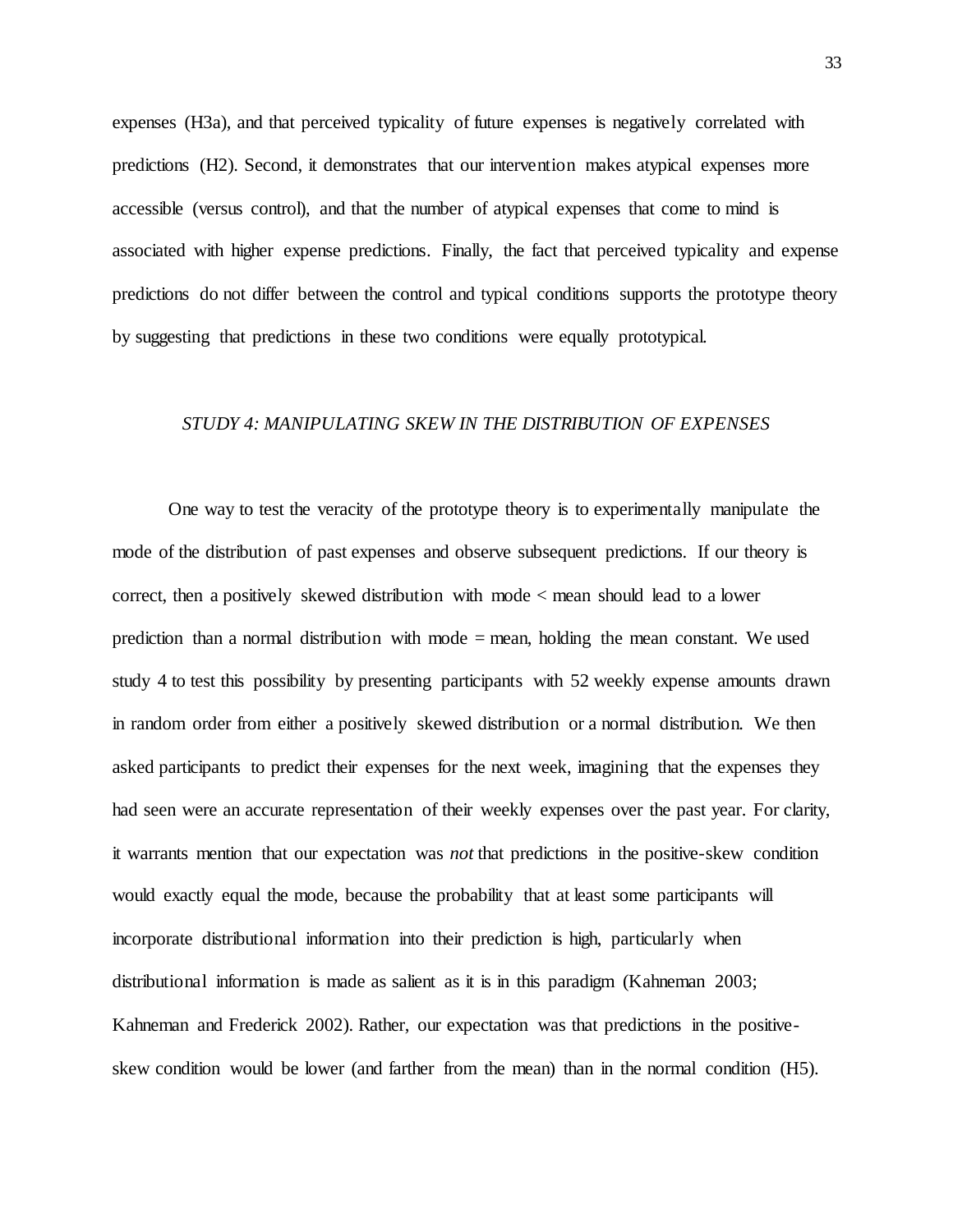The design of study 4 also allows us to follow-up on the null results observed in study 1 with respect to the relationship between EPB and individual differences in motivation and optimism. If the expense prediction bias were driven primarily by motivation to spend less in the future or a general optimism that future expenses will be lower, then predictions should be lower than the mean in both distribution conditions. Indeed, it would be reasonable to expect that predictions in the normal condition could be even lower than in the positively skewed condition, because the left tail of the former is longer than the latter, which means it leaves more room for motivation and/or optimism to influence predictions. Therefore, support for H5 would not only provide further evidence that prototypical prediction is a primary driver of the bias, it would also suggest that motivation and optimism are not.

## *Method*

*Participants and Procedure.* Four hundred and one American residents were recruited from Amazon Mechanical Turk to participate in an online study about consumer expenses (49.6% female,  $M_{\text{age}} = 36.9$ ). On the first page of the study participants read the following instructions: "On the next page you will see 52 values presented in quick succession. We want you to imagine that these values represent your weekly spending over the course of one year." On the second page of the study participants were presented with a series of 52 weekly expense amounts, one at a time, every 1.2 seconds. This paradigm was adapted from André, Reinholtz, and de Langhe (2017) and chosen to parallel research on perception (Ariely 2001), because prototype formation is a perceptual process (Kahneman 2003). The 52 weekly expense amounts were drawn in random order from either a positively skewed distribution (Min  $= $170$ , Mode  $=$ \$180, Mean = \$200, Max = \$400, SD = 38.81, skew = 3.13) or a normal distribution (Min = \$85, Mode = Mean =  $$200$ , Max =  $$315$ , SD = 38.41, skew = 0.00). Mean and range were held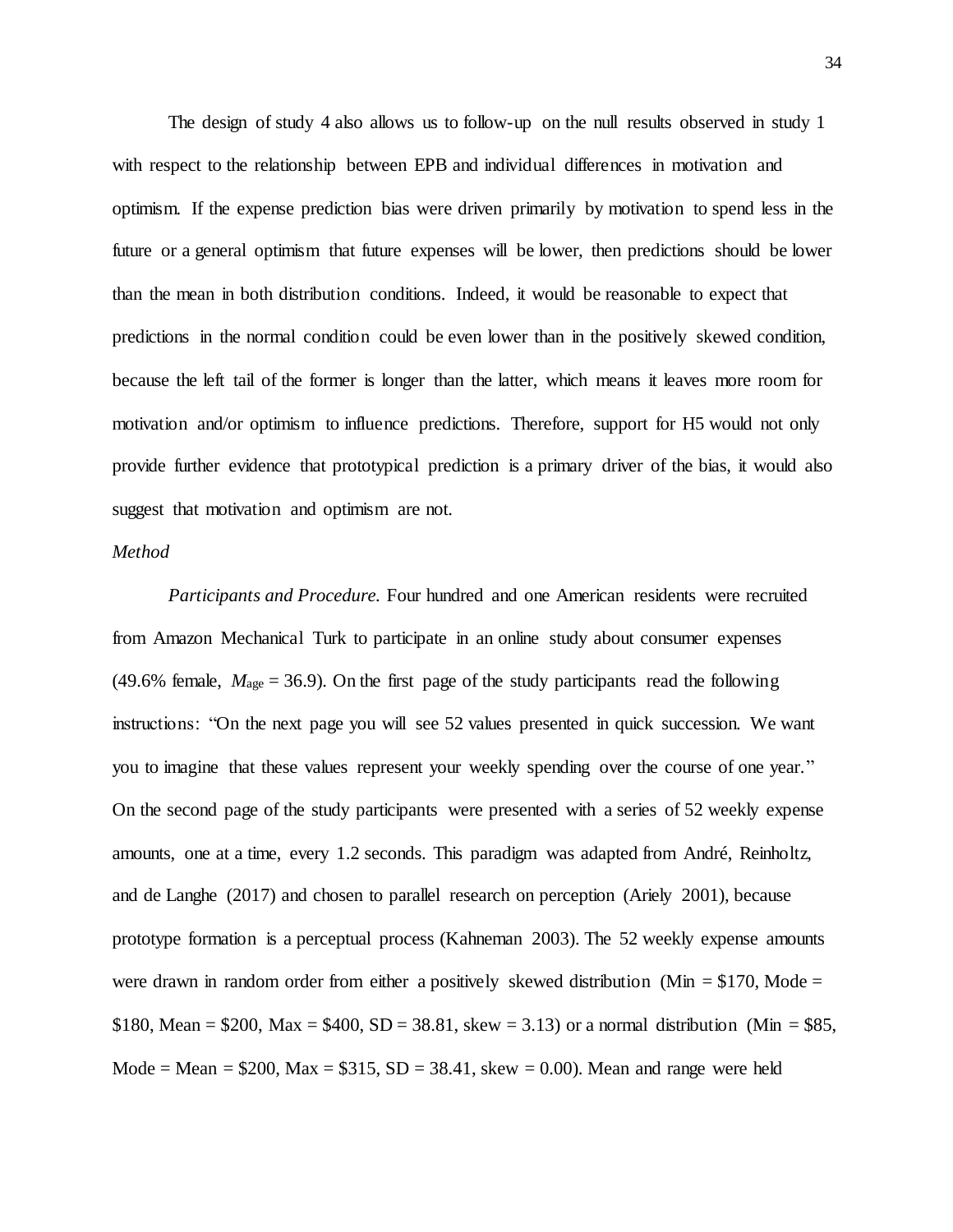constant across conditions, and variance was controlled as tightly as possible to ensure we were not also manipulating uncertainty. After viewing either the positive skew or normal distribution, participants were asked to predict their expenses by responding to the following question: "If the expenses you just saw were an accurate representation of your actual weekly spending over the last year, how much do you estimate you will spend in the next week?" Participants were also asked to estimate the average amount of the weekly expenses they had seen so that we could explore whether predictions were lower than the perceived average (i.e., optimistic), higher than the perceived average (i.e., pessimistic), or a direct representation of the perceived average. *Results*

As hypothesized (H5), predicted expenses were significantly lower in the positive-skew condition ( $M = $195.14$ ,  $SD = 18.95$ ) than in the normal condition ( $M = $200.32$ ,  $SD = 21.44$ ), as confirmed by an independent samples t-test  $(t(399) = 2.98, p = .003, d = .26)$ . Furthermore, predicted expenses in the positive-skew condition were significantly lower than the \$200 mean of the distribution of past spending  $(t(197) = -3.63, p < .001)$ , but predicted expenses in the normal condition were almost identical to the \$200 mean of past spending  $(t(198) = .21, p = .83)$ . Finally, average and predicted expenses did not differ significantly in the positive-skew condition ( $M_{\text{avg}} = $194.90$ ,  $SD_{\text{avg}} = 15.59$ ,  $t(200) = .20$ ,  $p = .84$ ) or in the normal condition ( $M_{\text{avg}}$ ) = \$199.72, SDavg = 16.76, *t*(199) = .40, *p* = .69).

#### *Discussion*

Study 4 provides support for the prototype theory in two ways. First, it demonstrates that, ceteris paribus, expense predictions are lower and farther away from the mean when the distribution of expenses is positively skewed versus normal. Second, it provides evidence that the prototype (i.e., average) that people form when a distribution is positively skewed over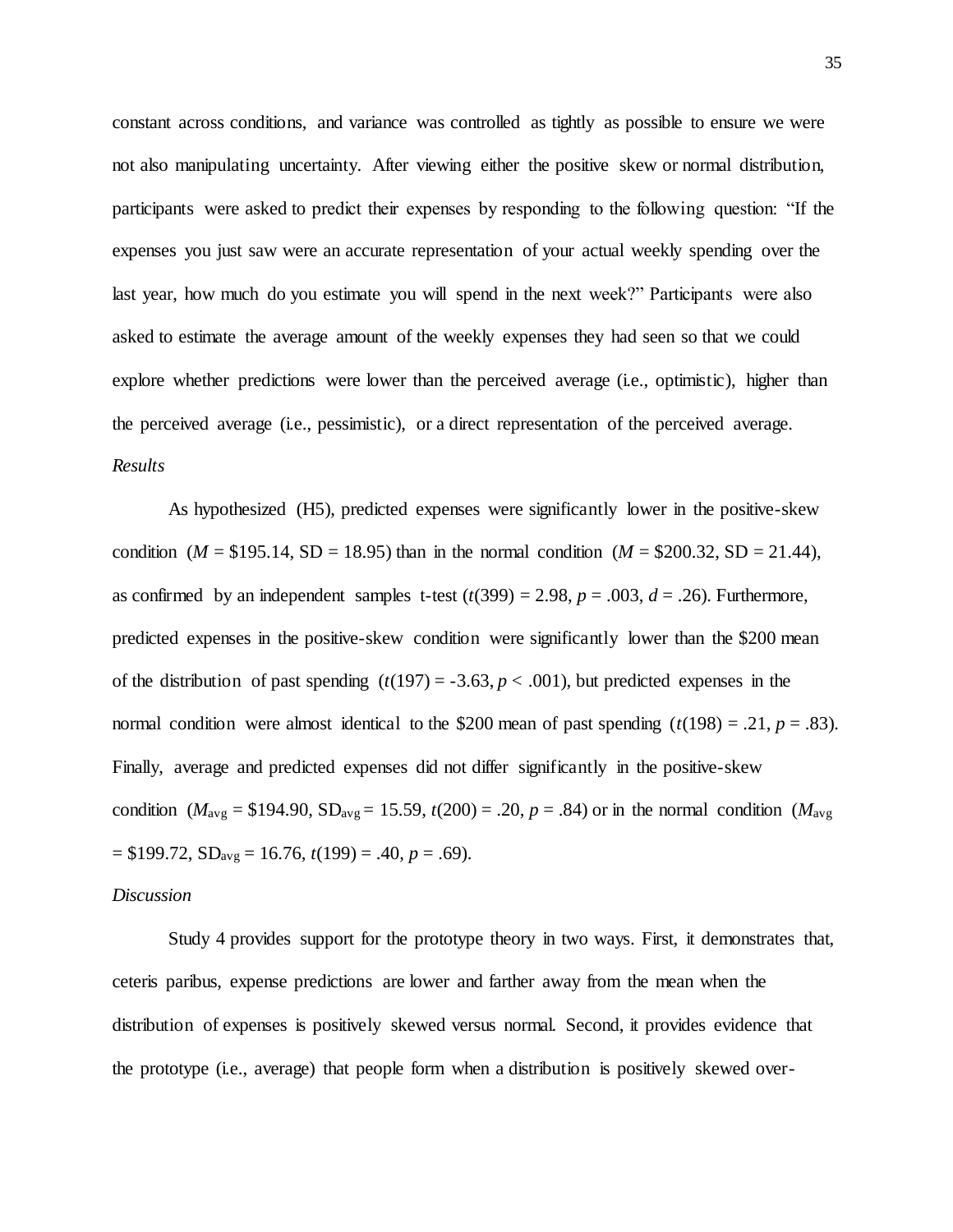weights modal outcomes and does not accurately represent the mean. We view these results as a fairly conservative estimate of the impact of distributional skew on predictions, given that participants were presented with the full distribution of outcomes—including atypical outcomes—right before predicting. Notably, the results of study 4 also provide further evidence that motivation and optimism are not superordinate drivers of the bias.

## *GENERAL DISCUSSION*

The present research develops and tests a prototype theory of consumer expense misprediction. The logic underlying the theory is that consumer expense predictions are shaped by prototype attributes that represent typical or modal expenses. Prototypical prediction then leads to an expense prediction bias in which consumers under-predict their expenses because the distribution of expenses is positively skewed with mode < mean. This led us to develop an "atypical" intervention that improves prediction accuracy by making atypical expenses easier to retrieve when consumers make their predictions. We next discuss the implications of our work for theory and practice, as well as directions for future research.

## *Understanding the Expense Prediction Bias*

The prototype theory deepens our understanding of the expense prediction bias in several ways. First, it provides a novel and parsimonious explanation for why the bias occurs, revealing for the first time the interactive effect that prototype attributes and distributional skew have on prediction accuracy. Second, as highlighted in our theoretical development, the prototype theory helps explain several past findings in the expense misprediction literature, including distribution neglect (Peetz and Buehler 2012; Peetz et al. 2015), narrow bracketing of exceptional expenses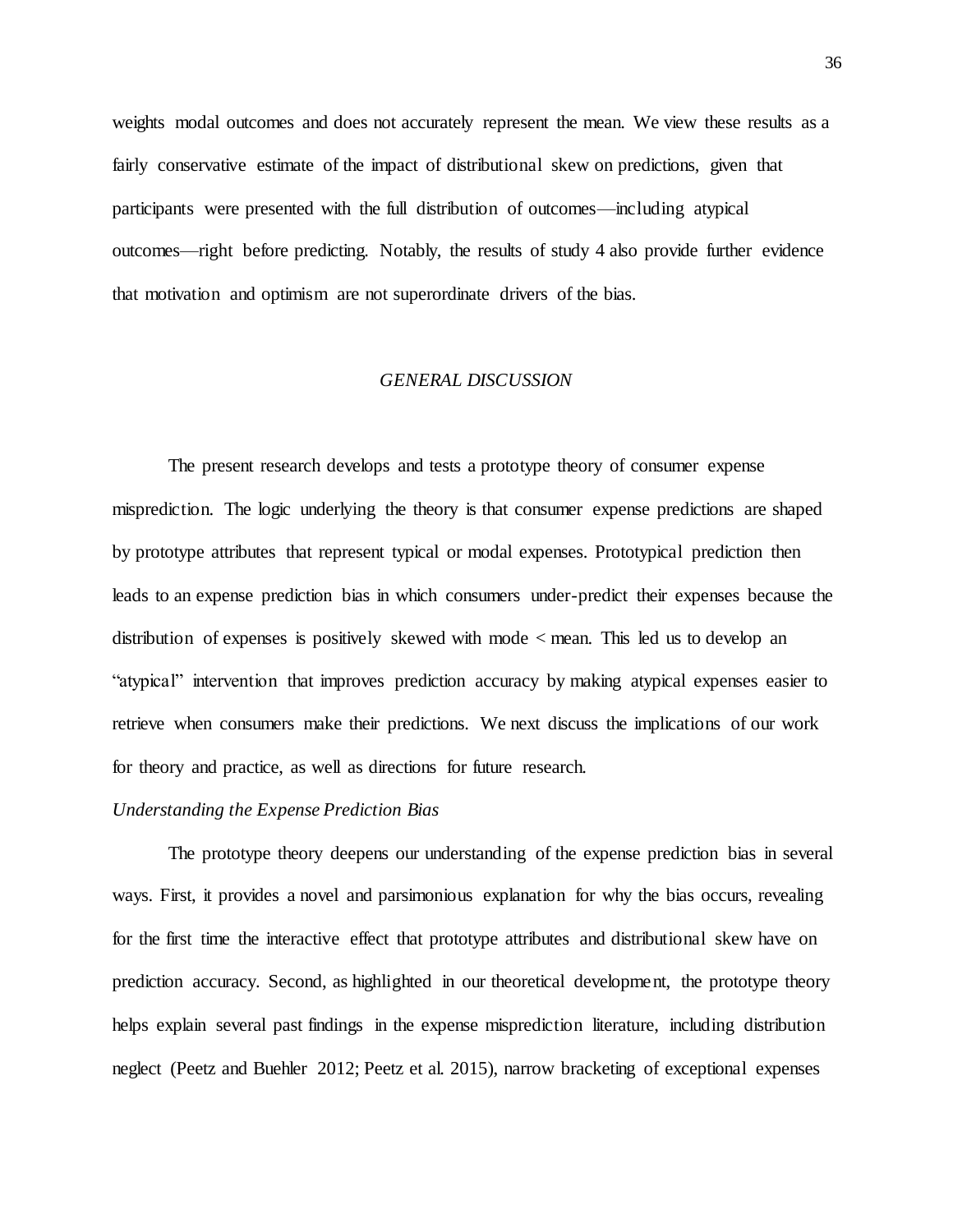(Sussman and Alter 2012), and the inverse relationship between prediction confidence and adjustment (Ulkumen et al. 2008). The evidence supporting the prototype theory also shows that expense prediction bias is primarily a function of a basic cognitive process (i.e., prototypical prediction), rather than an individual difference like motivation to save (cf. Peetz and Buehler 2009). Similarly, our results demonstrate that the bias is not an instance of complete base-rate neglect (cf. Peetz and Buehler 2012). Instead, it can be said that consumers simply have access to the wrong base-rate (i.e., the mode, not the mean) in their minds. Finally, the prototype theory offers the first intervention that both informs theory and is practically useful in the field. We next expand on this point.

## *Neutralizing the Expense Prediction Bias*

Mechanistically, the atypical intervention bears some resemblance to the "unpacking" intervention derived from support theory, in which people are asked to unpack their prediction into its component parts (e.g., individual expenses) to elicit greater consideration of the distribution of possible future outcomes (Kruger and Evans 2004; Peetz et al. 2015; Tversky and Koehler 1994). However, there is an important distinction between our atypical intervention and unpacking: Where the unpacking intervention prompts people to consider the full distribution of possible outcomes, the atypical intervention prompts them to consider outcomes in the right tail of the distribution. This is important from a theoretical perspective because the unpacking intervention says only that distributional information is missing from predictions. In contrast, the atypical intervention deepens our understanding of what kind of distributional information is missing, and how distributional skew effects prediction accuracy. The atypical intervention also carries a practical advantage: It requires consideration of only a handful of reasons why expenses may be atypical (versus trying to unpack all possible expenses), which makes it easier to employ.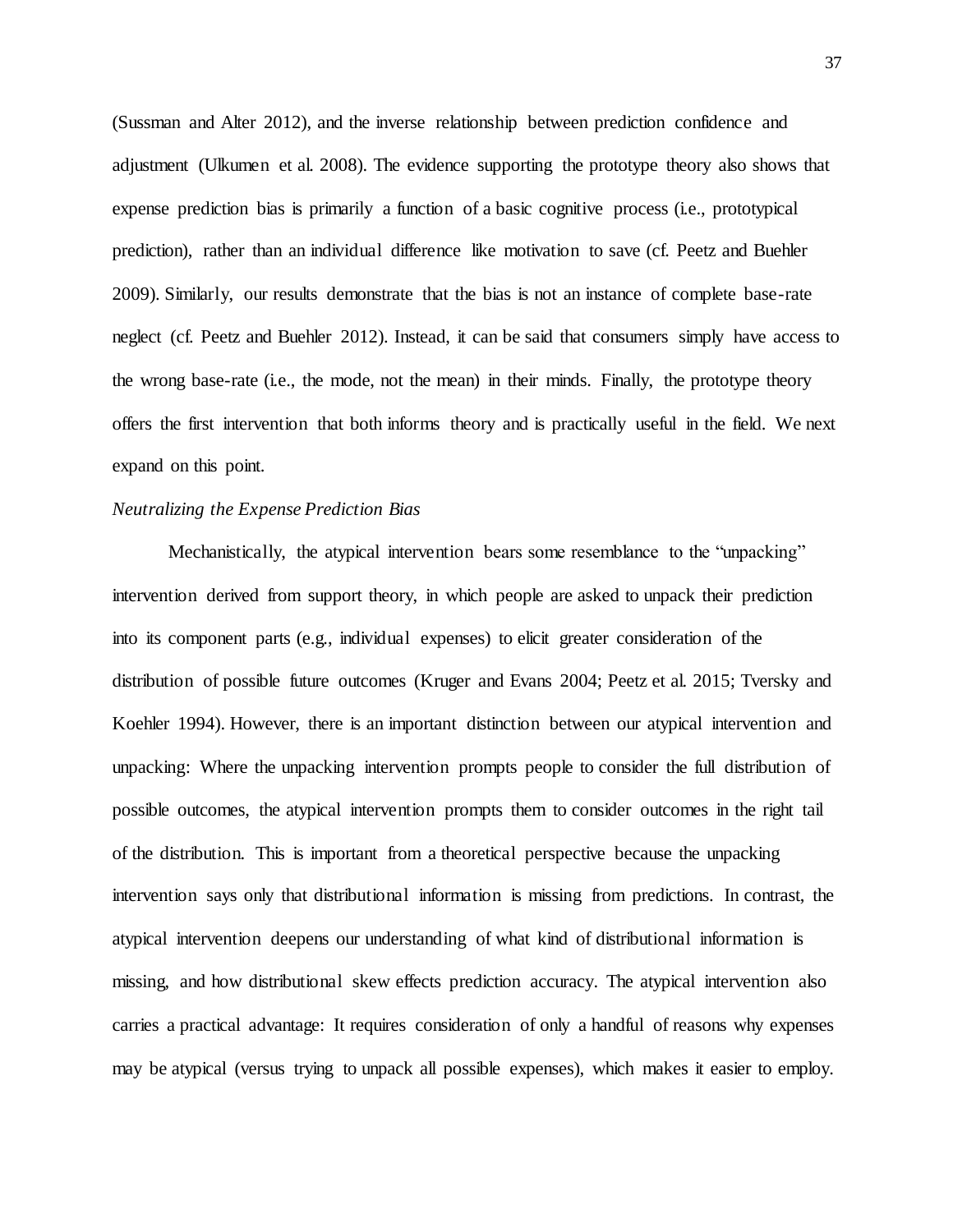This is noteworthy given that many expense predictions are made spontaneously (Peetz et al. 2016), which suggests that a simpler tool will be more widely used in practice. Finally, it is worth noting that some evidence supports the caveat that although the unpacking intervention improves mean prediction accuracy, it can sacrifice correlational accuracy (Kruger and Evans 2004; Peetz et al. 2015). In other words, although unpacking can increase mean prediction accuracy across a sample, it can also cause some people to make tangibly worse (i.e., less accurate) predictions than they would have otherwise. It is therefore notable that the atypical intervention not only improved mean prediction accuracy in study 1, it also maintained the same level of correlational accuracy as in the control condition.

## *The "Average" Represented by Prototype Attributes*

The present research also advances knowledge about the use of prototype attributes in judgment and decision making. Theorizing in this area has implied that the "average" represented by prototype attributes is often a simple mean. For example, Kahneman and Frederick (2002) conceptualize the peak-end rule—the phenomenon that global evaluations of a temporally extended experience can be predicted by averaging the peak and the end of the experience (Redelmeier and Kahneman 1996)—as an instance in which people are substituting a prototype attribute for an extensional one. Similarly, Kahneman (2003) offers an example of prototype attribute substitution in which the prototype is the mean of two sets of outcomes. It is therefore a notable contribution of the present research that, in the case of expense predictions at least, prototype attributes represent outcomes that follow the *mode* of a distribution. An important direction for future research is to investigate when prototypes represent the mode, mean, median, or some combination.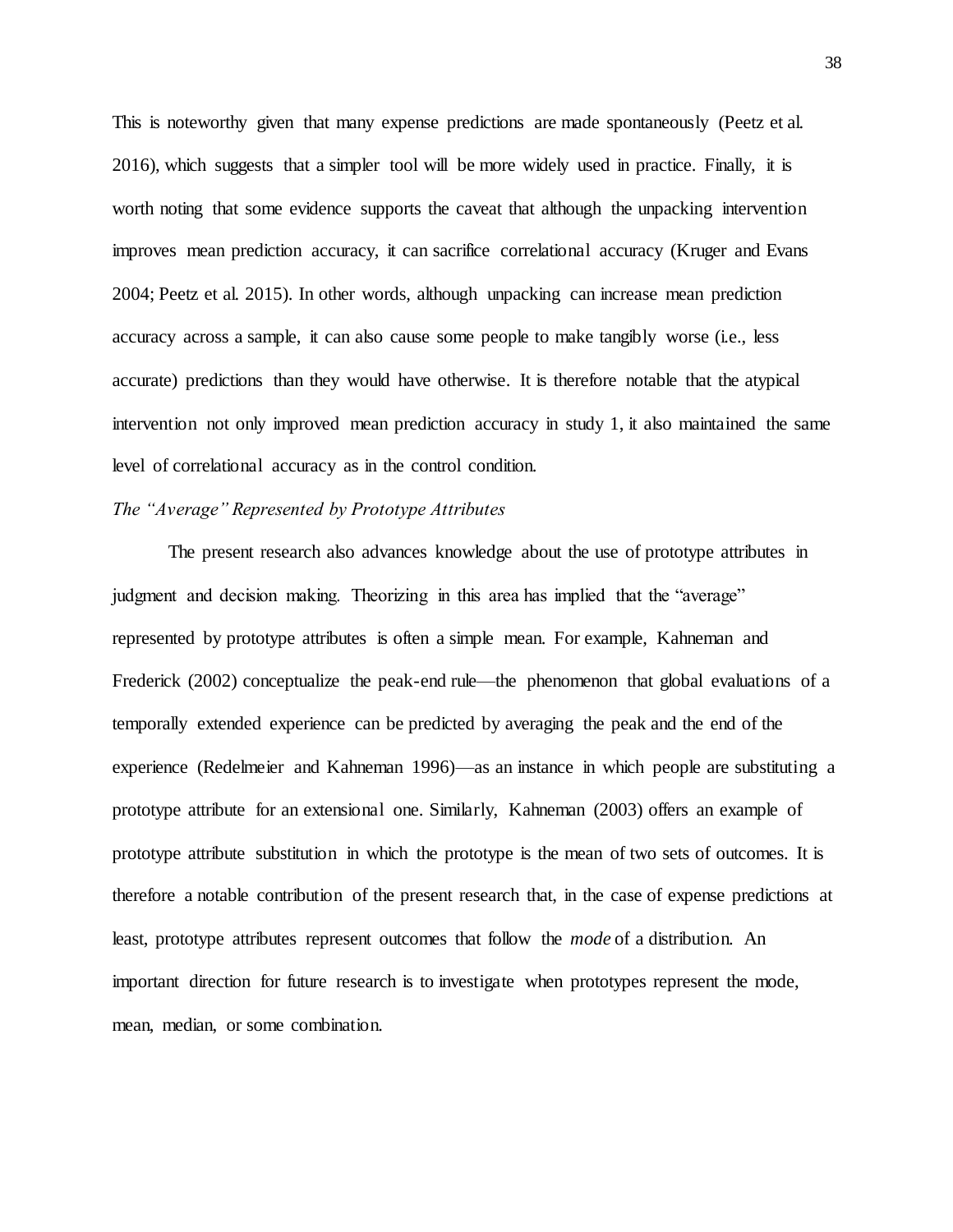# *Temporal Asymmetry*

Finally, the present research contributes to a nascent literature on temporal asymmetry, which hypothesizes that people think about the future in more prototypical terms than the past (Kane, Van Boven, and McGraw 2012; Van Boven, Kane, and McGraw 2009). By comparing perceived typicality of past versus future expenses, we extend this work to the domain of money. This provides a notably conservative test of the temporal asymmetry hypothesis because money is a relatively concrete and predictable resource (MacDonnell and White 2015; Zauberman and Lynch 2005), whereas the hypothetical people, places, and events that participants have been asked to mentally represent in other studies of temporal asymmetry are arguably much more ambiguous. Therefore, because prototypes are generalizations, it is reasonable to believe that people will rely on prototypes less when they are thinking about a resource like money, which has very specific uses. Nonetheless, we find strong evidence that representations of future expenses (predictions) are more prototypical than representations of past expenses (recall). Another direction for future research is to directly compare and contrast the strength of asymmetries in resources like time versus money.

## *Implications for Consumers, Financial Literacy Organizations and Firms*

An important contribution of the present research is that it provides a more comprehensive understanding of expense prediction bias as a phenomenon. For example, we present the first studies to identify the magnitude and persistence of the bias in non-student samples. We are also the first to study the bias longitudinally and in the field, and to measure monthly expense predictions against actual expenses for the target month. The implications of our findings in this regard are clear: the magnitude of the bias (approximately \$100 per week or \$400 per month in study 1) is large enough to be economically meaningful for many consumers.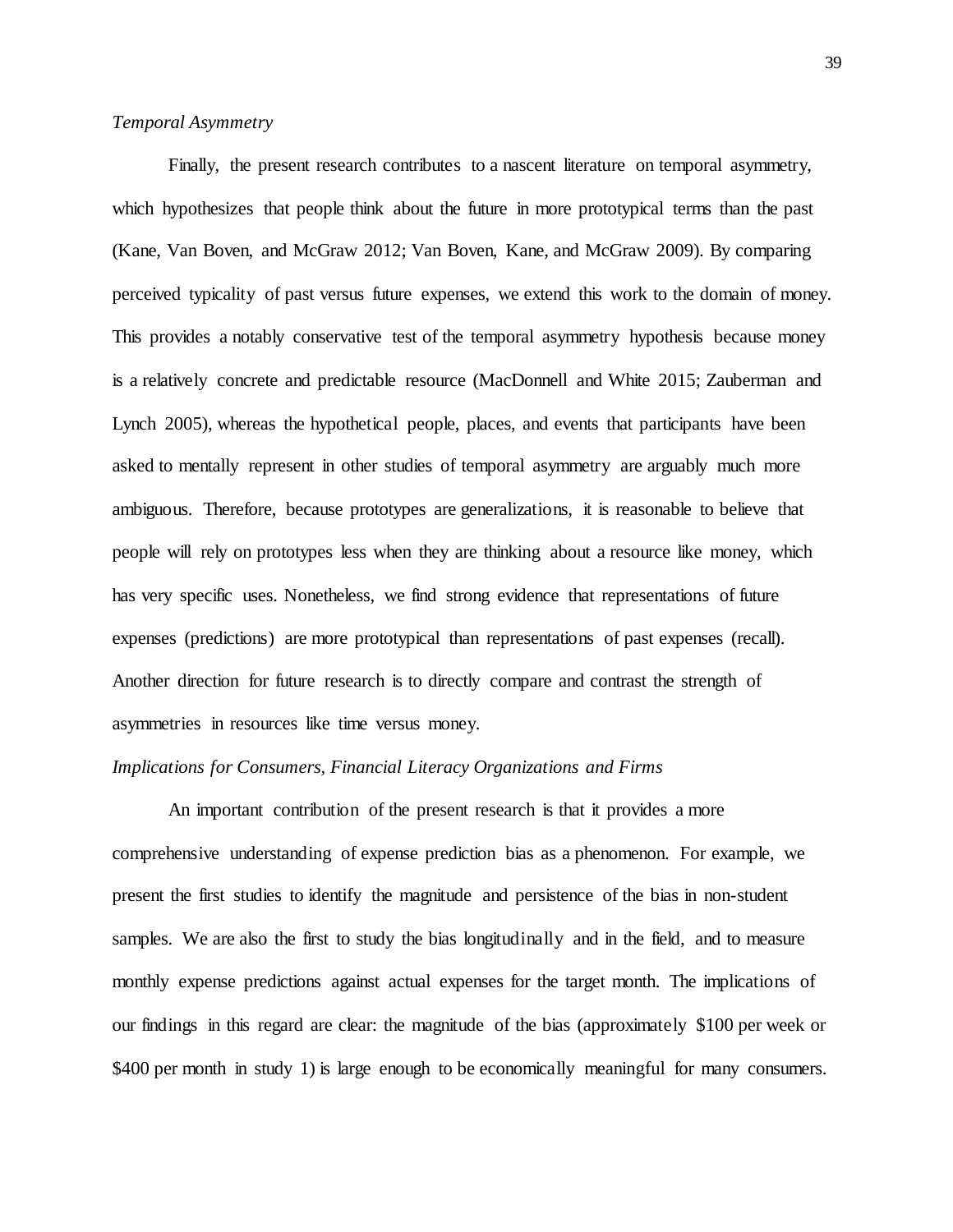Thus, the prosocial benefit of our research is also clear—any consumer can make use of the atypical intervention to improve his or her expense prediction accuracy and make better informed decisions regarding their spending, borrowing, or saving behavior.

One promising channel through which the atypical intervention can be disseminated is financial literacy organizations. Currently, the modal approach of such organizations is to educate their stakeholders about debits and credits, interest rates, and so on. However, this approach is both time consuming and appears to have very limited impact (Fernandes, Lynch and Netemeyer 2014). In contrast, the atypical intervention does not need to be learned, per se, but it can be easily provided and used to effectively increase prediction accuracy.

Our findings also have practical implications for for-profit firms. For example, companies in the FinTech sector that are developing and managing budgeting apps can leverage our results to design their products in a way that helps users set more realistic budgets. Given that 63% of North Americans with a smartphone have at least one financial app on their phone (Barba 2018)—the key function of which is often budgeting—this could confer a substantial product advantage. Furthermore, because many behaviors that follow a skewed distribution may be subject to prototyping, we believe that the atypical intervention can also be used to inform the design of products that aim to improve consumers' predictions with respect to calories, exercise, time management, and a host of other variables that can positively impact consumers' wellbeing. Indeed, yet another important direction for future research is to test the explanatory power of the prototype theory and the effectiveness of the atypical intervention beyond the context of expense misprediction.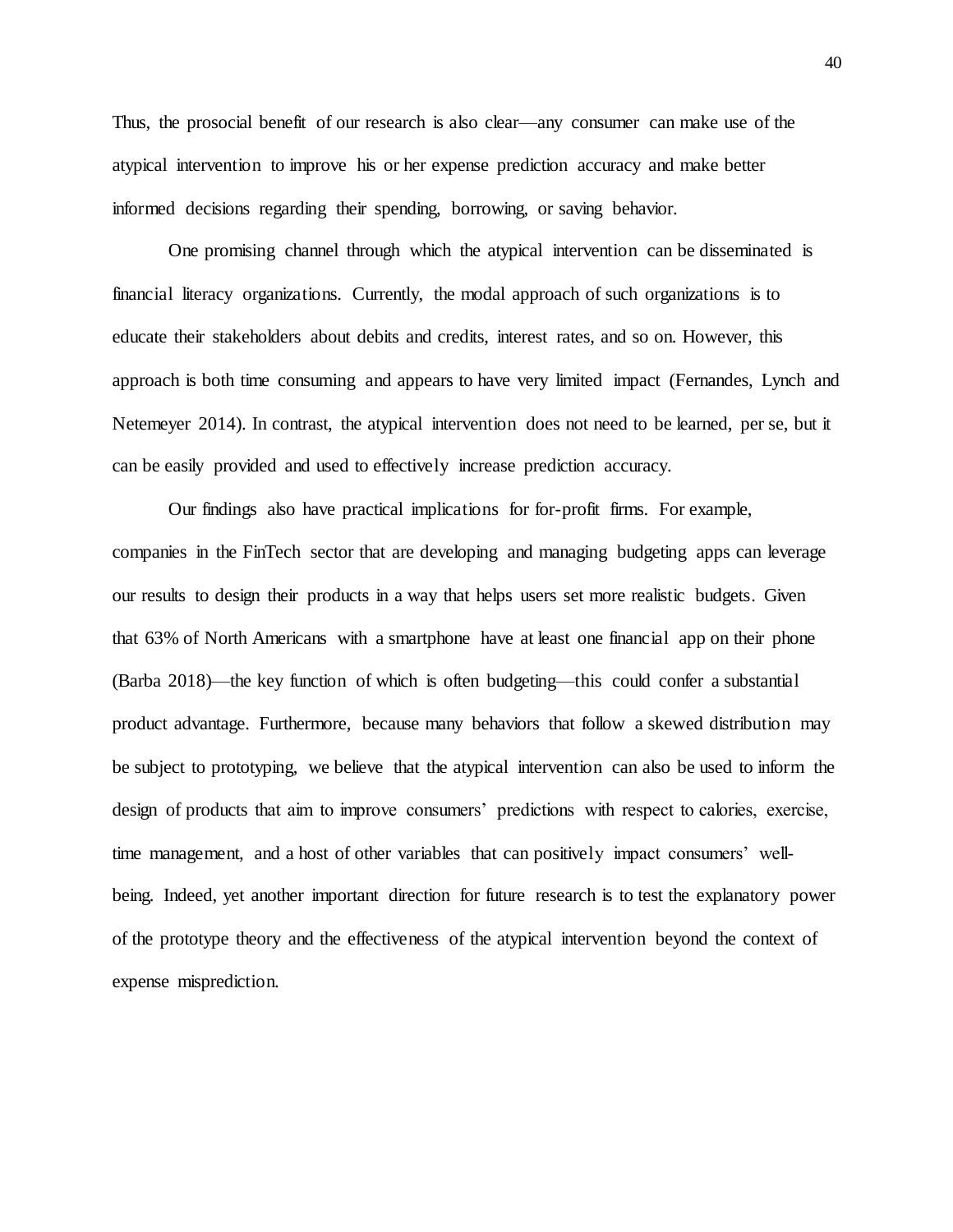## *REFERENCES*

- Alter, Adam L. and Daniel M. Oppenheimer (2009), "Uniting the tribes of fluency to form a metacognitive nation," *Personality and Social Psychology Review,* 13 (3), 219-235.
- André, Quentin, Nicholas Reinholtz, and Bart de Langhe (2017),"Variance Spillover in Intuitive Statistical Judgments," in *NA - Advances in Consumer Research*, 45, ed. Ayelet Gneezy, Vladas Griskevicius, and Patti Williams, Duluth, MN: Association for Consumer Research, 336-340.
- Ariely, D. (2001), "Seeing sets: Representation by statistical properties," *Psychological Science, 12,* 157–162.
- Barba, R. (2018), [https://www.bankrate.com/personal-finance/smart-money/americans-and](https://www.bankrate.com/personal-finance/smart-money/americans-and-financial-apps-survey-0218/)[financial-apps-survey-0218/](https://www.bankrate.com/personal-finance/smart-money/americans-and-financial-apps-survey-0218/)
- Berman, Jonathan Z., An TK Tran, John G. Lynch Jr, and Gal Zauberman (2016), "Expense neglect in forecasting personal finances," *Journal of Marketing Research,* 53 (4), 535-550.
- Buehler, Roger, Dale Griffin, and Johanna Peetz (2010), "The planning fallacy: Cognitive, motivational, and social origins," *Advances in Experimental Social Psychology*, 43, Academic Press, 1-62.
- Buehler, Roger, Dale Griffin, and Michael Ross (1994), "Exploring the 'planning fallacy': Why people underestimate their task completion times," *Journal of Personality and Social Psychology,* 67 (3), 366.
- CB Insights (2018), Global FinTech Report Q1 2018. [https://www.cbinsights.com/research/report/FinTech-trends-q1-2018/](https://www.cbinsights.com/research/report/fintech-trends-q1-2018/)
- Consumer Federation of America (2018), <https://paydayloaninfo.org/facts>
- Consumer Financial Protection Bureau (2017), CFPB Financial Well-Being Scale: Scale Development Technical Report. Accessed April 14, 2018. [https://s3.amazonaws.com/files.consumerfinance.gov/f/documents/201705\\_cfpb\\_financia](https://s3.amazonaws.com/files.consumerfinance.gov/f/documents/201705_cfpb_financia%09l-well-being-scale-technical-report.pdf) [l-well-being-scale-technical-report.pdf](https://s3.amazonaws.com/files.consumerfinance.gov/f/documents/201705_cfpb_financia%09l-well-being-scale-technical-report.pdf)
- Epley, Nicholas and Thomas Gilovich (2006), "The anchoring-and-adjustment heuristic: Why the adjustments are insufficient," *Psychological Science,* 17 (4), 311-318.
- Federal Reserve Bank of New York (2018), Household Debt Continues Its Increase in the First Quarter of 2018. [https://www.newyorkfed.org/microeconomics/hhdc.html.](https://www.newyorkfed.org/microeconomics/hhdc.html)
- Fellowes, Matthew and Willemin, Katy (2013), The Retirement Breach in Defined Contribution Plans. *HelloWallet Research Reports*.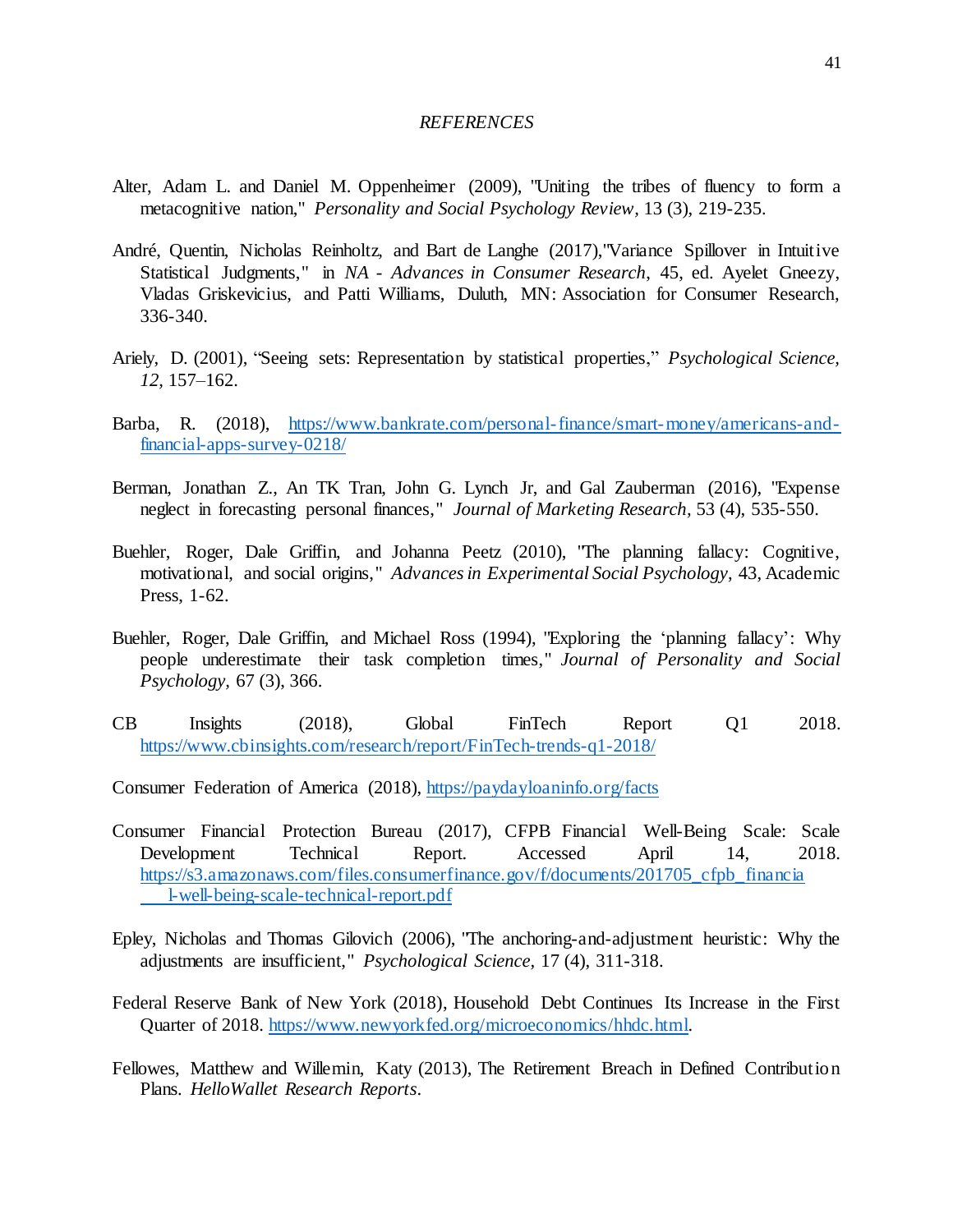- Fernandes, Daniel, John G. Lynch Jr, and Richard G. Netemeyer. "Financial literacy, financial education, and downstream financial behaviors." *Management Science* 60.8 (2014): 1861- 1883.
- Gillespie, P. (2017), Intuit: Gig economy is 34% of US workforce. *CNN Money*.
- John, Oliver P., Eileen M. Donahue, and Robert L. Kentle (1991), "The big five inventory versions 4a and 54."
- Johnson, Marcia K. and Carol L. Raye (1981), "Reality monitoring," *Psychological Review,* 88 (1), 67.
- Johnson, E. J., G. Häubl, and A. Keinan (2007), "Aspects of endowment: A query theory of value construction," *Journal of Experimental Psychology: Learning, Memory, and Cognition*, *33* (3), 461.
- Kahneman, Daniel (2003), "A perspective on judgment and choice: Mapping bounded rationality," *American Psychologist*, *58* (9), 697.
- Kahneman, Daniel and Shane Frederick (2002), "Representativeness revisited: Attribute substitution in intuitive judgment," *Heuristics and Biases: The Psychology of Intuitive Judgment,* 49, 81.
- Kahneman, Daniel and Amos Tversky (1979), "Intuitive prediction: Biases and corrective procedures," *TIMS Studies in Management Science, 12,* 313-327.
- Kane, Joanne, Leaf Van Boven, and A. Peter McGraw (2012), "Prototypical prospection: Future events are more prototypically represented and simulated than past events," *European Journal of Social Psychology,* 42 (3), 354-362.
- Kirby, Kris N. and Nino N. Maraković (1996), "Delay-discounting probabilistic rewards: Rates decrease as amounts increase," *Psychonomic Bulletin & Review,* 3 (1), 100-104.
- Kruger, Justin and Matt Evans (2004), "If you don't want to be late, enumerate: Unpacking reduces the planning fallacy," *Journal of Experimental Social Psychology,* 40 (5), 586-598.
- Lauriola, Marco, Irwin P. Levin, and Stephanie S. Hart (2007), "Common and distinct factors in decision making under ambiguity and risk: A psychometric study of individual differences," *Organizational Behavior and Human Decision Processes,* 104 (2), 130-149.
- Lynch Jr., John G., Richard G. Netemeyer, Stephen A. Spiller, and Alessandra Zammit (2010), "A generalizable scale of propensity to plan: The long and the short of planning for time and for money," *Journal of Consumer Research,* 37 (1) 108-128.
- MacDonnell, Rhiannon and Katherine White (2015), "How construals of money versus time impact consumer charitable giving," *Journal of Consumer Research,* 42 (4), 551-563.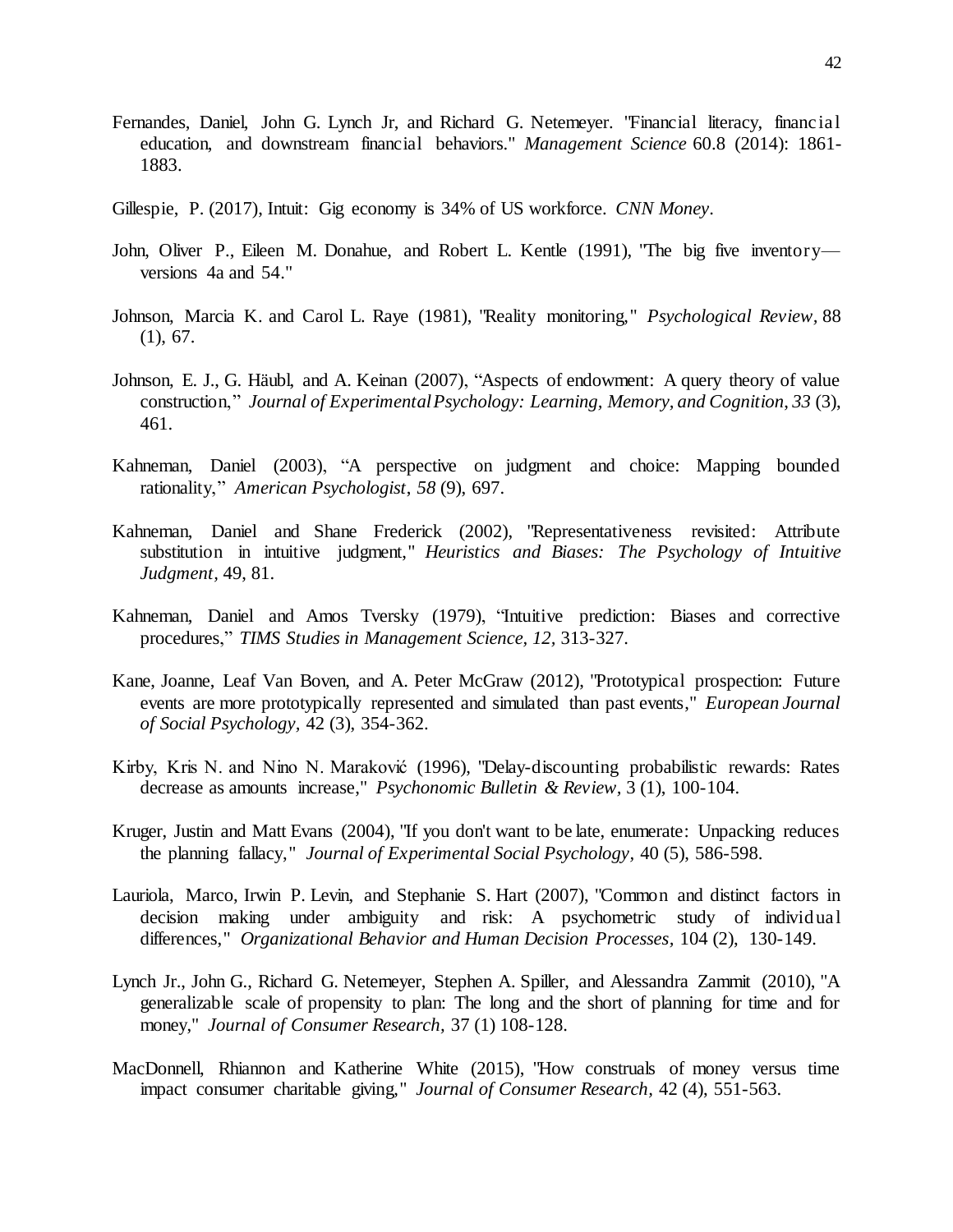- Peetz, Johanna and Roger Buehler (2009), "Is there a budget fallacy? The role of savings goals in the prediction of personal spending," *Personality and Social Psychology Bulletin*, *35* (12), 1579-1591.
- Peetz, Johanna and Roger Buehler (2012), "When distance pays off: The role of construal level in spending predictions," *Journal of Experimental Social Psychology,* 48 (1), 395-398.
- Peetz, Johanna and Roger Buehler (2013), "Different goals, different predictions: Accuracy and bias in financial planning for events and time periods," *Journal of Applied Social Psychology*, *43* (5), 1079-1088.
- Peetz, Johanna, Roger Buehler, Dereck J. Koehler, and Esther Moher (2015), "Bigger not better: Unpacking future expenses inflates spending predictions," *Basic and Applied Social Psychology*, *37* (1), 19-30.
- Peetz, Johanna, Melanie Simmons, Jingwen Chen, and Roger Buehler (2016), "Predictions on the go: Prevalence of spontaneous spending predictions," *Judgment and Decision Making,* 11 (1), 48.
- Pew Charitable Trusts (2012), "Payday Lending in America: Who Borrows, Where They Borrow, and Why," *Safe Small-Dollar Loans Research Project*.
- Rick, Scott I., Cynthia E. Cryder, and George Loewenstein (2007), "Tightwads and spendthrifts," *Journal of Consumer Research*, *34* (6), 767-782.
- Rosch, E. and C. B. Mervis (1975), "Family resemblances: Studies in the internal structure of categories," *Cognitive Psychology, 7,* 573–605.
- Scheier, Michael F., Charles S. Carver, and Michael W. Bridges (1994), "Distinguishing optimism from neuroticism (and trait anxiety, self-mastery, and self-esteem): A re-evaluation of the Life Orientation Test," *Journal of Personality and Social Psychology,* 67 (6), 1063.
- Schwartz, Lisa M., Steven Woloshin, William C. Black, and H. Gilbert Welch (1997), "The role of numeracy in understanding the benefit of screening mammography," *Annals of Internal Medicine,* 127 (11), 966-972.
- Sussman, Abigail B. and Adam L. Alter (2012), "The exception is the rule: Underestimating and overspending on exceptional expenses," *Journal of Consumer Research*, *39* (4), 800-814.
- Tam, Leona and Utpal Dholakia (2014), "Saving in cycles: How to get people to save more money," *Psychological Science,* 25 (2), 531-537.
- Tversky, Amos and Derek J. Koehler (1994), "Support theory: A nonextensional representation of subjective probability," *Psychological Review,* 101 (4), 547.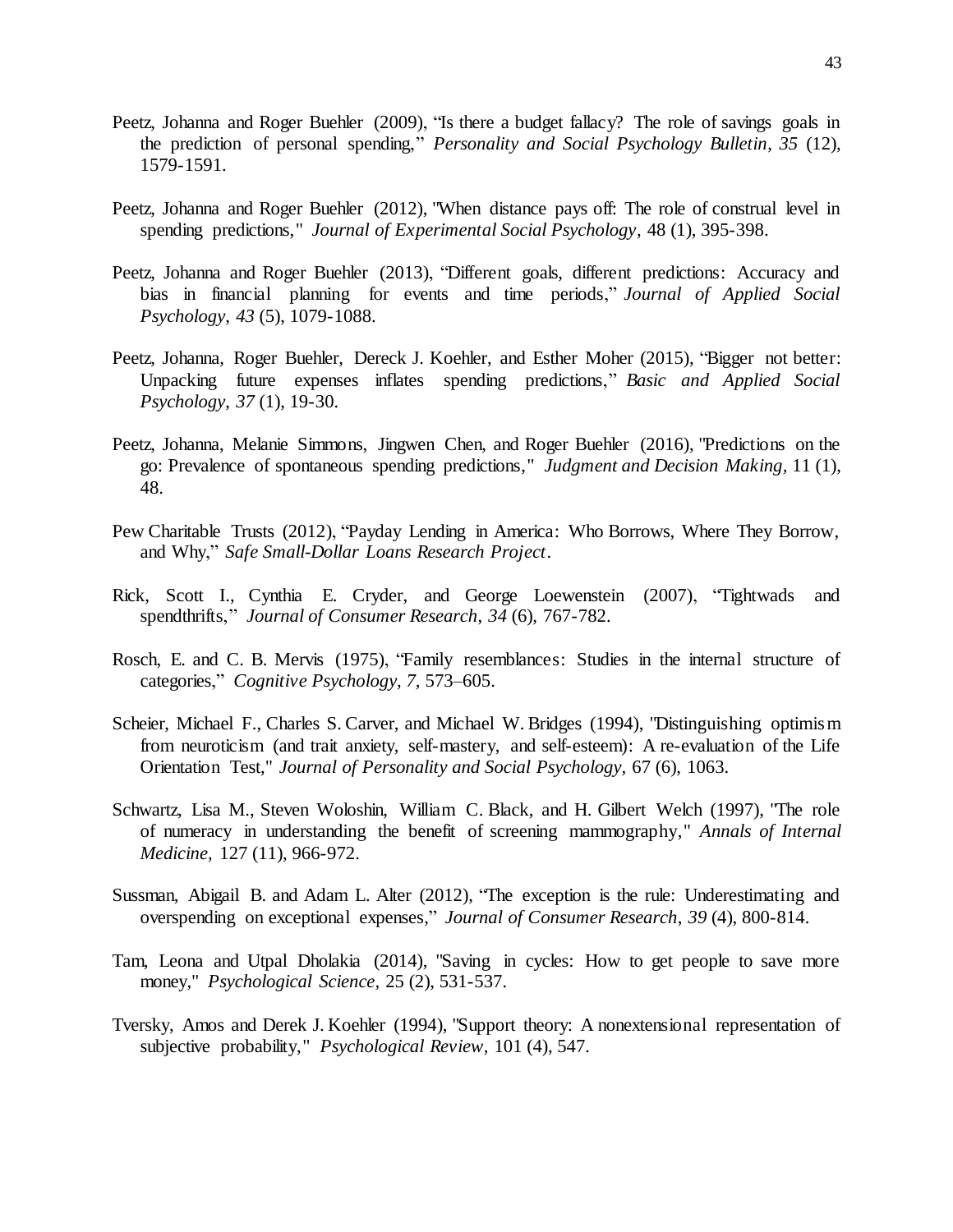- Tversky, Amos and Daniel Kahneman (1974), "Judgment under uncertainty: Heuristics and biases," *Science,* 185 (4157), 1124-1131.
- Ülkümen, Gulden, Manoj Thomas, and Vicki G. Morwitz (2008), "Will I spend more in 12 months or a year? The effect of ease of estimation and confidence on budget estimates," *Journal of Consumer Research*, *35* (2), 245-256.
- US Federal Reserve (2016), *Report on the Economic Well-Being of US Households in 2015*. [https://www.federalreserve.gov/2015-report-economic-well-being-us-households-](https://www.federalreserve.gov/2015-report-economic-well-being-us-households-201605.pdf)[201605.pdf.](https://www.federalreserve.gov/2015-report-economic-well-being-us-households-201605.pdf)
- Van Boven, Leaf, Joanne Kane, and Peter A. McGraw (2008), "Temporally asymmetric constraints on mental simulation: Retrospection is more constrained than prospection," ed. K. Markman, W. Klein, and J. Suhr, *The handbook of imagination and mental simulation* (pp. 131–149). New York: Psychology Press.
- Winkielman, Piotr, Jamin Halberstadt, Tedra Fazendeiro, and Steve Catty (2006), "Prototypes are attractive because they are easy on the mind," *Psychological Science,* 17 (9), 799-806.
- Yang, Sha, Livia Markoczy, and Min Qi (2007), "Unrealistic optimism in consumer credit card adoption," *Journal of Economic Psychology,* 28 (2), 170-185.
- Zauberman, Gal and John G. Lynch, Jr. (2005), "Resource slack and propensity to discount delayed investments of time versus money," *Journal of Experimental Psychology: General,* 134 (1), 23.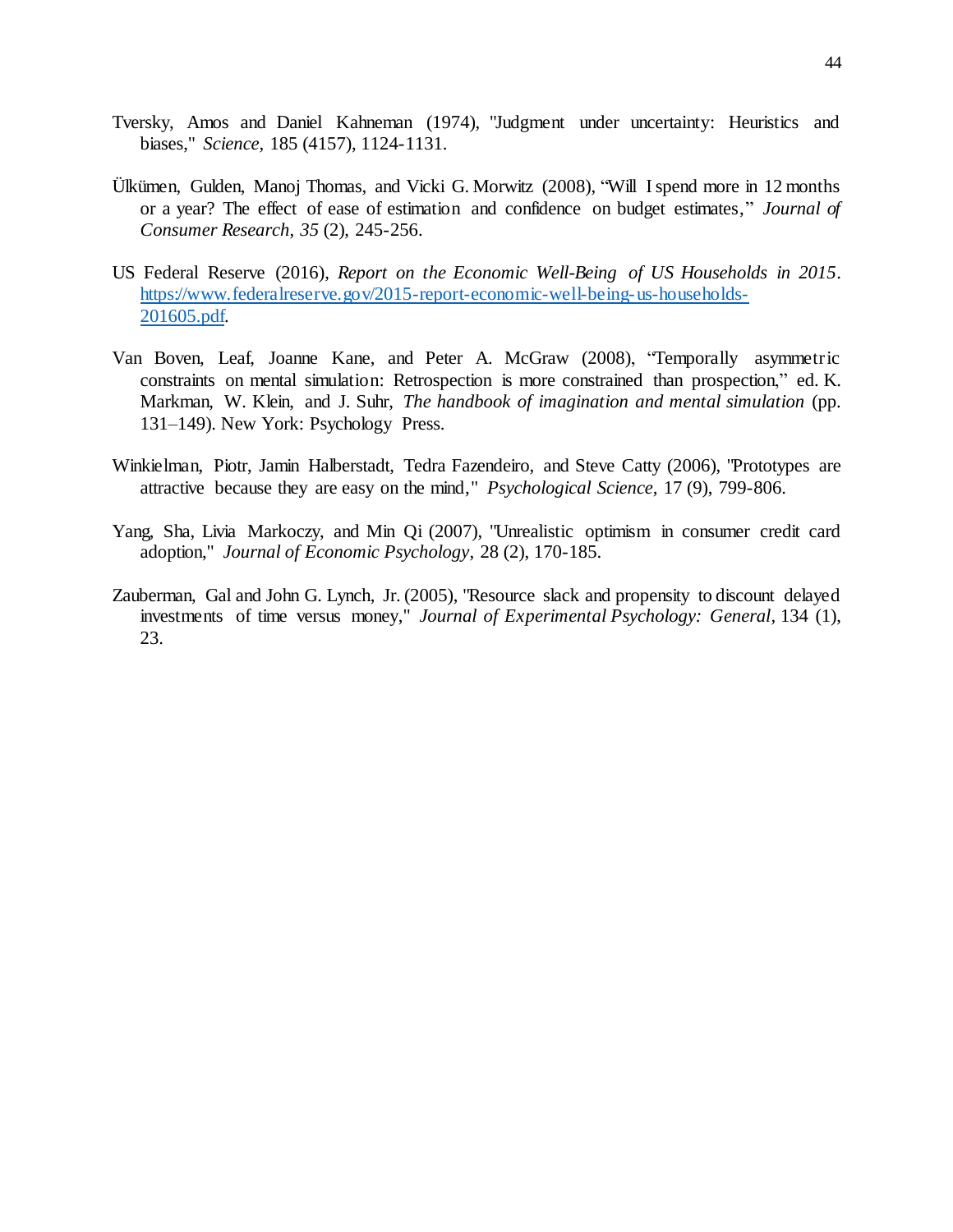## *WEB APPENDIX A: STATISTICAL ROBUSTNESS TESTS*

## *STUDY 1*

The distribution of consumer expenses displays strong positive skew, which presents serious challenges for responsible inferential analysis in studies 1 and 3. We addressed this by excluding the data of participants whose reported expenses exceed their predicted expenses by more than a factor of 10 (or vice versa), then LN-transforming the distributions of reported and predicted expenses. The first advantage of this approach is that it allows us to analyze (and visualize) EPB as the difference between reported and predicted expenses. In contrast, if we adopted an approach like winsorization we could only present winsorized mean bias scores, because winsorizing reported and predicted expenses independently could erase or even reverse some bias scores.<sup>5</sup> Therefore, a clear drawback of winsorization is that presenting only bias scores means the reader has no way of knowing if the bias occurred (or not) because of the effect of our atypical intervention on predictions or because of variation in reported expenses between conditions. The second advantage of the approach we use in the main text is that once results are exponentiated into dollars they are very easy to interpret, regardless of a reader's background in statistics. In contrast, taking a non-parametric approach that analyzes the median difference between reported and predicted expenses yields results that can be counterintuitive for readers who are unfamiliar with these methods. For example, if the median of reported expenses is \$180

 $\ddot{\phantom{a}}$ 

<sup>5</sup> To illustrate this point imagine a participant who reports expenses of \$800, predicts expenses of \$700, and therefore has a bias score of \$100. If the dollar value at the 95th percentile of reported and predicted expenses is equivalent and  $\leq$  \$700, then this participant's bias score will become zero. Consider also a scenario where the 95<sup>th</sup> percentile of reported expenses is \$690, and the 95th percentile of predicted expenses is \$700. In this case winsorizing reported and predicted expenses independently would reverse this participant's bias score from \$100 to -\$10.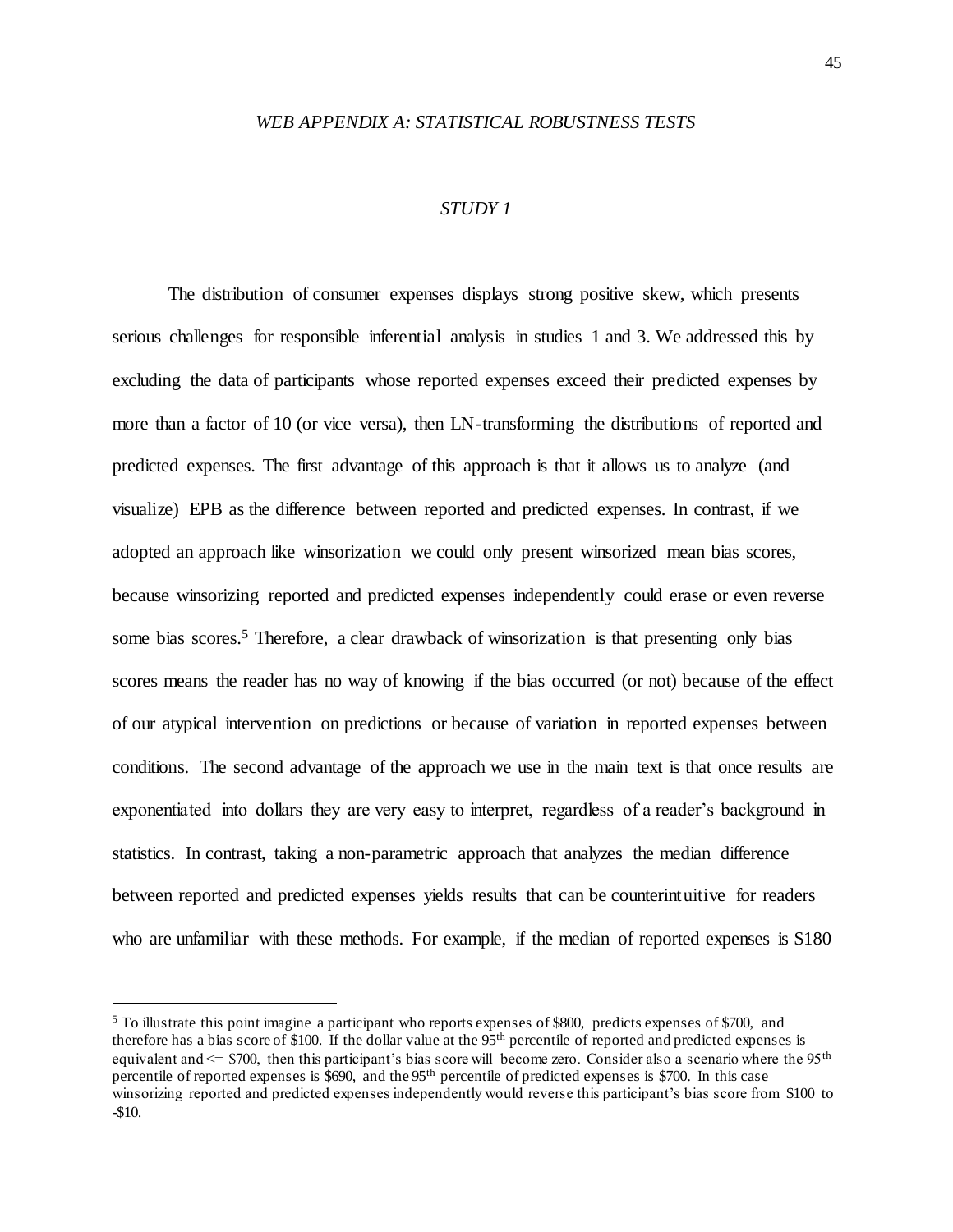and the median of predicted expenses is \$150, the median *difference* between reported and predicted expenses will quite likely *not* equal \$30.00. Issues such as this are further compounded in multi-condition studies where condition is a between-subjects variable and expenses (reported vs. predicted) are measured within-subject.

Despite the drawbacks of winsorization and non-parametric analysis we feel it is important to present them here so that readers can rest assured the analysis we present in the main text is consistent with these alternative approaches. In this appendix we also present the non-parametric correlations between perceived typicality and predicted expenses (H2), and we present the results of our central parametric analyses to demonstrate that these results do not change in any meaningful way when no data is excluded. Finally, in Web Appendix B, we summarize the impact that our transformation process has with respect to the magnitude of the bias, homogeneity of variance between conditions and time periods, and normality.

*Perceived Typicality*. To test our hypothesis that people predict their expenses will be more typical in the future than in the past (H1), we compared reported vs. predicted expense typicality at T1, T2, T3, and T4 using parametric paired samples t-tests. In other words, we tested whether or not participants predicted their expenses would be more typical in week 2 than week 1, week 3 than week 2, and so on. As illustrated in Figure 7 and Table 7, participants predicted their expenses would be more typical in the next (vs. past) week at all four points in time. Figure 7 also illustrates that our atypical intervention reversed this tendency at T4. In sum, these results provide strong support for H1.

To test our hypothesis that perceived typicality of future expenses is negatively correlated with expense predictions (H2), we analyzed the non-parametric correlation (Spearman's rho) between perceived typicality of future expenses and weekly expense predictions for each week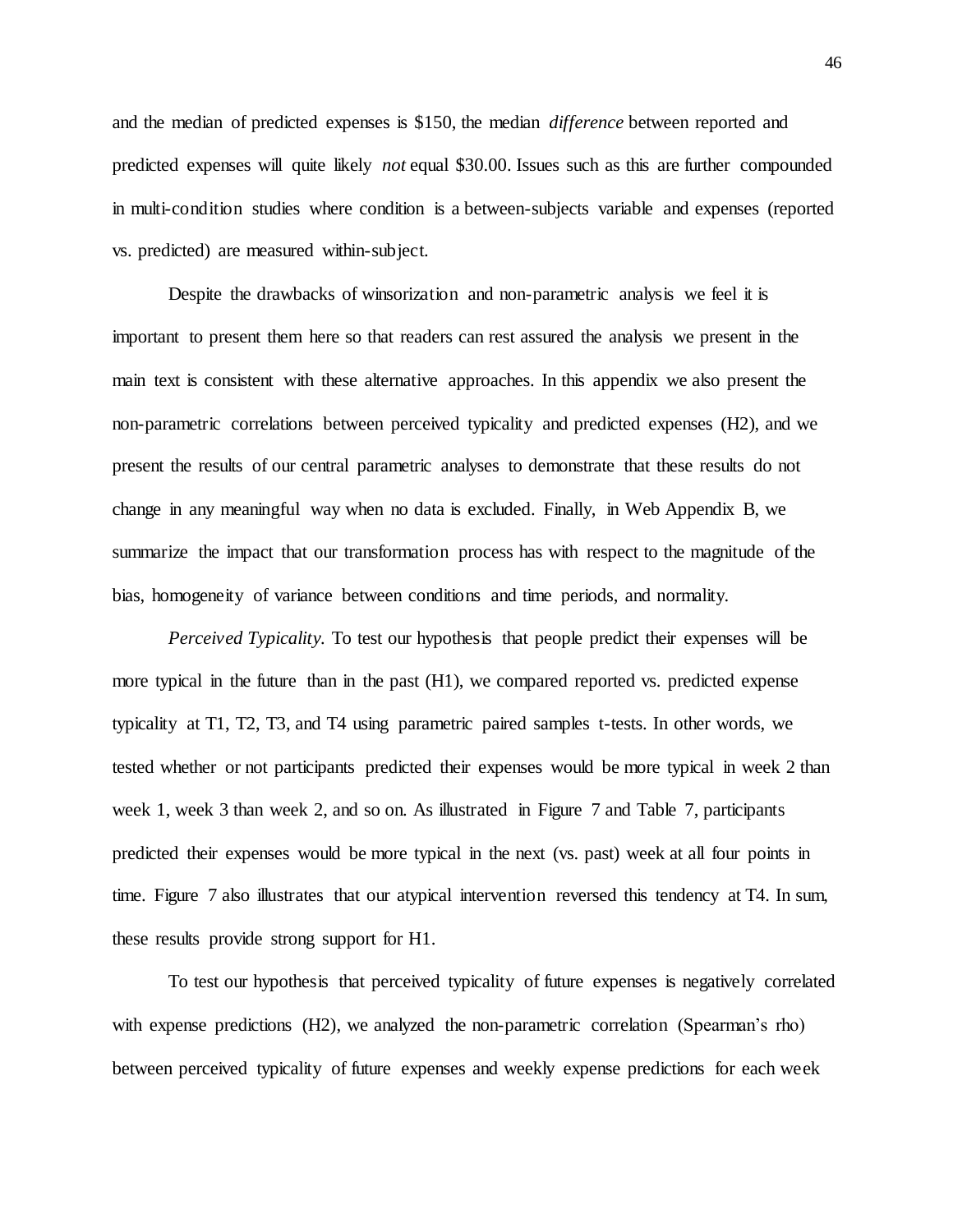of the study, as well as for the month. Perceived typicality of future expenses was negatively correlated with weekly expense predictions at T0  $(r(185) = -.32, p < .001)$ , T2  $(r(185) = .23, p = .001)$ .002), and T4 (r(185) = -.22,  $p = .003$ ), as well as with monthly predictions (r(185) = -.15,  $p = .003$ ). .037). The correlations at T1 and T3 were directionally consistent, though not significant (T1:  $r(185) = -.10, p = .17;$  T3:  $r(185) = -.04, p = .64$ .

### **Figure 7**

# **Mean Reported Expense Typicality for the Past Week vs. Mean Predicted Expense Typicality for the Next Week for each Week of Study 1**



| ۱<br>n<br>۲I |
|--------------|
|--------------|

**Paired Samples T-tests Comparing Perceived Typicality of Reported Expenses for the Past Week vs. Perceived Typicality of Predicted Expenses for the Next Week in Study 1**

|            |              |         |              | T4        | T4         |
|------------|--------------|---------|--------------|-----------|------------|
|            | T1           |         | T3           | (Control) | (Atypical) |
| t-stat     | 3.79         | 4.37    | 3.74         | 2.98      | 2.27       |
| $p$ -value | $<\!\!0.001$ | < 0.001 | $<\!\!0.001$ | 0.004     | 0.025      |

*Expense Prediction Bias (Recalled – Predicted Expenses).* To test our hypothesis that consumers predict their future expenses will be lower than their past expenses (H3a), we compared reported expenses against predicted expenses at T1, T2, T3, and T4. That is, we tested whether participants predicted their expenses would be lower in week 2 than week 1, week 3 than week 2, and so on. As illustrated in Figure 8 and Table 8, both winsorized mean and raw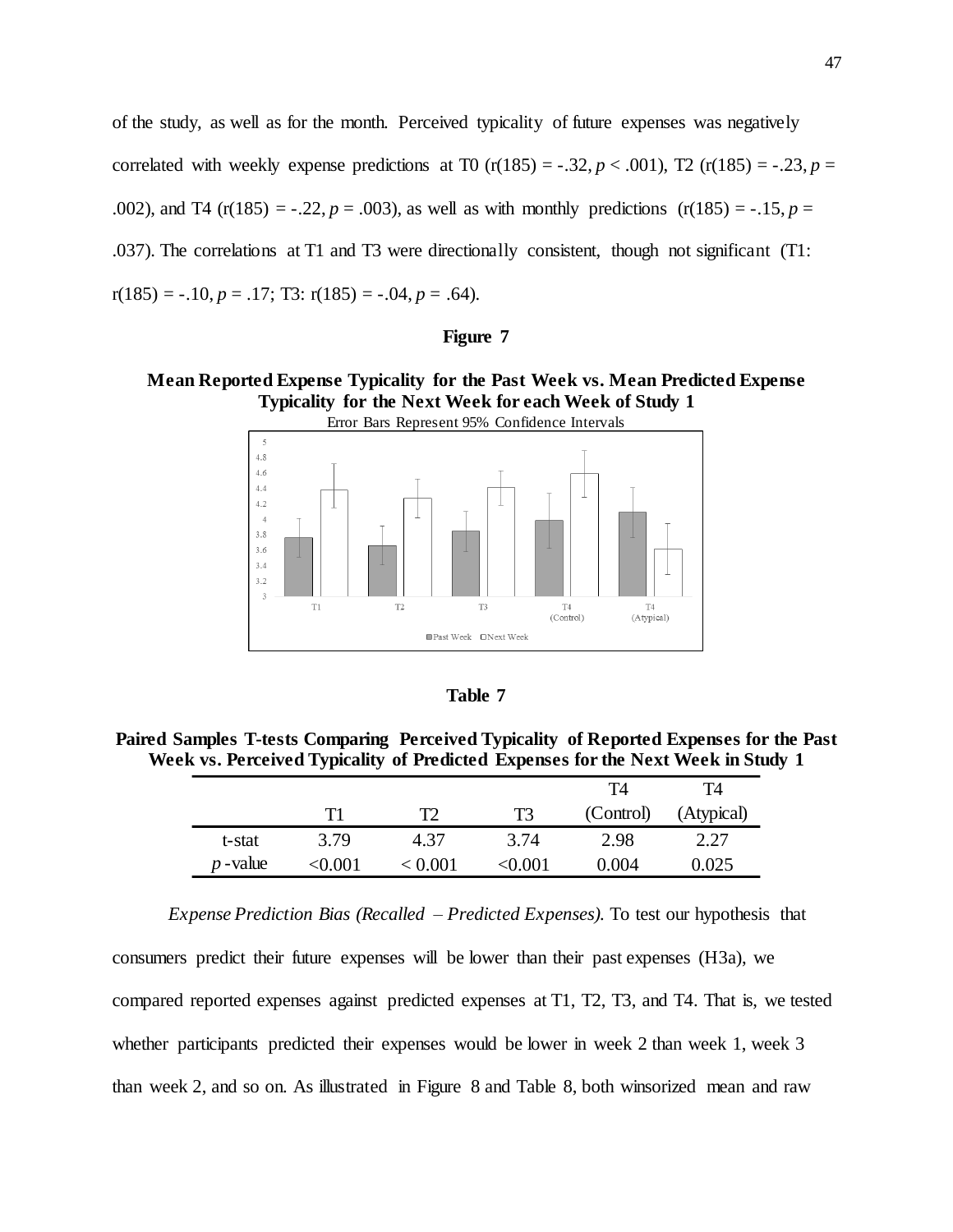median bias scores were significantly different from zero, indicating that predicted expenses were significantly lower than reported expenses at each stage of the study until the atypical intervention was deployed.

### **Figure 8**

# **Distribution of Bias Scores (Reported Expenses for Past Week – Predicted Expenses for Next Week) at T1 – T4 in Study 1**

**Bottom whisker = 1st percentile. Bottom of the box = 25th percentile. Midline = median. Top of the box = 75th percentile. Top whisker = 1.5x the height of the box. Circles = data points 1.5x–3x the height of the box. Stars = data points > 3x the height of the box.**



## **Table 8**

## **Winsorized Mean and Raw Median Bias Scores (Recalled – Predicted Expenses) at T1 – T4 in Study 1**

|                                                                                                                                                                                                                                       |                   | Т2                                                                                                                                       |        |                   | T4 (control)     | T <sub>4</sub> (atypical) |
|---------------------------------------------------------------------------------------------------------------------------------------------------------------------------------------------------------------------------------------|-------------------|------------------------------------------------------------------------------------------------------------------------------------------|--------|-------------------|------------------|---------------------------|
| Mean                                                                                                                                                                                                                                  | $$316.41**$ Mean  | $$96.78+$                                                                                                                                | Mean   | \$226.91** Mean   | \$290.21** Mean  | $-$ \$53.71               |
| Median                                                                                                                                                                                                                                | $$33.00**$ Median | \$10.00*                                                                                                                                 | Median | $$10.79**$ Median | \$81.50** Median | $-$15.00$                 |
| <b>SD</b>                                                                                                                                                                                                                             | 823.41<br>-SD.    | 772.45                                                                                                                                   | -SD    | 710.87<br>-SD     | 588.30<br>-SD    | 658.81                    |
| Notes: $tp < .10$ , *p $< .05$ , **p $< .01$ . Mean bias scores and SD's were calculated after winsorizing the distribution of bias scores at the 5th and 95th percentile. Winsorized mean bias scores were compared against zero usi |                   |                                                                                                                                          |        |                   |                  |                           |
|                                                                                                                                                                                                                                       |                   | parametric one-sample t-test. Raw median scores were compared against zero using a non-parametric one-sample Wilcoxon signed ranks test. |        |                   |                  |                           |

*Expense Prediction Bias (Actual – Predicted Expenses).* As illustrated in Figure 9 and Table 9, there was a significant bias in each and every week of the study until week 5 when the atypical intervention effectively eliminated the bias, as measured by either the winsorized mean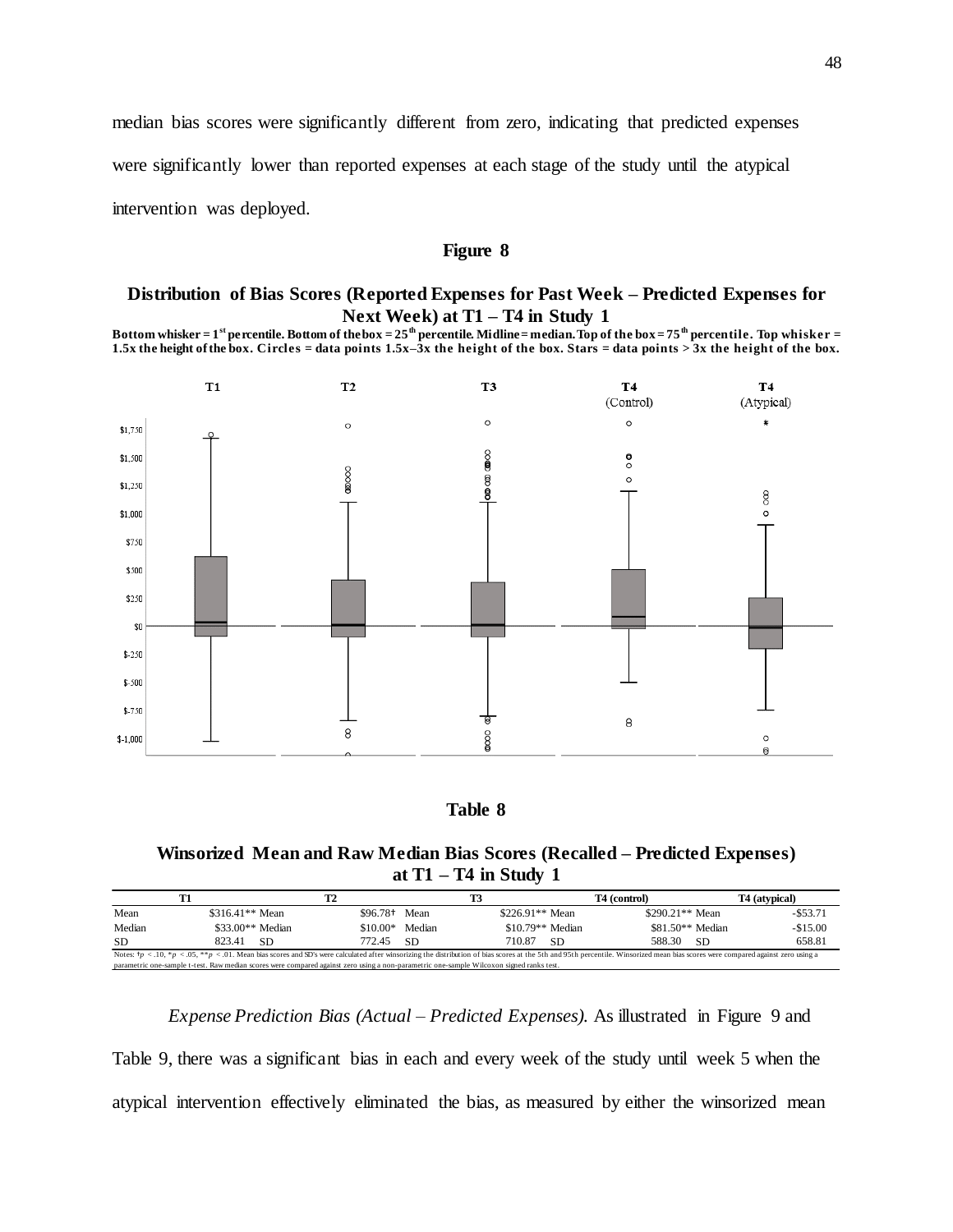or raw median. A pair of Mann-Whitney U tests further reveal that predictions were higher in the atypical condition than in the control (Median<sub>atypical</sub> =  $$500.00$ , Median<sub>control</sub> =  $$400.00$ ,  $z = 1.95$ ,  $p = .051$ ), and that actual expenses did not differ between the two conditions (Median<sub>atypical</sub> = \$493.00, Median<sub>control</sub> = \$409.00,  $z = 1.17$ ,  $p = .24$ ). This confirms that the week 5 results are owed to the effect of our atypical intervention on predictions. It is also notable that our intervention slightly improved (non-parametric) correlational accuracy relative to the control condition (rhocontrol(92) = .73, rhoatypical(91) = .79).

### **Figure 9**





# **Winsorized Mean and Raw Median Bias Scores (Actual – Predicted Expenses) for each Week of Study 1**

|           | Week 1 |                 | Week 2            |                   | Week 3                                                                                                                    |                   |      | Week 4            | Week 5 (control)                                                                                                                                                                                                                  | Week 5 (atypical) |            |
|-----------|--------|-----------------|-------------------|-------------------|---------------------------------------------------------------------------------------------------------------------------|-------------------|------|-------------------|-----------------------------------------------------------------------------------------------------------------------------------------------------------------------------------------------------------------------------------|-------------------|------------|
| Mean      |        | \$216.88** Mean |                   | \$171.25** Mean   |                                                                                                                           | $$143.61**$ Mean  |      | $$154.93**$ Mean  | \$78.92*                                                                                                                                                                                                                          | Mean              | $-$ \$7.07 |
| Median    |        |                 | $$35.00**$ Median | $$65.00**$ Median |                                                                                                                           | $$10.00**$ Median |      | $$34.00**$ Median | $$19.00**$ Median                                                                                                                                                                                                                 |                   | $-$ \$0.00 |
| <b>SD</b> |        | 698.69          | -SD               | 474.07            | -SD                                                                                                                       | 474.45            | – SD | 449.58<br>-SD     | 323.39                                                                                                                                                                                                                            | -SD               | 426.80     |
|           |        |                 |                   |                   |                                                                                                                           |                   |      |                   | Notes: $tp < .10$ , *p < .05, **p < .01. Mean bias scores and SD's were calculated after winsorizing the distribution of bias scores at the 5th and 95th percentile. Winsorized mean bias scores were compared against zero using |                   |            |
|           |        |                 |                   |                   | sample t-test. Raw median scores were compared against zero using a non-parametric one-sample Wilcoxon signed ranks test. |                   |      |                   |                                                                                                                                                                                                                                   |                   |            |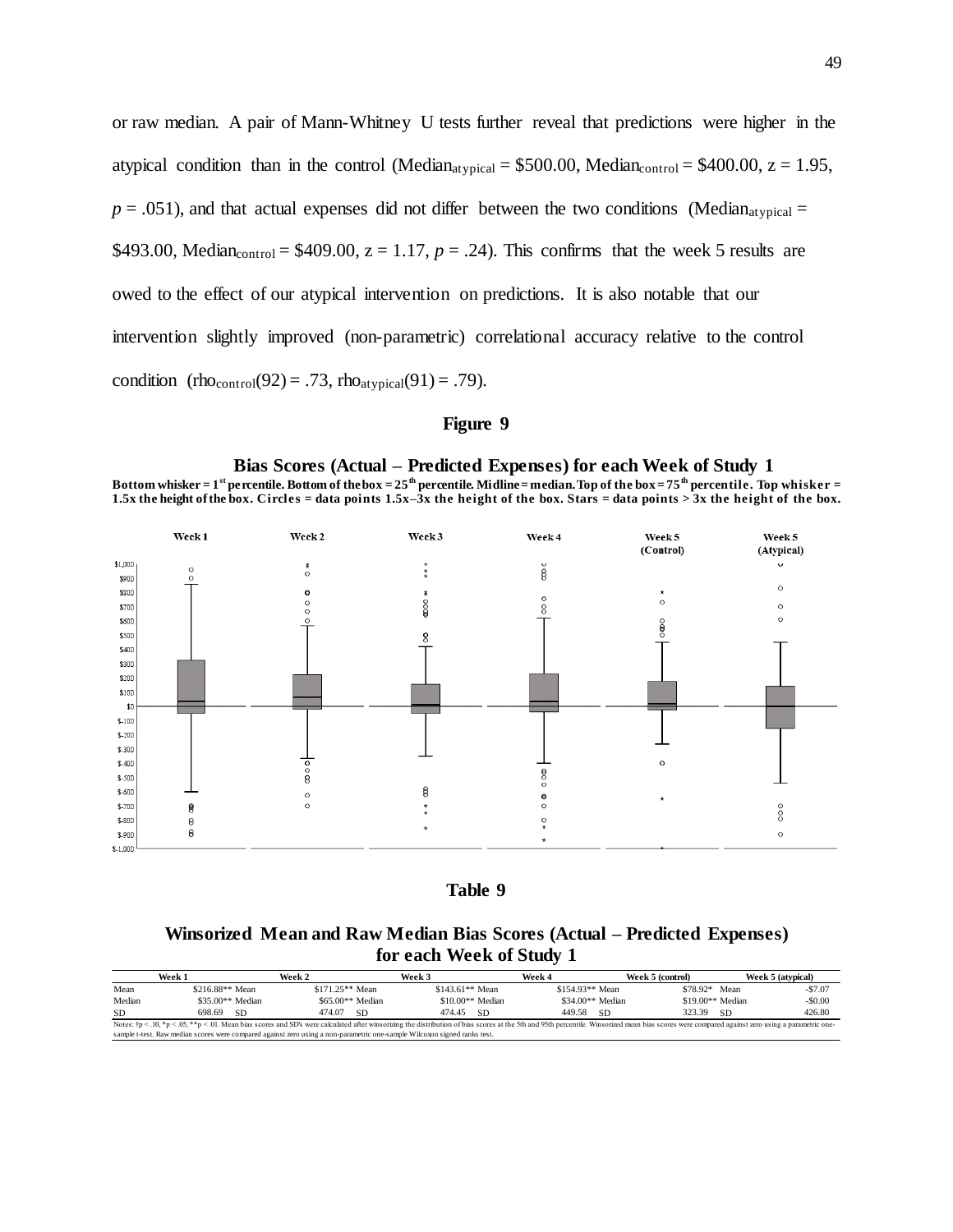*Monthly Expense Prediction Accuracy (Actual – Predicted Monthly Expenses).* Both the winsorized mean and raw median monthly bias score are significantly different from zero, indicating that consumers under-predicted their monthly expenses (Meanwinsorized = \$751.77, Median<sub>raw</sub> = \$350.00, SD<sub>winsorized</sub> = 1675.62; parametric one-sample t-test: t(186) = 6.14, *p* < .001; non-parametric one-sample Wilcoxon signed rank test:  $z = 5.10$ ,  $p < .001$ ). For further context: the median consumer in our sample under-predicted their monthly expenses by 13.3%. Furthermore, almost two-thirds of the sample (64.2%) under-predicted their monthly expenses (z  $= 3.88, p < .001$ ).

#### *STUDY 3*

*Replicating Study 1.* The results observed in study 1 were directly replicated in the control condition of study 3. Supporting H1, participants in the control condition of study 3 also predicted their expenses for the next week would be significantly more typical than their expenses for the past week ( $M_{\text{pastweek}} = 4.37$ ,  $SD_{\text{pastweek}} = 1.79$ ,  $M_{\text{nextweek}} = 4.61$ ,  $SD_{\text{nextweek}} = 1.72$ ; paired-samples t-test:  $t(436) = -3.31$ ,  $p = .001$ ,  $d = .14$ ). Supporting H2, the non-parametric correlation (Spearman's rho) between perceived typicality of future expenses and expense predictions was again significant and negative (rho(435) = -.19,  $p < .001$ ). Finally, as detailed below, participants also predicted lower expenses for the next (vs. past) week in the control condition of study 3. We next expand our analysis to test for differences in perceived typicality and EPB across all three conditions.

*Perceived Typicality of Future Expenses*. A one-way ANOVA with intervention condition (control vs. typical vs. atypical) as the independent variable and perceived typicality of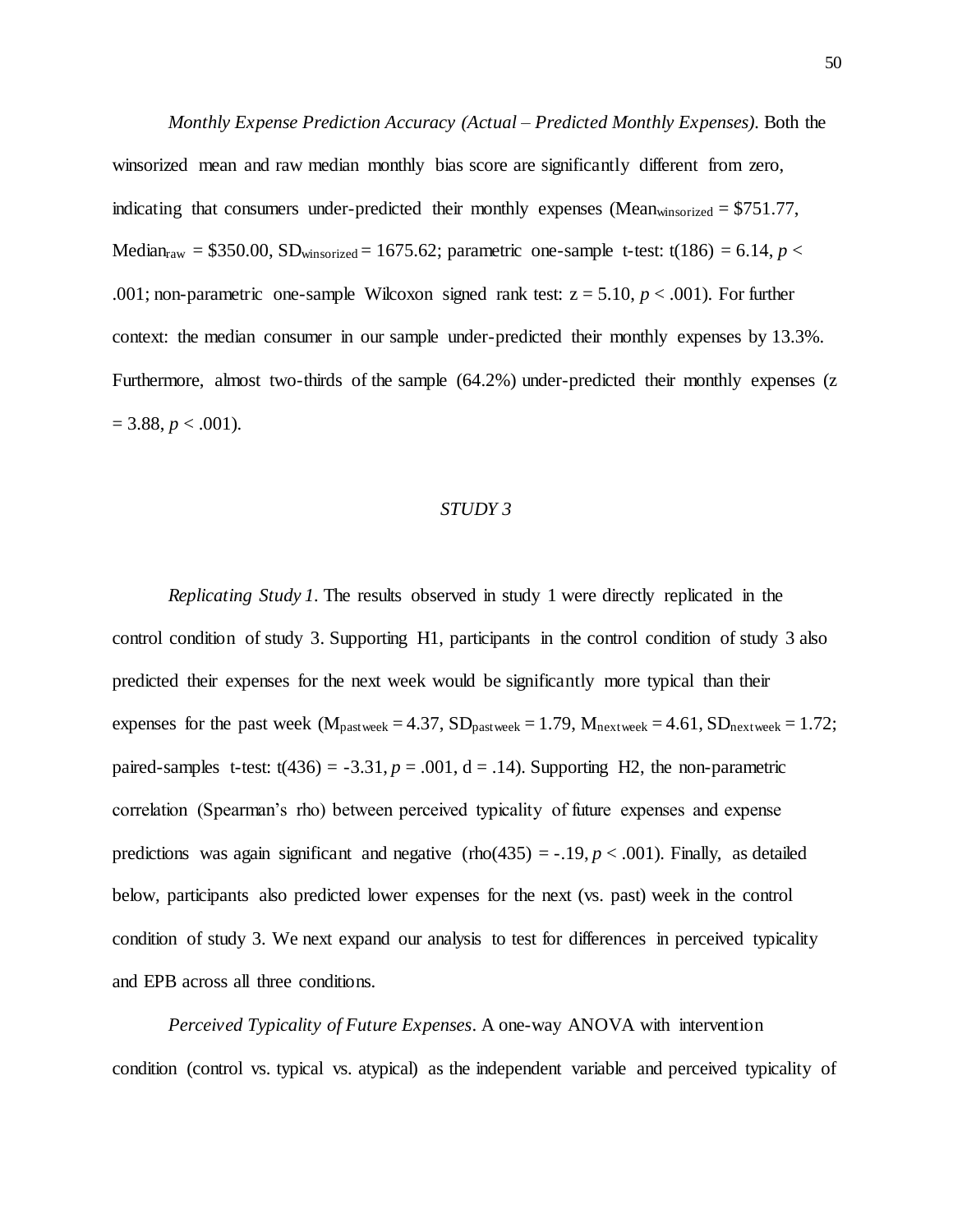future expenses as the dependent variable revealed a significant effect of condition on perceived typicality of future expenses  $(F(2, 1105) = 34.60, p < .001)$ . Planned contrasts further revealed that perceived typicality was virtually identical in the control and typical conditions ( $M_{control}$ ) 4.61, SD<sub>control</sub> = 1.72,  $M_{typical} = 4.62$ ,  $SD_{typical} = 1.64$ ,  $t(1105) = .11$ ,  $p = .91$ ), but significantly lower in the atypical condition (M<sub>atypical</sub> = 3.69, SD<sub>atypical</sub> = 1.66, t(1105) = -8.31, *p* < .001, d = .55).

*Expense Prediction Bias (Recalled – Predicted Expenses)*. Table 10 summarizes the nonparametric median analyses performed on the study 3 expense data. First, by reading the control and typical columns vertically, it can be seen that the median of predicted expenses in these conditions is significantly lower than the median of recalled expenses. This provides clear support for H3a. Second, by reading the atypical column vertically it can be seen that the median of predicted expenses in this condition is significantly *higher* than the median of recalled expenses. In other words, this analysis suggests that our atypical intervention not only neutralized EPB in this study, it reversed it. This provides support for H4 because people tend to remember the past in slightly optimistic terms (Buehler, Griffin, and Peetz 2010), which suggests that over-prediction in the context of prediction vs. recall will translate into more accurate predictions in the context of prediction vs. reality (i.e., the expenses a consumer actually incurs during the target week). Finally, by reading horizontally across the top two rows of the table, it can be seen that the median of recalled expenses did not differ by condition, and that the median of predicted expenses did. Contrast analysis confirms that the median of predicted expenses did not differ between the control and typical conditions  $(p = .47)$ , and that the median of predicted expenses was significantly higher in the atypical condition than in the control and typical conditions ( $p = .002$ ).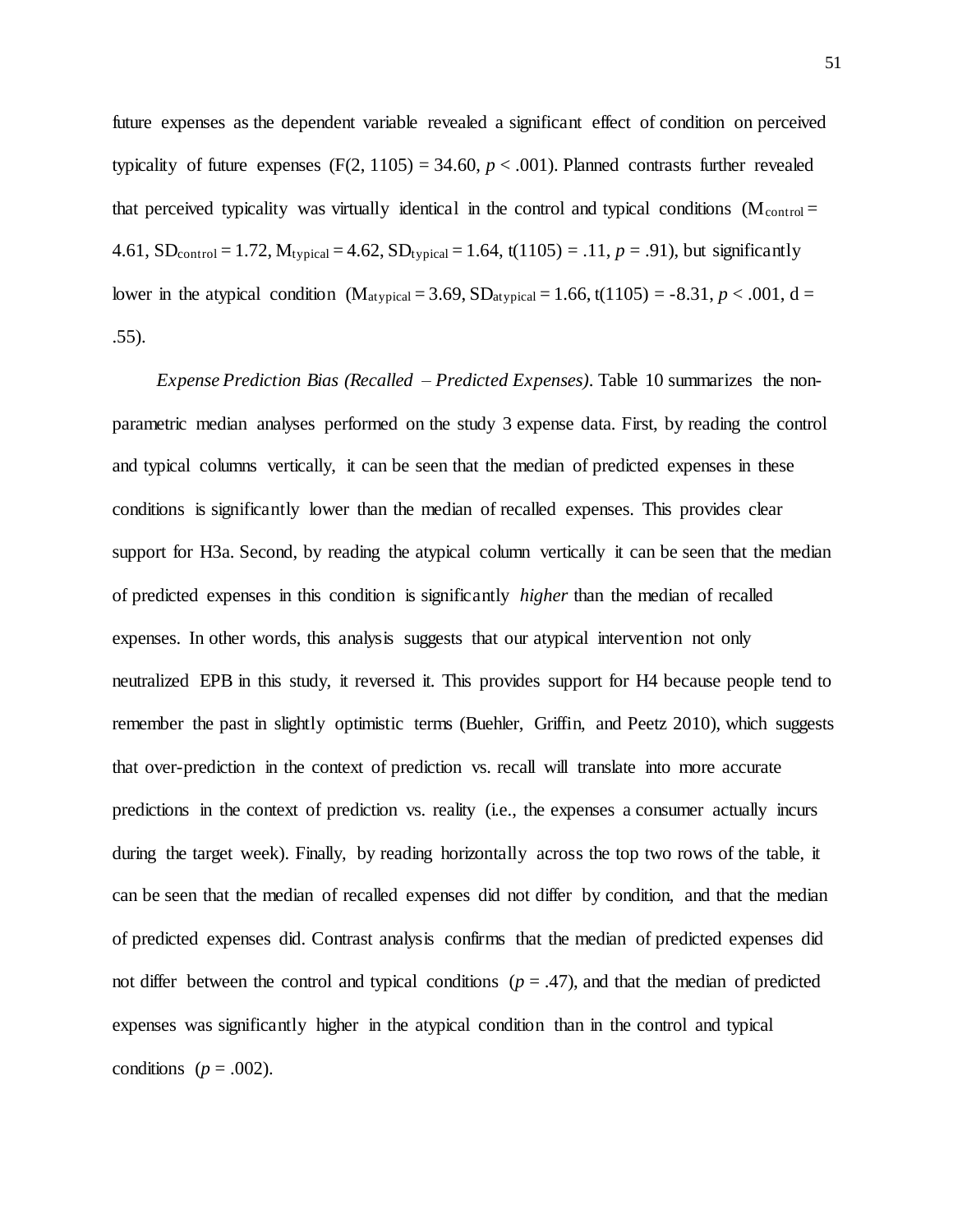### **Table 10**

|                                   | Control                   | <b>Typical</b>            | <b>Atypical</b>          | <b>Kruskal-Wallis</b>   |
|-----------------------------------|---------------------------|---------------------------|--------------------------|-------------------------|
|                                   |                           |                           |                          | <b>H</b> Test           |
| <b>Median Recalled Expenses</b>   | \$245.00                  | \$207.00                  | \$250.00                 | $H = 1.57$<br>$p = .46$ |
| <b>Median Predicted Expenses</b>  | \$200.00                  | \$200.00                  | \$300.00                 | $H = 17.13$<br>p < .001 |
| <b>Wilcoxon Signed Ranks Test</b> | $z = -2.43$<br>$p = .015$ | $z = -3.29$<br>$p = .001$ | $z = 2.39$<br>$p = .017$ |                         |

**Non-Parametric Median Tests for Recalled and Predicted Expenses in Study 3**

**Wilcoxon Signed Ranks: Tests for median differences between recalled and predicted expenses within condition (i.e., within ea ch column). Kruskal-Wallis H: Tests for median differences across conditions (i.e., across each row).**

Table 11 summarizes the parametric winsorized mean analyses performed on the study 3 expense data. First, by reading the control and typical columns vertically, it can be seen that the winsorized mean bias score in these conditions is significantly greater than zero, indicating that participants in these conditions predicted lower expenses for the next week than they recalled for the past week. This again provides clear support for H3a. Second, by reading the atypical column vertically it can be seen that the winsorized mean bias score in the atypical condition is significantly *less* than zero. So, as above, this analysis suggests that our atypical intervention not only neutralized EPB in this study, it reversed it. Finally, by reading horizontally across the bottom two rows of the table, it can be seen that the winsorized mean bias scores in the control and typical conditions did not significantly differ, and that the winsorized mean bias score in the atypical condition was significantly higher than in the control and typical conditions. (NB: The a one-way ANOVA with condition as the IV and winsorized bias scores as the DV produced a significant omnibus test  $(F(2, 1105) = 18.26, p < .001)$ .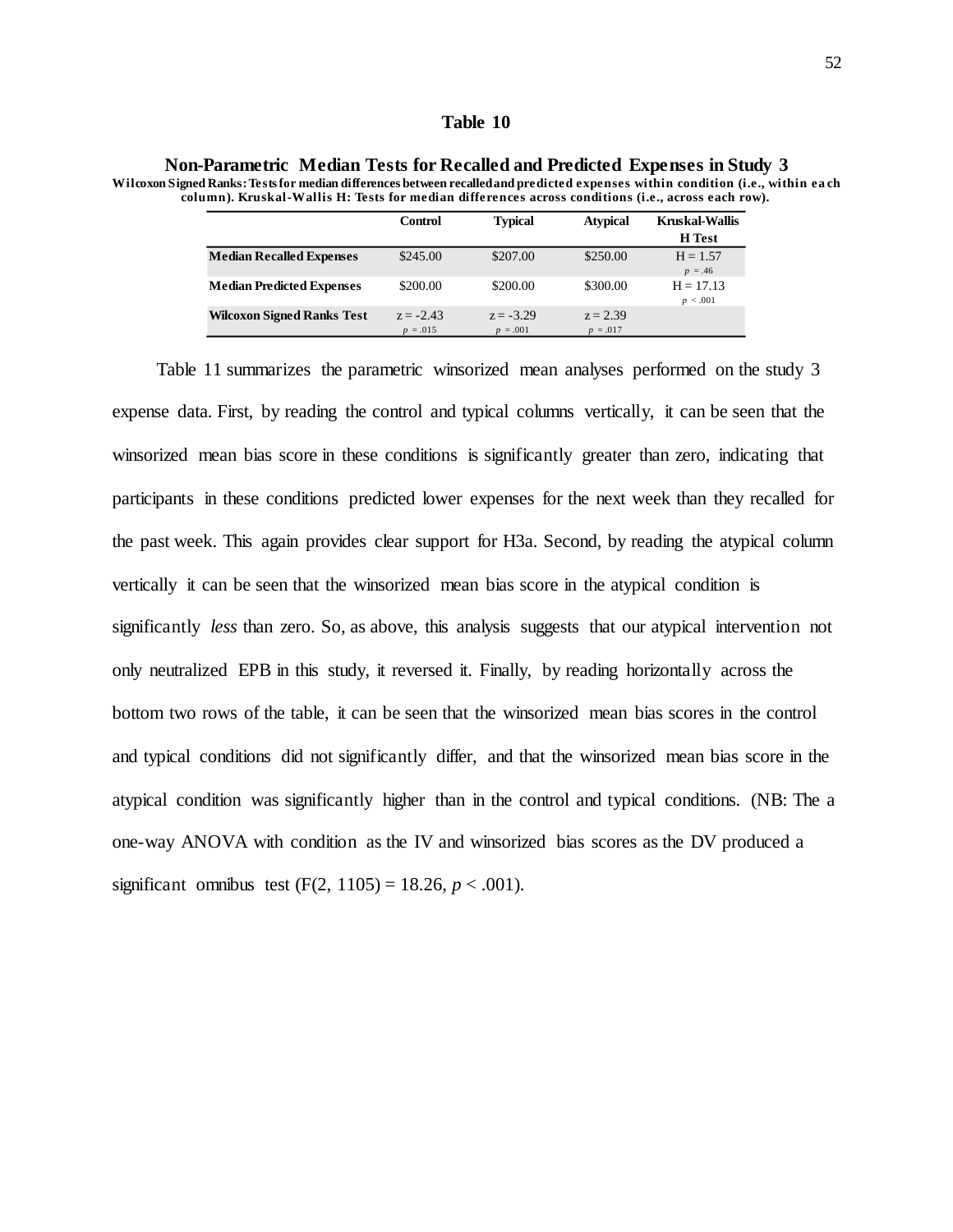|                                                                         | Control          | <b>Typical</b>  | <b>Atypical</b>                                              |  |  |  |  |  |  |  |  |
|-------------------------------------------------------------------------|------------------|-----------------|--------------------------------------------------------------|--|--|--|--|--|--|--|--|
|                                                                         | (1)              | (2)             | (3)                                                          |  |  |  |  |  |  |  |  |
| <b>Mean EPB</b>                                                         | \$27.93          | \$37.54         | $-$ \$95.85                                                  |  |  |  |  |  |  |  |  |
| (SD)                                                                    | (248.56)         | (177.84)        | (486.14)                                                     |  |  |  |  |  |  |  |  |
| t-test<br>(diff from zero)                                              | $p = .019$       | p < .001        | $t(436) = 2.35$ $t(346) = 3.93$ $t(323) = -3.55$<br>p < .001 |  |  |  |  |  |  |  |  |
| <b>Contrast</b><br>$(1 \text{ vs. } 2)$                                 | $p = .68$        | $t(1105) = .42$ |                                                              |  |  |  |  |  |  |  |  |
| <b>Contrast</b>                                                         | $t(1105) = 6.04$ |                 |                                                              |  |  |  |  |  |  |  |  |
| $(1 & 2 \text{ vs. } 3)$                                                | p < .001         |                 |                                                              |  |  |  |  |  |  |  |  |
| Note: The distribution of EPB scores was winsorized at the 5th and 95th |                  |                 |                                                              |  |  |  |  |  |  |  |  |

**Winsorized Mean EPB Scores in each Condition of Study 3**

percentile of each condition. This table presents the resultant means and standard deviations with which statistical tests were performed.

*Atypical Expense Listing Task.* A one-way ANOVA with condition (control vs. typical vs. atypical) as the IV and number of atypical expenses (i.e., expenses predicted to occur in the next week that didn't occur in the past week) as the DV revealed a significant effect of condition (F(2,  $1105$ ) = 6.88,  $p = .001$ ). Consistent with H4, planned contrasts further revealed that the number of expenses listed in the atypical condition ( $M_{\text{atypical}} = 1.54$ ,  $SD_{\text{atypical}} = 1.59$ ) was significantly higher than in the control and typical conditions  $(M_{control} = 1.19, SD_{control} = 1.48, M_{typical} = 1.14,$  $SD_{typical} = 1.52$ ; t(1105) = 3.71,  $p < .001$ ), and the number of expenses listed in the control and typical conditions does not differ  $(t(1105) = .40, p = .69)$ . Furthermore, the non-parametric correlation between the number of expenses listed and predictions is positive and significant in all three conditions  $(r's > .18, p's < .01)$ . Finally, a one-way ANOVA with condition as the IV and average dollar amount of atypical expenses as the DV reveals no effect of condition (F(2,  $619$  = .88,  $p = .41$ ).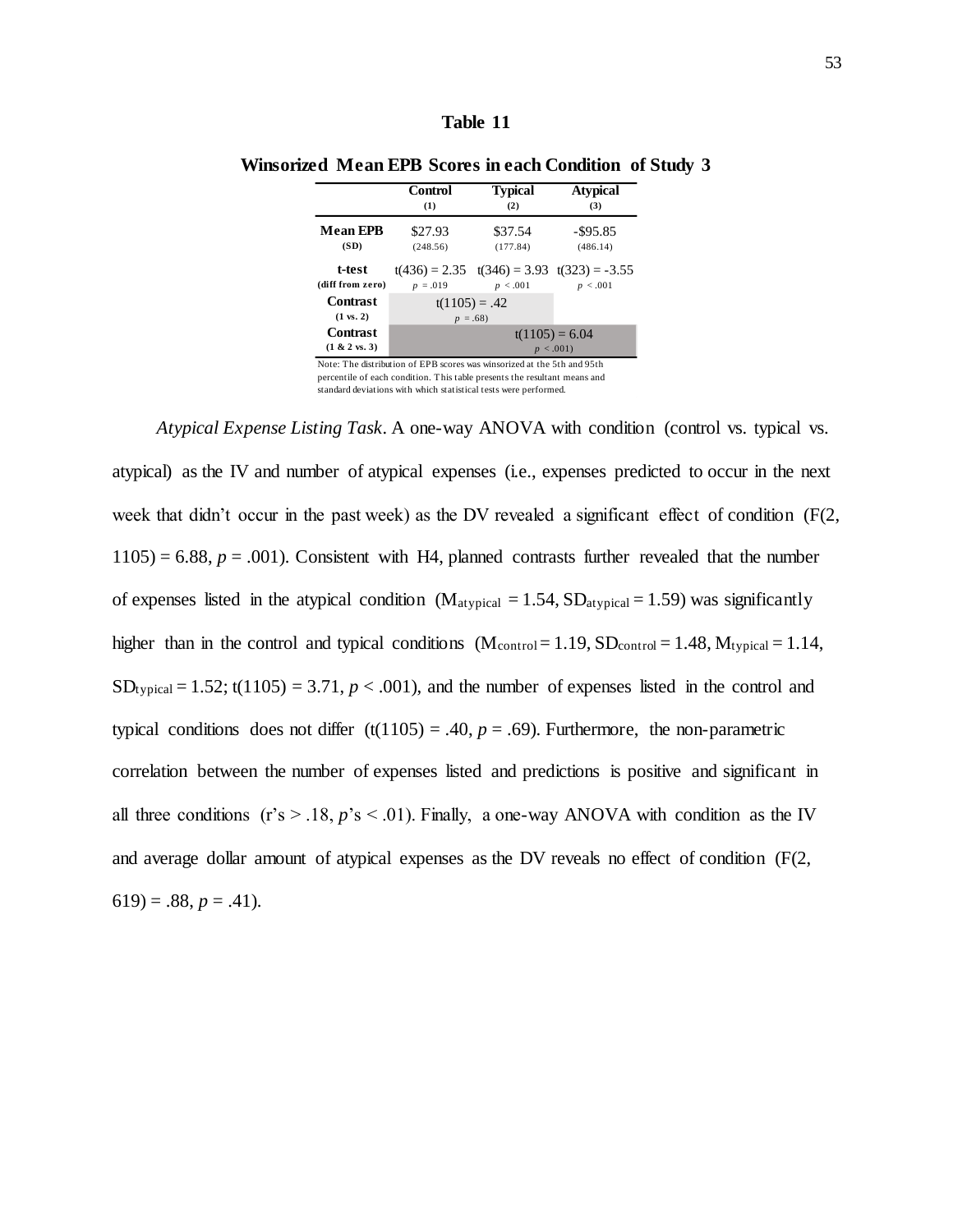# *WEB APPENDIX B: DETAILS OF THE DATA TRANSFORMATION PROCESS IN STUDIES 1 and 3*

# **Table 12**

**Study 1 Distributional Analysis**

|           |          |          | Expense distributions $w/$ no exclusions and no transformation $(n = 187)$ |             |                       |          |          |                               |             |                       |                             |         |
|-----------|----------|----------|----------------------------------------------------------------------------|-------------|-----------------------|----------|----------|-------------------------------|-------------|-----------------------|-----------------------------|---------|
|           |          |          | Control Condition $(n = 94)$                                               |             |                       |          |          | Atypical Condition $(n = 93)$ |             |                       | <b>Levene's Test of HOV</b> |         |
|           |          |          |                                                                            |             | <b>Normality Test</b> |          |          |                               |             | <b>Normality Test</b> | Levene                      |         |
|           | Median   | Mean     | <b>SD</b>                                                                  | <b>Skew</b> | p-value               | Median   | Mean     | <b>SD</b>                     | <b>Skew</b> | p-value               | <b>Statistic</b>            | p-value |
| Reported  | \$409.00 | \$722.15 | \$960.29                                                                   | 4.17        | $-.001$               | \$493.00 | \$995.82 | \$1,910.35                    | 5.61        | $-.001$               | 2.79                        | 0.097   |
| Predicted | \$400.00 | \$620.88 | \$710.94                                                                   | 2.20        | $-.001$               | \$500.00 | \$867.88 | \$1,326.50                    | 5.94        | $-.001$               | 2.20                        | 0.139   |
|           |          |          |                                                                            |             |                       |          |          |                               |             |                       |                             |         |

|           |          |          | Expense distributions after excluding outliers $(n = 183)$ |             |                       |          |          |                               |             |                       |                             |         |
|-----------|----------|----------|------------------------------------------------------------|-------------|-----------------------|----------|----------|-------------------------------|-------------|-----------------------|-----------------------------|---------|
|           |          |          | Control Condition $(n = 92)$                               |             |                       |          |          | Atypical Condition $(n = 91)$ |             |                       | <b>Levene's Test of HOV</b> |         |
|           |          |          |                                                            |             | <b>Normality Test</b> |          |          |                               |             | <b>Normality Test</b> | Levene                      |         |
|           | Median   | Mean     | <b>SD</b>                                                  | <b>Skew</b> | p-value               | Median   | Mean     | <b>SD</b>                     | <b>Skew</b> | p-value               | <b>Statistic</b>            | p-value |
| Reported  | \$431.50 | \$733.22 | \$967.57                                                   | 4.14        | < 0.001               | \$493.00 | \$852.70 | \$1,232.91                    | 5.05        | $-.001$               | 0.47                        | 0.495   |
| Predicted | \$400.00 | \$572.97 | \$630.42                                                   | 2.24        | <.001                 | \$500.00 | \$870.47 | \$1,336.37                    | 5.94        | $-.001$               | 3.83                        | 0.052   |

#### **Expense distributions after excluding outliers and applying LN transformation (n = 183)**

|           |              |              | Control Condition $(n = 92)$ |             |                       |           | Atypical Condition $(n = 91)$ |     | <b>Levene's Test of HOV</b> |                       |                  |         |
|-----------|--------------|--------------|------------------------------|-------------|-----------------------|-----------|-------------------------------|-----|-----------------------------|-----------------------|------------------|---------|
|           |              |              |                              |             | <b>Normality Test</b> |           |                               |     |                             | <b>Normality Test</b> | Levene           |         |
|           | Median*      | Mean*        | <b>SD</b>                    | <b>Skew</b> | p-value               | Median*   | Mean*                         | SD  | <b>Skew</b>                 | p-value               | <b>Statistic</b> | p-value |
| Reported  | 6.0668       | 6.0992       | 0.98                         | 0.16        | 0.964                 | 6.2005    | 6.2005                        | .08 | $-0.35$                     | 0.149                 | 0.06             | 0.810   |
|           | $(\$431.30)$ | $(\$445.50)$ |                              |             |                       | (S493.00) | (S493.00)                     |     |                             |                       |                  |         |
| Predicted | 5.9915       | 5.9013       | 0.94                         | 0.27        | 0.147                 | 6.2146    | 6.2139                        | .06 | $-0.05$                     | 0.793                 | 1.03             | 0.310   |
|           | $(\$400.01)$ | $(\$365.51)$ |                              |             |                       | (S500.00) | (\$500.00)                    |     |                             |                       |                  |         |

**\***Values in parentheses represent exponentiated medians and means.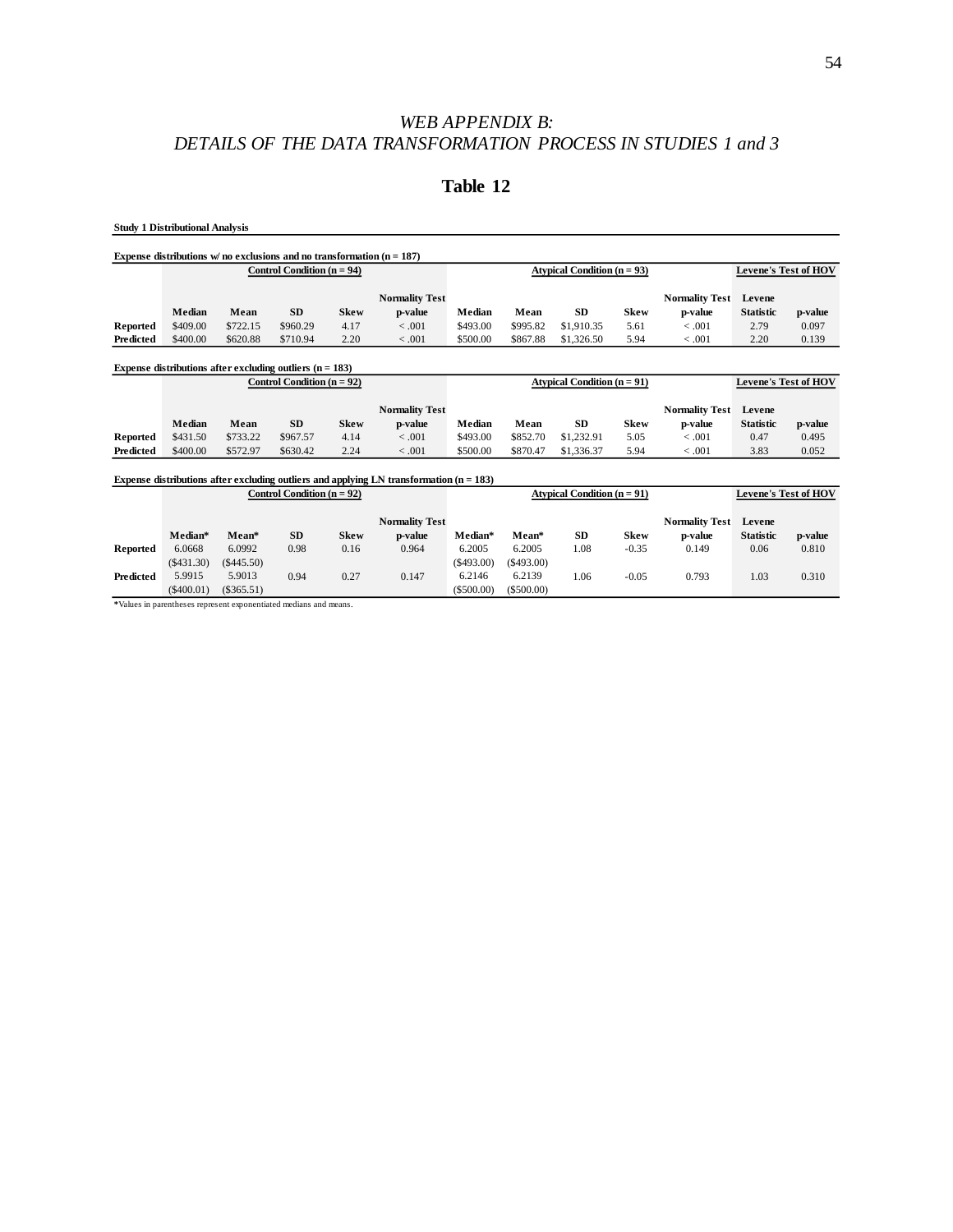|           | Study 3 Distributional Analysis |                       |                                                                            |                     |                                                                                            |                        |                  |                                 |                     |                                  |                    |                  |                              |                     |                                    |                      |                           |
|-----------|---------------------------------|-----------------------|----------------------------------------------------------------------------|---------------------|--------------------------------------------------------------------------------------------|------------------------|------------------|---------------------------------|---------------------|----------------------------------|--------------------|------------------|------------------------------|---------------------|------------------------------------|----------------------|---------------------------|
|           |                                 |                       | Expense distributions $w$ no exclusions and no transformation $(n = 1108)$ |                     |                                                                                            |                        |                  |                                 |                     |                                  |                    |                  |                              |                     |                                    |                      |                           |
|           |                                 |                       | Control Condition ( $n = 437$ )                                            |                     |                                                                                            |                        |                  | Typical Condition ( $n = 347$ ) |                     |                                  |                    | Atypi            | ical Condition ( $n = 324$ ) |                     |                                    |                      | Levene's Test of HOV      |
|           |                                 |                       |                                                                            |                     | Normality Test                                                                             |                        |                  |                                 |                     | Normality Test                   |                    |                  |                              |                     | Normality Test                     | Levene               |                           |
|           | Median                          | Mean                  | GS                                                                         | <b>Skew</b>         | anpa-d                                                                                     | Median                 | Mean             | GS                              | <b>Skew</b>         | <b>b</b> -value                  | Median             | Mean             | GS                           | <b>Skew</b>         | <b>b-value</b>                     |                      | $\mathbf{p}\text{-value}$ |
| Recalled  | \$245.00                        | \$446.14              | \$880.19                                                                   | 6.85                | $100^\circ$ $>$                                                                            | \$207.00               | \$363.41         | 8424.98                         | 2.79                | $100^\circ$ $>$                  | \$250.00           | \$479.02         | \$841.59                     | 80'9                | $100^\circ$ $>$                    | Statistic<br>$4.47$  | 0.012                     |
| Predicted | \$200.00                        | \$385.63              | \$566.67                                                                   | 3.80                | $100^\circ$                                                                                | \$200.00               | \$350.00         | \$603.21                        | 7.02                | $100^\circ$                      | \$300.00           | \$593.22         | \$968.04                     | 3.78                | $100^\circ$                        | 20.15                | 100                       |
|           |                                 |                       | Expense distributions after excluding outliers ( $n = 1048$ )              |                     |                                                                                            |                        |                  |                                 |                     |                                  |                    |                  |                              |                     |                                    |                      |                           |
|           |                                 |                       | Control Condition ( $n = 416$ )                                            |                     |                                                                                            |                        |                  | Typical Condition ( $n = 332$ ) |                     |                                  |                    | Atypi            | ical Condition (n = 300)     |                     |                                    | Levene's Test of HOV |                           |
|           |                                 |                       |                                                                            |                     | Normality Test                                                                             |                        |                  |                                 |                     | Normality Test                   |                    |                  |                              |                     | Normality Test                     | Levene               |                           |
| Recalled  | Median<br>\$247.50              | \$426.33<br>Mean      | \$793.74<br>GS                                                             | <b>Skew</b><br>7.65 | anpa-d<br>$100^\circ$ $>$                                                                  | Median<br>\$200.00     | \$342.99<br>Mean | \$382.21<br>GS                  | <b>Skew</b><br>2.92 | <b>Prahue</b><br>$100^\circ$ $>$ | Median<br>\$250.00 | \$459.93<br>Mean | \$701.04<br>GS               | <b>Skew</b><br>5.25 | b-value<br>$100^\circ$ $>$         | Statistic<br>4.93    | b-value<br>0.007          |
| Predicted | \$200.00                        | \$380.04              | \$538.01                                                                   | 3.82                | $100^\circ$ $>$                                                                            | \$200.00               | \$336.67         | \$516.33                        | 7.59                | $100^\circ$                      | \$292.50           | \$492.03         | \$651.27                     | 3.04                | $100^\circ$ $>$                    | 8.14                 | $100^\circ$               |
|           |                                 |                       |                                                                            |                     | Expense distributions after excluding outliers and applying LN transformation $(n = 1048)$ |                        |                  |                                 |                     |                                  |                    |                  |                              |                     |                                    |                      |                           |
|           |                                 |                       | Control Condition $(n = 416)$                                              |                     |                                                                                            |                        |                  | Typical Condition $(n = 332)$   |                     |                                  |                    | Atypi            | ical Condition $(n = 300)$   |                     |                                    | Levene's Test of HOV |                           |
|           |                                 |                       |                                                                            |                     | Normality Test                                                                             |                        |                  |                                 |                     | Normality Test                   |                    |                  |                              |                     | Normality Test                     | Levene               |                           |
|           | Median*                         | $Mean^*$              | GS                                                                         | <b>Skew</b>         | <b>b-value</b>                                                                             | Median <sup>*</sup>    | Mean*            | G                               | <b>Skew</b>         | <b>p</b> value                   | Median*            | $Mean^*$         | GS                           |                     |                                    | <b>Statistic</b>     | <b>p-value</b>            |
| Recalled  | 5.5154                          | 5.4742                | 1.02                                                                       | $0.17\,$            | 0.002                                                                                      | 5.3033                 | 5.3713           | $\overline{00}$                 | -0.17               | 0.050                            | 5.5255             | 5.5362           | $1.08\,$                     | Skew<br>0.013       | $\mathbf{p}\text{-}\mathbf{value}$ | $\overline{111}$     | 0.120                     |
|           | (6148.49)                       | $(5238.46)$<br>5.3803 |                                                                            |                     |                                                                                            | $( $201.00)$<br>5.3033 | (2215.14)        |                                 |                     |                                  | \$251.01           | (5253.71)        |                              |                     |                                    |                      |                           |
| Predicted | 5.3033                          |                       | 1.03                                                                       | 0.24                | 5000                                                                                       |                        | 5.3056           | $\overline{8}$                  | 0.02                | 0.185                            | 5.6816             | 5.6094           | 1.10                         | 0.00                | 0.160                              | 1.64                 | 0.194                     |
|           | \$201.00)                       | (60'11'3)             |                                                                            |                     |                                                                                            | (001100)               | (9t.1028)        |                                 |                     |                                  | (2293.42)          | (277.98)         |                              |                     |                                    |                      |                           |
|           |                                 |                       | *Values in parentheses represent exponentiated medians and means.          |                     |                                                                                            |                        |                  |                                 |                     |                                  |                    |                  |                              |                     |                                    |                      |                           |

**Table 13**

55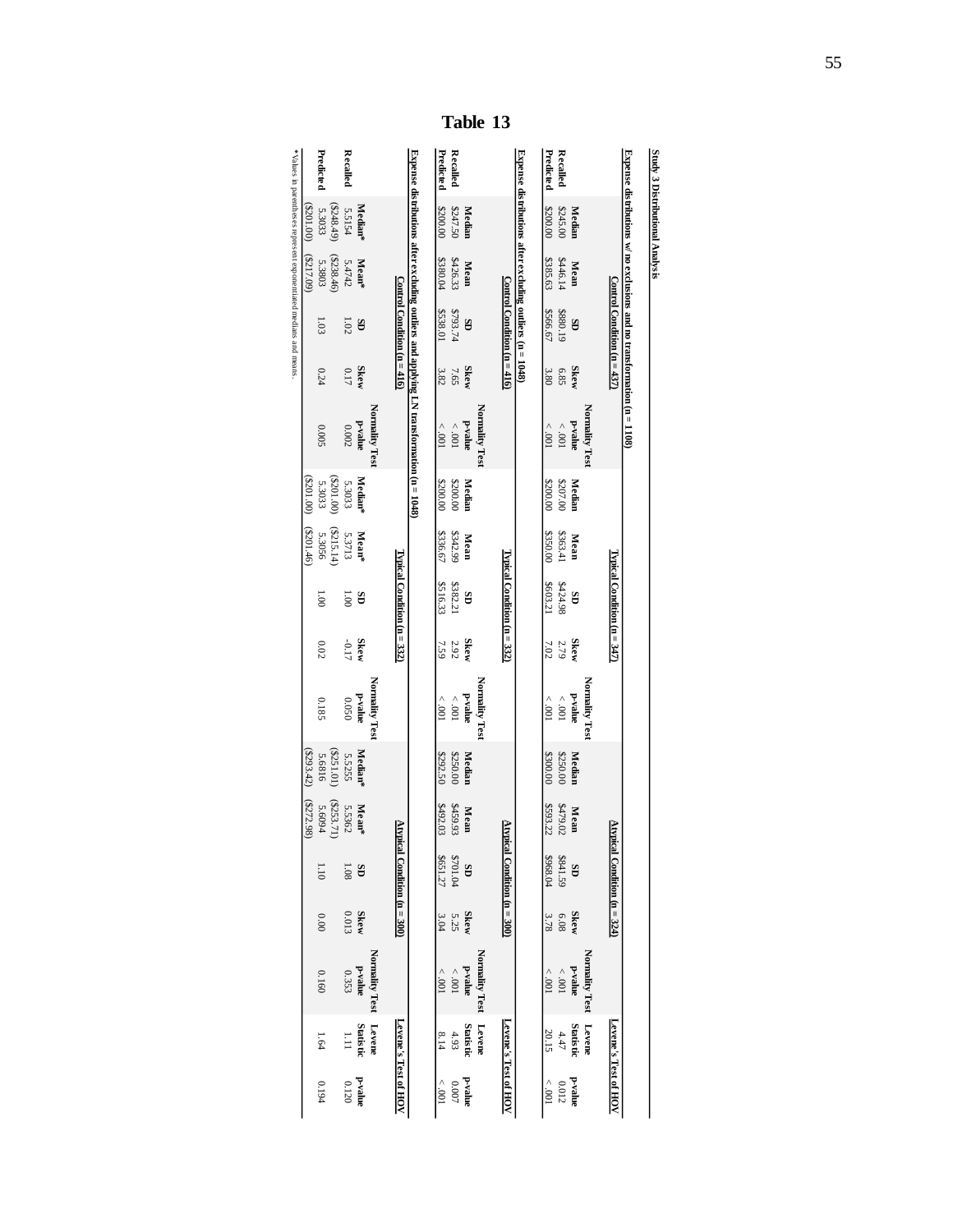# *WEB APPENDIX C: ANALYSIS OF EXPLORATORY VARIABLES IN STUDY 1*

Study 1 explored the relationship between EPB and several theoretically and practically relevant individual differences that may be predictive of the bias. The first was the presence of a savings goal, because motivation to save has been tied to lower predictions (Peetz and Buehler 2009). The second was trait optimism (Scheier, Carver, and Bridges, 1994). We predicted that trait optimism would actually *not* be correlated with EPB because research on the planning fallacy has demonstrated that optimistic task completion time predictions are not the result of an optimistic disposition (Buehler, Griffin, and Ross, 1994). Nonetheless, because the relationship between trait optimism and expense predictions seems intuitively compelling and has not yet been explored, we felt there was value in testing it.

The third individual difference we measured was short-term financial propensity to plan (PTP; Lynch et al., 2010). One prediction regarding the relationship between short-term financial PTP and EPB is that consumers with a higher PTP will display lower EPB because they are more attuned to (or concerned with) future outcomes. However, it could be the case that greater planfocus leads consumers to be less attentive to unplanned expenses and therefore more likely to under-predict their future expenses (cf. Buehler, Griffin, and Peetz, 2010). We therefore included the Lynch et al. (2010) measure of short-term financial PTP so that we could explore these competing hypotheses.

The fourth individual difference measure we included was the Rick, Cryder, and Lowenstein (2008) spendthrift-tightwad scale. There are three hypotheses for how this measure could be correlated with EPB. The first hypothesis is that tightwads may display *higher* EPB because anticipatory pain of paying causes them to predict even lower expenses than they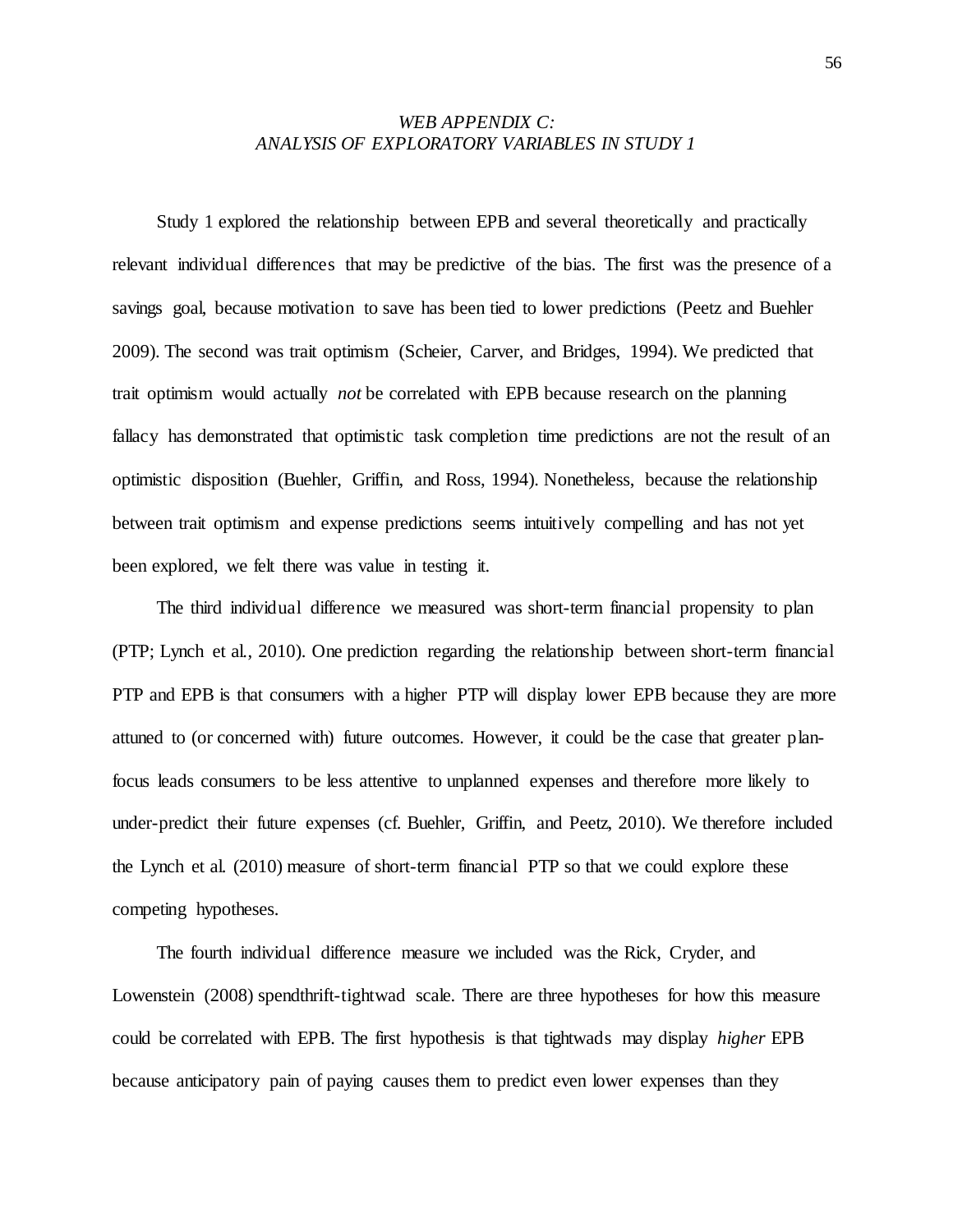actually incur. The second hypothesis is that tightwads could display *lower* EPB if they are more sensitive to expenses and therefore more accurate. Finally, spendthrifts may display higher EPB because they lack pain of paying during purchase and therefore may be more likely to overspend vs. prediction.

The fifth individual difference measure we included was numeracy (Schwartz et al., 1997) because consumers who are unable to perform the mental calculations required to make an accurate expense prediction may display higher EPB. The sixth measure was linear vs. cyclical time orientation (adapted from Tam and Dholakia, 2014). Consumers with a stronger cyclical orientation may display lower EPB because they see life events as a series of recurring events (Tam and Dholakia, 2014) and therefore should be more easily able to incorporate past atypical expenses into their predictions for the future. The seventh individual difference we included was openness to experience (John, Donahue, and Kentle, 1991), because being more likely to consider a wider range of outcomes when making predictions could be associated with lower EPB. We also measured temporal discounting for both losses and gains (Kirby & Maraković 1996). Consumers with a relatively higher discount rate for losses (i.e., those with a stronger preference to pay more later vs. less now) may display higher EPB because they may want to postpone payment as much as possible, and our measure of EPB in this study was for the coming the week. The same logic applied in reverse led us to belief that temporal discounting of gains may be negatively correlated with EPB.

In addition to the individual differences of theoretical interest above, we also included measures that let us explore the relationship between EPB and preferred form of payment (credit card, debit card, cash, other), budgeting behavior, perceived expense predictability, socioeconomic status, gender, and education. We reasoned that heavier reliance on cards as a form of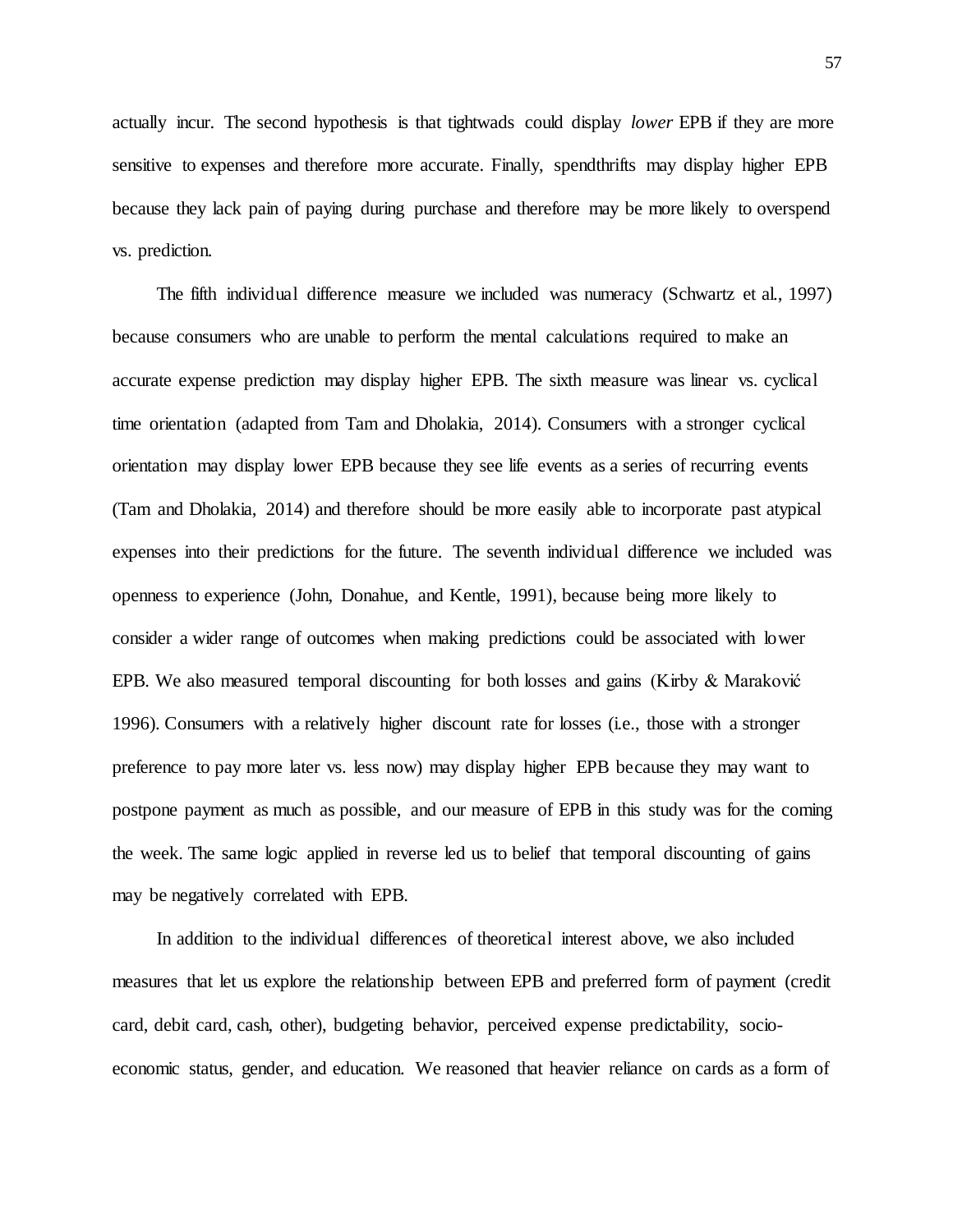payment might be correlated with EPB because using credit cards reduces pain of payment (Thomas, Desai, & Seenivasan, 2010), which could lead to spending more than predicted. Budgeting could lead to lower EPB by prompting consumers to consider a wide array of future outcomes, or higher EPB by causing them to focus on minimize predicted (but not actual) expenses in pursuit of a savings goal (Peetz and Buehler, 2009). We expected that higher perceived predictability could be correlated with higher EPB because they may be associated with higher prediction confidence which has been shown to lead to less accurate predictions (Ulkumen et al., 2008). Finally, we wanted to explore the relationship between EPB and socioeconomic status (SES), and EPB and education, to determine if neutralizing the bias could be of particular benefit to vulnerable consumers (i.e., those who are low SES or who have less formal education).

As can be seen in table 14, our exploration of the relationship between EPB and the variables described above yielded mostly null results. One explanation for this could be a lack of power – our sample size was determined by a power analysis that included an estimate of the EPB effect size, not an estimate of the correlation between EPB and these measures. Of course, a second explanation is that there is no meaningful relationship between EPB and these measures. In our view, this possibility is perhaps most exciting, because it suggests that prototypical prediction is a general cognitive process that causes expense under-prediction regardless of a consumer's orientation with respect to the individual difference variables we measured. However, future research is required to test this conjecture.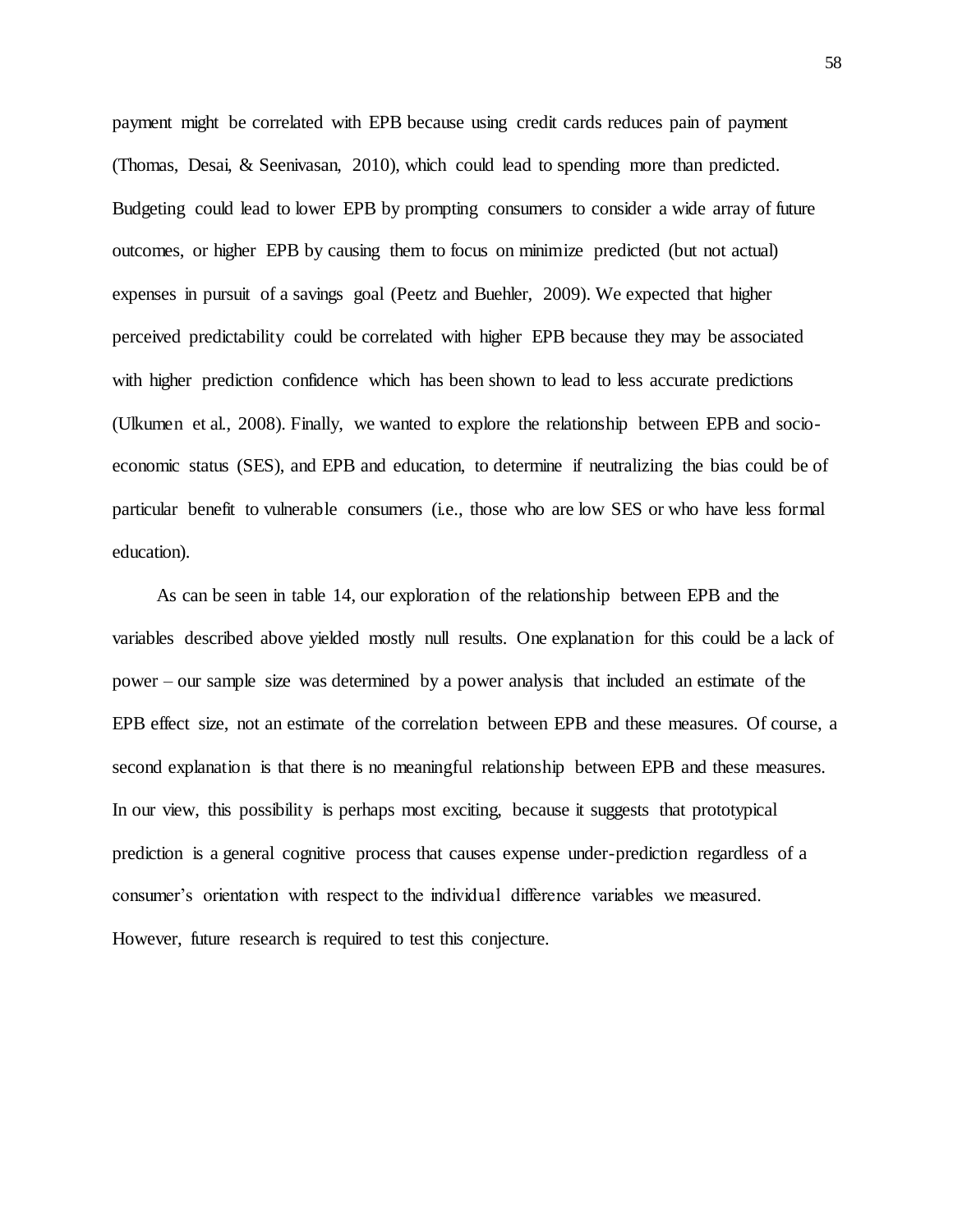**Table 14**

|             |              |                |               |          |               | Correlation between Individual Difference Measures and EPB in Study 1 |                    |                    |             |             |              |
|-------------|--------------|----------------|---------------|----------|---------------|-----------------------------------------------------------------------|--------------------|--------------------|-------------|-------------|--------------|
|             |              |                |               |          |               |                                                                       | Temporal           | Temporal           | <b>Risk</b> | <b>Risk</b> | Cyclical vs. |
|             |              |                | Propensity to |          | Spendthrift - | Openness to                                                           | <b>Discounting</b> | <b>Discounting</b> | Aversion    | Aversion    | Linear Time  |
|             | Savings Goal | Trait Optimism | Plan          | Numeracy | Tightwad      | Experience                                                            | (Losses)           | (Gains)            | (Losses)    | (Gains)     | Orientation  |
| Week 1 EPB  | 0.05         | $-0.03$        | 0.03          | 0.06     | 0.05          | $-0.09$                                                               | $-0.08$            | 0.02               | $-0.13$     | 0.06        | $-0.06$      |
| Week 2 EPB  | 0.06         | $-0.04$        | 0.01          | $-0.03$  | 0.09          | 0.09                                                                  | 0.09               | 0.07               | 0.00        | 0.07        | $-0.01$      |
| Week 3 EPB  | $-0.06$      | $-0.07$        | $-0.03$       | 0.09     | 0.00          | $-0.11$                                                               | 0.04               | $-0.03$            | 0.00        | $-0.06$     | $-0.04$      |
| Week 4 EPB  | $-0.06$      | $-0.05$        | $-0.15*$      | .06      | $-0.04$       | $-0.11$                                                               | 0.06               | 0.06               | $-0.04$     | $-0.02$     | 0.03         |
| Monthly EPB | $-0.04$      | $-0.09$        | $-0.08$       | $-0.02$  | $-0.07$       | $-0.10$                                                               | $-0.14$            | 0.09               | $-0.01$     | $-0.04$     | 0.00         |
| $*p$ < .05  |              |                |               |          |               |                                                                       |                    |                    |             |             |              |

|             |             |            |         |             |            | Correlation between Individual Difference Measures and EPB in Study 1 (Continued) |              |            |         |              |           |
|-------------|-------------|------------|---------|-------------|------------|-----------------------------------------------------------------------------------|--------------|------------|---------|--------------|-----------|
|             |             |            |         |             |            |                                                                                   |              |            |         | Gender       |           |
|             |             |            |         | Sets Budget | Time Spent |                                                                                   | LN(Available |            | Annual  | $(male=1)$ : |           |
|             | Credit Card | Debit Card | Cash    | Y/N         | Budgeting  | <b>Expense Predictability</b>                                                     | Resources)   | <b>SES</b> | Income  | $f$ emale=0) | Education |
| Week 1 EPB  | 0.06        | $-0.08$    | 0.04    | 0.09        | $-0.20$    | 0.07                                                                              | 0.03         | 0.00       | 0.10    | 0.12         | 0.04      |
| Week 2 EPB  | $-0.02$     | 0.01       | 0.05    | 0.11        | $-0.13$    | $-0.03$                                                                           | $-0.07$      | $-0.02$    | $-0.02$ | $-0.12$      | $-0.12$   |
| Week 3 EPB  | 0.05        | $-0.02$    | $-0.09$ | $-0.04$     | $-0.05$    | $-0.07$                                                                           | 0.01         | $-0.09$    | 0.08    | $-0.09$      | $-0.05$   |
| Week 4 EPB  | 0.04        | $-0.01$    | $-0.02$ | $-0.13$     | $-0.02$    | $-0.03$                                                                           | $-0.04$      | 0.08       | 0.05    | $-0.01$      | $-0.06$   |
| Monthly EPB | $-0.01$     | 0.05       | $-0.02$ | 0.03        | 0.00       | $-0.04$                                                                           | 0.00         | 0.03       | 0.08    | 0.13         | $-0.11$   |

We also used study 1 to explore the relationship between EPB and potential correlates of the bias such as savings, debt, and subjective financial well-being. As illustrated in table 15, this exploration also yielded mostly null results. As noted above, this could be due to a lack of power or a truly null relationship. It could also be due to measurement error: it is possible that not all expenses were posted online when participants reported their expenses at the end of each week, so our measure of EPB might be somewhat conservative, which could be suppressing the link between EPB and these measures. It is also possible that it is persistence in monthly EPB that links under-prediction with these variables, which would mean we were unable to capture relationships using (predominately) weekly measures of EPB. Examining these possibilities falls well outside the scope of this article, but certainly warrants examination in future research.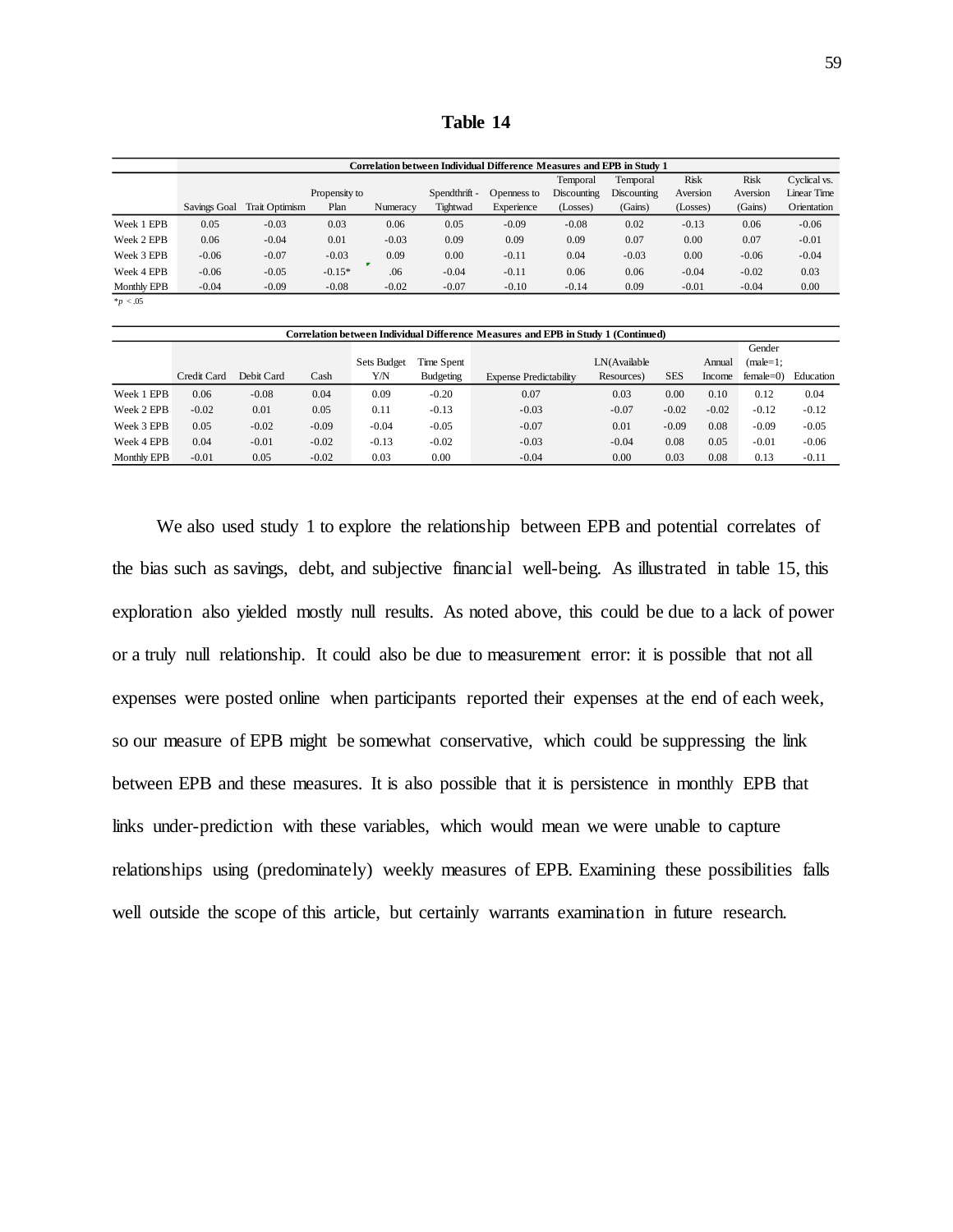**Table 15**

|             |        | \$1,000 Allocation Decision Task |         |                      | <b>Savings</b>       |                         | <b>Debt</b>                    |            | <b>Subjective Financial Measures</b> |           |               |
|-------------|--------|----------------------------------|---------|----------------------|----------------------|-------------------------|--------------------------------|------------|--------------------------------------|-----------|---------------|
|             |        |                                  |         | LN(Target<br>Monthly | LN(Actual<br>Monthly | Fair & Fast<br>Loan Use | <b>Borrows</b><br>from Friends | Financial  | Financial                            | Financial | Spends more   |
|             | Save   | Repay Debt                       | Spend   | Savings)             | Savings)             | (Y/N)                   | and Family                     | Well-Being | Security                             | Slack     | than expected |
| Week 1 EPB  | $-12†$ | .13 <sup>†</sup>                 | $-.03$  | $-.04$               | $-.04$               | $-.09$                  | $-.01$                         | $-.06$     | $-.04$                               | $-.02$    | .06           |
| Week 2 EPB  | .05    | $-.09$                           | $-.16*$ | $.15*$               | .13 <sup>†</sup>     | .02                     | .02                            | $-.02$     | .07                                  | .05       | $-.06$        |
| Week 3 EPB  | .05    | $-.07$                           | $-.06$  | .00                  | .01                  | $-.04$                  | .05                            | $-.08$     | $-13+$                               | .07       | .06           |
| Week 4 EPB  | 0.03   | $-0.02$                          | 0.02    | $-0.05$              | $-0.02$              | 0.11                    | 0.05                           | 0.02       | 0.03                                 | 0.03      | 0.05          |
| Monthly EPB | 0.00   | $-0.07$                          | 0.00    | 0.02                 | 0.07                 | $.15*$                  | 0.11                           | $-0.01$    | $-0.01$                              | 0.07      | 0.06          |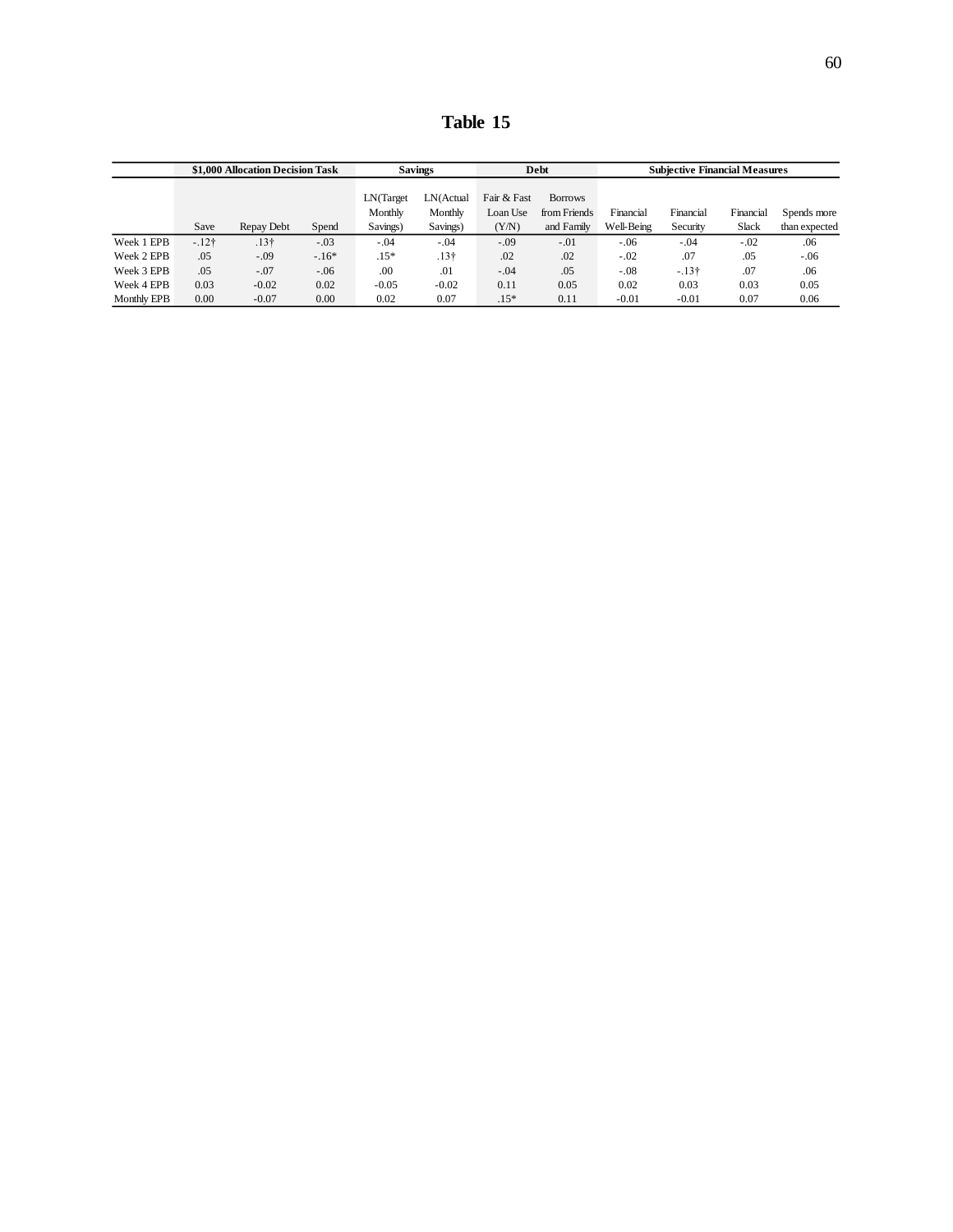# *WEB APPENDIX D: ANALYSIS OF EXPLORATORY VARIABLES IN STUDY 3*

After participants completed the study 3 measures detailed in the main text of this article, we had them complete five measures designed to let us to explore the relationship between EPB, financial slack (Zauberman and Lynch, 2005; Berman et al. 2016), various measures of spending, and available resources. These measures and the results they yielded are detailed below.

*Financial Slack:* The financial slack measure was "Using the scale below, please indicate how much spare money you expect to have in the next week, compared to an average week in your life (1 = Very little spare money;  $7 = A$  lot of spare money)." We hypothesized that predicted slack would be higher in the control and typical conditions (vs. the atypical condition) because EPB was higher in these conditions. To test this hypothesis we performed a 3(condition: control vs. typical vs. atypical) x 2(order: predict then recall vs. recall then predict) ANOVA with slack as the dependent variable. Neither the main effects nor the interaction were significant  $(p's > .24)$ .

*WTP for Dinner:* This measure asked "Imagine that a friend invites you to go out for a fancy dinner next week. You will each pay for your own food and drinks. How much money would you be willing to spend on dinner, including all your food, drinks, taxes, and tip?  $(1 = $0 $10; 11 =$  More than  $$100$ )." We hypothesized that WTP would be higher in the control and typical conditions (vs. the atypical condition) because EPB was higher in these conditions. To test this hypothesis we performed a 3(condition: control vs. typical vs. atypical) x 2(order: predict then recall vs. recall then predict) ANOVA with WTP as the dependent variable. Neither the main effects nor the interaction were significant ( $p$ 's  $> .24$ ).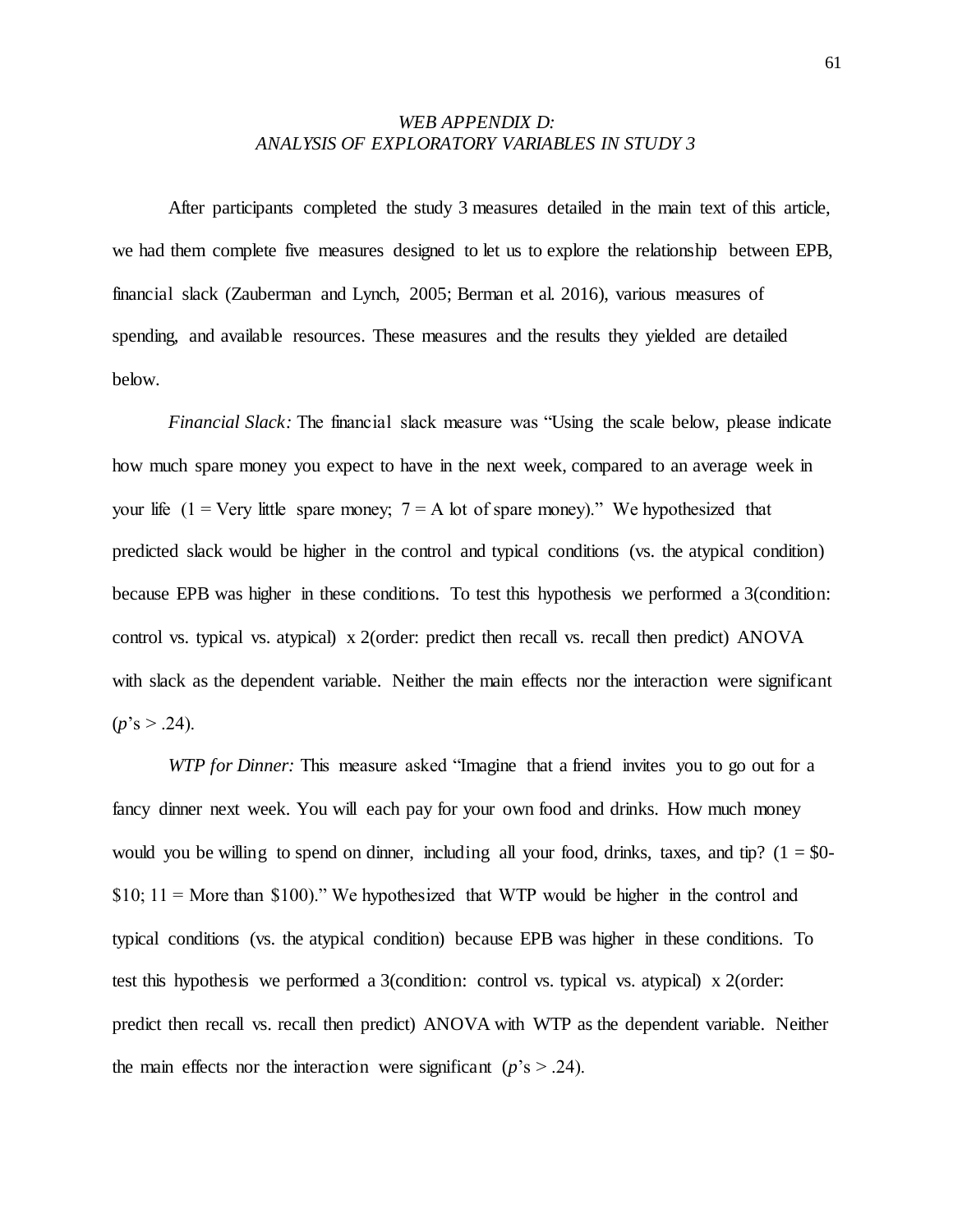*WTP for an Emergency Loan:* This measure asked "Imagine that next week you find yourself with an unexpected bill. For example, suppose that you use your vehicle to get to work, and it requires an expensive repair that is not covered by insurance. Until you get your car repaired, you will have to walk to work, which will add an extra 60 minutes onto your commute each way. Now imagine that to help cover the cost of fixing your vehicle you are able to take out a \$350 loan which will need to be repaid in 2 weeks along with the lender's fee. Using the scale below, please indicate the highest lender's fee you would be willing to pay to be able to borrow the \$350  $(1 = $0; 11 =$  More than \$50)." We hypothesized that WTP would be higher in the control and typical conditions (vs. the atypical condition) because EPB was higher in these conditions. To test this hypothesis we performed a 3(condition: control vs. typical vs. atypical) x 2(order: predict then recall vs. recall then predict) ANOVA with WTP as the dependent variable. Neither the main effects nor the interaction were significant ( $p$ 's  $> .20$ ).

*Loan Repayment Confidence:* This measure asked "Assuming that you took the loan offered in the previous question, how confident are you that you would be able to pay back the loan (including the lender's fee) within 2 weeks?  $(1 =$  Extremely confident;  $7 =$  Extremely unconfident)." We hypothesized that confidence would be higher in the control and typical conditions (vs. the atypical condition) because EPB was higher in these conditions. To test this hypothesis we performed a 3(condition: control vs. typical vs. atypical) x 2(order: predict then recall vs. recall then predict) ANOVA with confidence as the dependent variable. Neither the main effects nor the interaction were significant ( $p$ 's  $> .26$ ).

*\$1,000 Allocation Task:* This measure asked "Imagine that you have just inherited \$1,000 that you weren't expecting. How much of the \$1,000 would you use for each of the following? (Please note that your total must equal \$1,000)." We hypothesized that less money would be